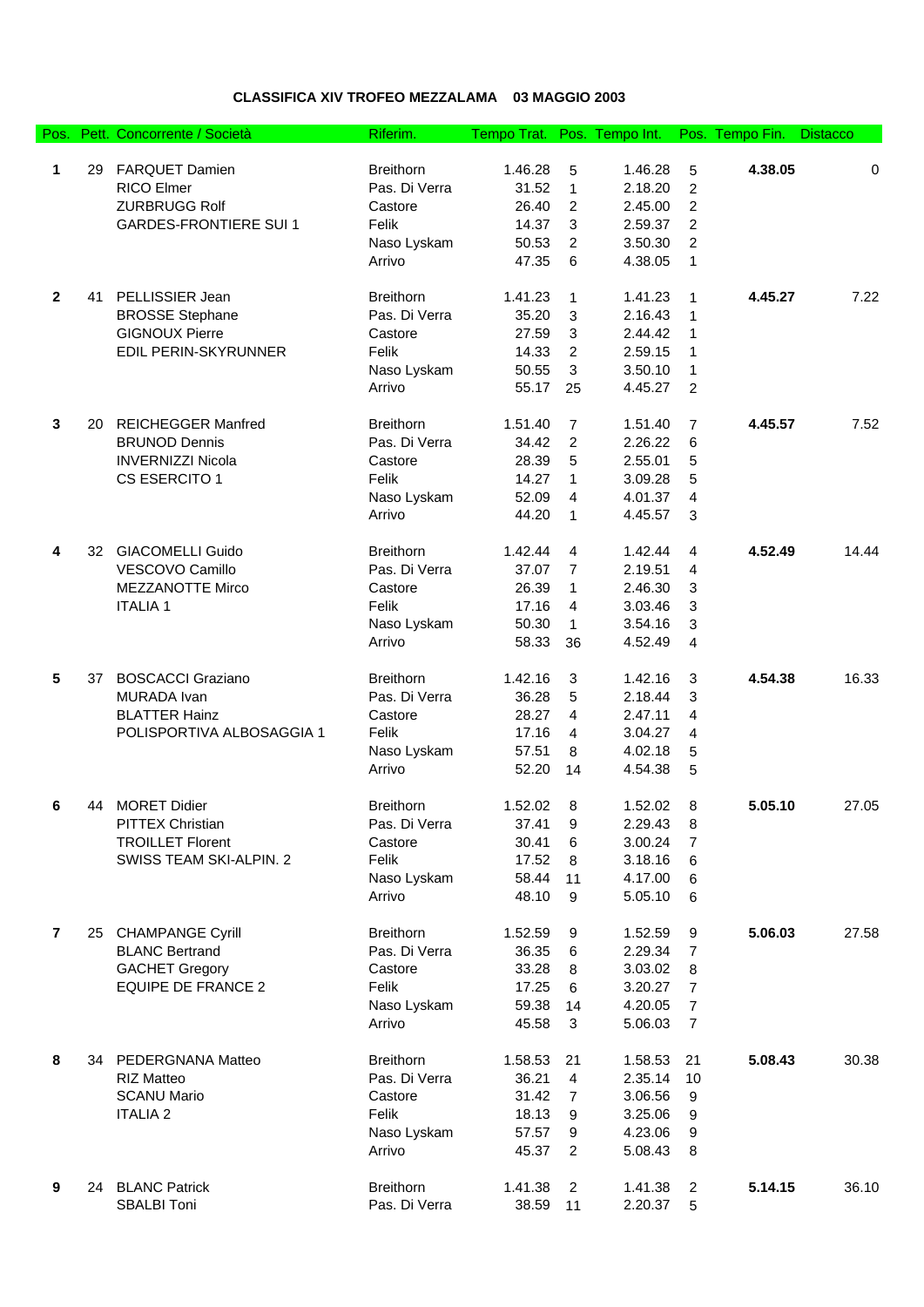| Pos. | Pett. | Concorrente / Società         | Riferim.         | Tempo Trat. | Pos.           | Tempo Int. | Pos.           | Tempo Fin. | <b>Distacco</b> |
|------|-------|-------------------------------|------------------|-------------|----------------|------------|----------------|------------|-----------------|
|      |       | <b>TOMIO Cedric</b>           | Castore          | 36.43       | 23             | 2.57.20    | 6              |            |                 |
|      |       | <b>EQUIPE DE FRANCE 1</b>     | Felik            | 25.51       | 59             | 3.23.11    | 8              |            |                 |
|      |       |                               | Naso Lyskam      | 56.54       | 5              | 4.20.05    | $\overline{7}$ |            |                 |
|      |       |                               | Arrivo           | 54.10       | 22             | 5.14.15    | 9              |            |                 |
|      |       |                               |                  |             |                |            |                |            |                 |
| 10   |       | 42 LEITNER Miroslav           | <b>Breithorn</b> | 1.53.13     | 10             | 1.53.13    | 10             | 5.18.39    | 40.34           |
|      |       | <b>SVATOJANSKY Peter</b>      | Pas. Di Verra    | 44.17       | 31             | 2.37.30    | 16             |            |                 |
|      |       | MADAJ Milan                   | Castore          | 35.20       | 15             | 3.12.50    | 15             |            |                 |
|      |       | <b>SLOVAKIA</b>               | Felik            | 19.04       | 14             | 3.31.54    | 13             |            |                 |
|      |       |                               | Naso Lyskam      | 59.20       | 13             | 4.31.14    | 12             |            |                 |
|      |       |                               | Arrivo           | 47.25       | 5              | 5.18.39    | 10             |            |                 |
|      |       |                               |                  |             |                |            |                |            |                 |
| 11   | 30    | <b>FARQUET Ernest</b>         | <b>Breithorn</b> | 1.55.19     | 14             | 1.55.19    | 14             | 5.20.18    | 42.13           |
|      |       | GAY Stéphane                  | Pas. Di Verra    | 37.14       | 8              | 2.32.33    | 9              |            |                 |
|      |       | DI NINO Dominique             | Castore          | 34.43       | 11             | 3.07.16    | 10             |            |                 |
|      |       | <b>GARDES-FRONTIERE SUI 2</b> | Felik            | 22.29       | 31             | 3.29.45    | 12             |            |                 |
|      |       |                               | Naso Lyskam      | 57.22       | 6              | 4.27.07    | 10             |            |                 |
|      |       |                               | Arrivo           | 53.11       | 16             | 5.20.18    | 11             |            |                 |
|      |       |                               |                  |             |                |            |                |            |                 |
| 12   | 17    | <b>CAMANDONA Marco</b>        | <b>Breithorn</b> | 1.59.30     | 23             | 1.59.30    | 23             | 5.21.46    | 43.41           |
|      |       | <b>FAZIO Fulvio</b>           | Pas. Di Verra    | 39.31       | 13             | 2.39.01    | 18             |            |                 |
|      |       | <b>BERTHET Giacomo</b>        | Castore          | 34.16       | 9              | 3.13.17    | 17             |            |                 |
|      |       | <b>SC CORRADO GEX</b>         | Felik            | 18.16       | 10             | 3.31.33    | 12             |            |                 |
|      |       |                               | Naso Lyskam      | 59.47       | 15             | 4.31.20    | 13             |            |                 |
|      |       |                               | Arrivo           | 50.26       | 12             | 5.21.46    | 12             |            |                 |
|      |       |                               |                  |             |                |            |                |            |                 |
| 13   |       | 36 ACQUARONE Federico         | <b>Breithorn</b> | 1.54.12     | 12             | 1.54.12    | 12             | 5.22.26    | 44.21           |
|      |       | <b>IACCHINI Fabio</b>         | Pas. Di Verra    | 42.56       | 24             | 2.37.08    | 15             |            |                 |
|      |       | <b>LANFRANCHI Nicolao</b>     | Castore          | 35.17       | 14             | 3.12.25    | 14             |            |                 |
|      |       | <b>MONTAGNARD</b>             | Felik            | 20.43       | 23             | 3.33.08    | 15             |            |                 |
|      |       |                               | Naso Lyskam      | 1.01.15     | 21             | 4.34.23    | 15             |            |                 |
|      |       |                               | Arrivo           | 48.03       | $\overline{7}$ | 5.22.26    | 13             |            |                 |
| 14   |       | 13 SANTIN Oswald              | <b>Breithorn</b> | 2.00.07     | 25             | 2.00.07    | 25             | 5.24.55    | 46.50           |
|      |       | <b>DORFMANN Manfred</b>       | Pas. Di Verra    | 41.04       | 16             | 2.41.11    | 21             |            |                 |
|      |       | <b>LUGGER Alexander</b>       | Castore          | 35.10       | 13             | 3.16.21    | 19             |            |                 |
|      |       | <b>ALTITUDE 1</b>             |                  |             |                |            |                |            |                 |
|      |       |                               | Felik            | 19.19       | 17             | 3.35.40    | 18             |            |                 |
|      |       |                               | Naso Lyskam      | 1.00.47     | 18             | 4.36.27    | 16             |            |                 |
|      |       |                               | Arrivo           | 48.28       | 11             | 5.24.55    | 14             |            |                 |
| 15   | 38    | <b>SELETTO Alain</b>          | <b>Breithorn</b> | 1.57.42     | 17             | 1.57.42    | 17             | 5.27.13    | 49.08           |
|      |       | <b>HERIN Marco</b>            | Pas. Di Verra    | 38.38       | 10             | 2.36.20    | 12             |            |                 |
|      |       | <b>COLAJANNI Enrico</b>       | Castore          | 34.22       | 10             | 3.10.42    | 11             |            |                 |
|      |       | SC CERVINO VALTOURNENCHE 1    | Felik            | 18.42       | 12             | 3.29.24    | 10             |            |                 |
|      |       |                               | Naso Lyskam      | 57.45       | $\overline{7}$ | 4.27.09    | 11             |            |                 |
|      |       |                               | Arrivo           | 1.00.04     | 41             | 5.27.13    | 15             |            |                 |
|      |       |                               |                  |             |                |            |                |            |                 |
| 16   |       | 15 DAZ Roberto                | <b>Breithorn</b> | 2.01.13     | 28             | 2.01.13    | 28             | 5.29.55    | 51.50           |
|      |       | ANTIGA Ivan                   | Pas. Di Verra    | 41.09       | 17             | 2.42.22    | 24             |            |                 |
|      |       | <b>ELSLER Martin</b>          | Castore          | 36.31       | 21             | 3.18.53    | 24             |            |                 |
|      |       | <b>BRENTA TEAM 1</b>          | Felik            | 19.15       | 16             | 3.38.08    | 21             |            |                 |
|      |       |                               | Naso Lyskam      | 58.30       | 11             | 4.36.38    | 17             |            |                 |
|      |       |                               | Arrivo           | 53.17       | 17             | 5.29.55    | 16             |            |                 |
|      |       |                               |                  |             |                |            |                |            |                 |
| 17   | 46    | <b>OUVRIER Giuseppe</b>       | <b>Breithorn</b> | 1.54.40     | 13             | 1.54.40    | 13             | 5.30.43    | 52.38           |
|      |       | <b>GERARD Massimo</b>         | Pas. Di Verra    | 41.31       | 18             | 2.36.11    | 11             |            |                 |
|      |       | <b>BORETTAZ Massimo</b>       | Castore          | 36.03       | 17             | 3.12.14    | 13             |            |                 |
|      |       | TNF CICLI LUCCHINI            | Felik            | 20.38       | 22             | 3.32.42    | 14             |            |                 |
|      |       |                               | Naso Lyskam      | 1.01.33     | 24             | 4.34.15    | 14             |            |                 |
|      |       |                               | Arrivo           | 56.28       | 28             | 5.30.43    | 17             |            |                 |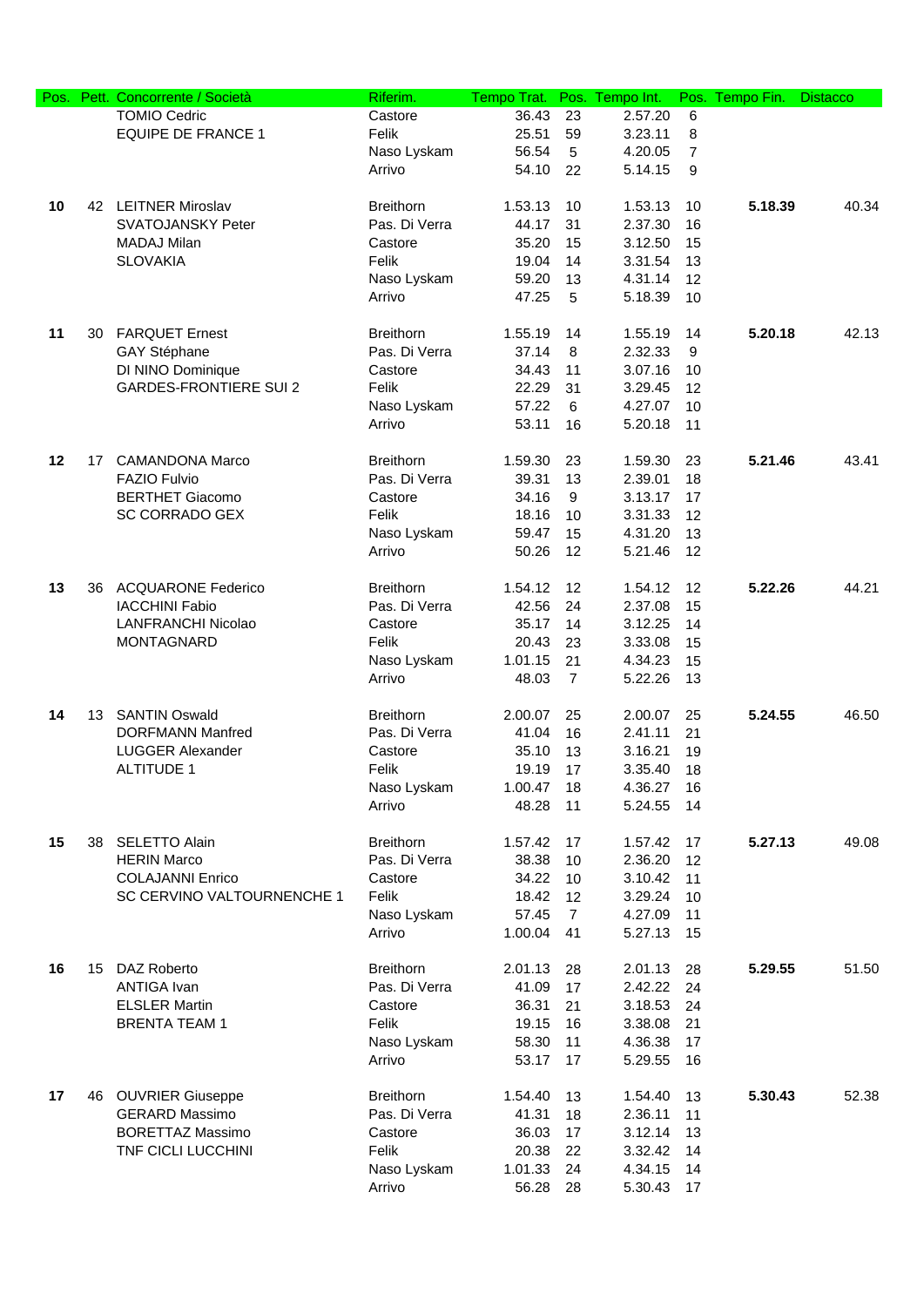| Pos. |    | Pett. Concorrente / Società | Riferim.              | Tempo Trat. | Pos.           | Tempo Int. | Pos. | Tempo Fin. | <b>Distacco</b> |
|------|----|-----------------------------|-----------------------|-------------|----------------|------------|------|------------|-----------------|
| 18   |    | 201 MILLIUS Stéphane        | <b>Breithorn</b>      | 2.01.18     | 29             | 2.01.18    | 29   | 5.31.24    | 53.19           |
|      |    | <b>SARRASIN Yannick</b>     | Pas. Di Verra         | 39.00       | 12             | 2.40.18    | 20   |            |                 |
|      |    | <b>SARRASIN Johny</b>       | Castore               | 36.22       | 19             | 3.16.40    | 20   |            |                 |
|      |    | SKI CLUB VAL FERRET         | Felik                 | 19.26       | 18             | 3.36.06    | 19   |            |                 |
|      |    |                             | Naso Lyskam           | 1.01.32     | 23             | 4.37.38    | 18   |            |                 |
|      |    |                             | Arrivo                | 53.46       | 20             | 5.31.24    | 18   |            |                 |
|      |    |                             |                       |             |                |            |      |            |                 |
| 19   |    | 118 SOSIO Stefano           | <b>Breithorn</b>      | 1.58.31     | 20             | 1.58.31    | 20   | 5.32.29    | 54.24           |
|      |    | POZZI Maurizio              | Pas. Di Verra         | 40.00       | 15             | 2.38.31    | 17   |            |                 |
|      |    | <b>CANCLINI Davide</b>      | Castore               | 35.58       | 16             | 3.14.29    | 18   |            |                 |
|      |    | <b>FOLGORE BORMIO</b>       | Felik                 | 21.59       | 28             | 3.36.28    | 20   |            |                 |
|      |    |                             | Naso Lyskam           | 1.01.27     | 22             | 4.37.55    | 19   |            |                 |
|      |    |                             | Arrivo                | 54.34       | 24             | 5.32.29    | 19   |            |                 |
|      |    |                             |                       |             |                |            |      |            |                 |
| 20   | 47 | <b>LAURENT Francesco</b>    | <b>Breithorn</b>      | 2.08.04     | 49             | 2.08.04    | 49   | 5.33.42    | 55.37           |
|      |    | <b>COLLE' Franco</b>        | Pas. Di Verra         | 41.35       | 19             | 2.49.39    | 33   |            |                 |
|      |    | NICCO Ivan                  | Castore               | 36.54       | 25             | 3.26.33    | 31   |            |                 |
|      |    | <b>SC GRESSONEY</b>         | Felik                 | 17.49       | $\overline{7}$ | 3.44.22    | 28   |            |                 |
|      |    |                             | Naso Lyskam           | 1.01.13     | 20             | 4.45.35    | 23   |            |                 |
|      |    |                             | Arrivo                | 48.07       | 8              | 5.33.42    | 20   |            |                 |
|      |    |                             |                       |             |                |            |      |            |                 |
| 21   | 78 | <b>PREMAT J.Francois</b>    | <b>Breithorn</b>      | 2.03.02     | 32             | 2.03.02    | 32   | 5.34.17    | 56.12           |
|      |    | <b>PREMAT Martial</b>       | Pas. Di Verra         | 42.15       | 22             | 2.45.17    | 29   |            |                 |
|      |    | PREMAT Alain                | Castore               | 36.53       | 24             | 3.22.10    | 26   |            |                 |
|      |    | CAF MORZINE                 | Felik                 | 24.50       | 49             | 3.47.00    | 30   |            |                 |
|      |    |                             | Naso Lyskam           | 1.00.20     | 17             | 4.47.20    | 27   |            |                 |
|      |    |                             | Arrivo                | 46.57       | $\overline{4}$ | 5.34.17    | 21   |            |                 |
|      |    |                             |                       |             |                |            |      |            |                 |
| 22   | 33 | <b>CHRISTILLE Aldo</b>      | <b>Breithorn</b>      | 2.04.34     | 37             | 2.04.34    | 37   | 5.34.23    | 56.18           |
|      |    | <b>SARACCO Stefano</b>      | Pas. Di Verra         | 43.12       | 26             | 2.47.46    | 31   |            |                 |
|      |    | <b>SARACCO Cristian</b>     | Castore               | 36.34       | 22             | 3.24.20    | 29   |            |                 |
|      |    | BRUSSON-CHALLAND 1          | Felik                 | 20.07       | 20             | 3.44.27    | 29   |            |                 |
|      |    |                             |                       | 1.01.36     | 25             | 4.46.03    | 24   |            |                 |
|      |    |                             | Naso Lyskam<br>Arrivo | 48.20       |                | 5.34.23    |      |            |                 |
|      |    |                             |                       |             | 10             |            | 22   |            |                 |
| 23   | 23 | <b>STAUBER Alfred</b>       | <b>Breithorn</b>      | 1.59.53     | 24             | 1.59.53    | 24   | 5.37.13    | 59.08           |
|      |    | <b>PASINI Renato</b>        | Pas. Di Verra         | 41.59       | 21             | 2.41.52    | 23   |            |                 |
|      |    | <b>CARDINI Luciano</b>      | Castore               | 36.28       | 20             | 3.18.20    | 22   |            |                 |
|      |    | <b>CARDINI Luciano</b>      | Felik                 | 22.42       | 33             | 3.41.02    | 23   |            |                 |
|      |    | <b>CS FORESTALE II</b>      | Naso Lyskam           | 1.01.58     | 27             | 4.43.00    | 22   |            |                 |
|      |    |                             | Arrivo                | 54.13       | 23             | 5.37.13    | 23   |            |                 |
|      |    |                             |                       |             |                |            |      |            |                 |
| 24   |    | 16 CLERICO Roberto          | <b>Breithorn</b>      | 2.01.04     | 27             | 2.01.04    | 27   | 5.41.23    | 1.03.18         |
|      |    | <b>TITOLO Enrico</b>        | Pas. Di Verra         | 44.12       | 29             | 2.45.16    | 28   |            |                 |
|      |    | PIVANO Giuseppe             | Castore               | 38.59       | 31             | 3.24.15    | 28   |            |                 |
|      |    | <b>BUFAROLA1</b>            | Felik                 | 18.33       | 11             | 3.42.48    | 24   |            |                 |
|      |    |                             | Naso Lyskam           | 1.04.32     | 31             | 4.47.20    | 27   |            |                 |
|      |    |                             | Arrivo                | 54.03       | 21             | 5.41.23    | 24   |            |                 |
|      |    |                             |                       |             |                |            |      |            |                 |
| 25   |    | 204 BENDETTI Stefano        | <b>Breithorn</b>      | 2.06.51     | 45             | 2.06.51    | 45   | 5.47.00    | 1.08.55         |
|      |    | <b>DAPRAI Andrea</b>        | Pas. Di Verra         | 44.03       | 27             | 2.50.54    | 35   |            |                 |
|      |    | <b>TALLER Mario</b>         | Castore               | 41.26       | 35             | 3.32.20    | 34   |            |                 |
|      |    | <b>SKI TRAB</b>             | Felik                 | 18.57       | 13             | 3.51.17    | 33   |            |                 |
|      |    |                             | Naso Lyskam           | 1.03.58     | 30             | 4.55.15    | 32   |            |                 |
|      |    |                             | Arrivo                | 51.45       | 13             | 5.47.00    | 25   |            |                 |
|      |    |                             |                       |             |                |            |      |            |                 |
| 26   | 35 | <b>NEGRINI Fabio</b>        | <b>Breithorn</b>      | 1.58.18     | 19             | 1.58.18    | 19   | 5.49.07    | 1.11.02         |
|      |    | <b>NEGRINI Mirco</b>        | Pas. Di Verra         | 43.08       | 25             | 2.41.26    | 22   |            |                 |
|      |    | <b>ROSSI Enzo</b>           | Castore               | 37.06       | 26             | 3.18.32    | 23   |            |                 |
|      |    | MACCHINA DA GUERRA          | Felik                 | 25.49       | 58             | 3.44.21    | 27   |            |                 |
|      |    |                             | Naso Lyskam           | 1.06.31     | 36             | 4.50.52    | 31   |            |                 |
|      |    |                             |                       |             |                |            |      |            |                 |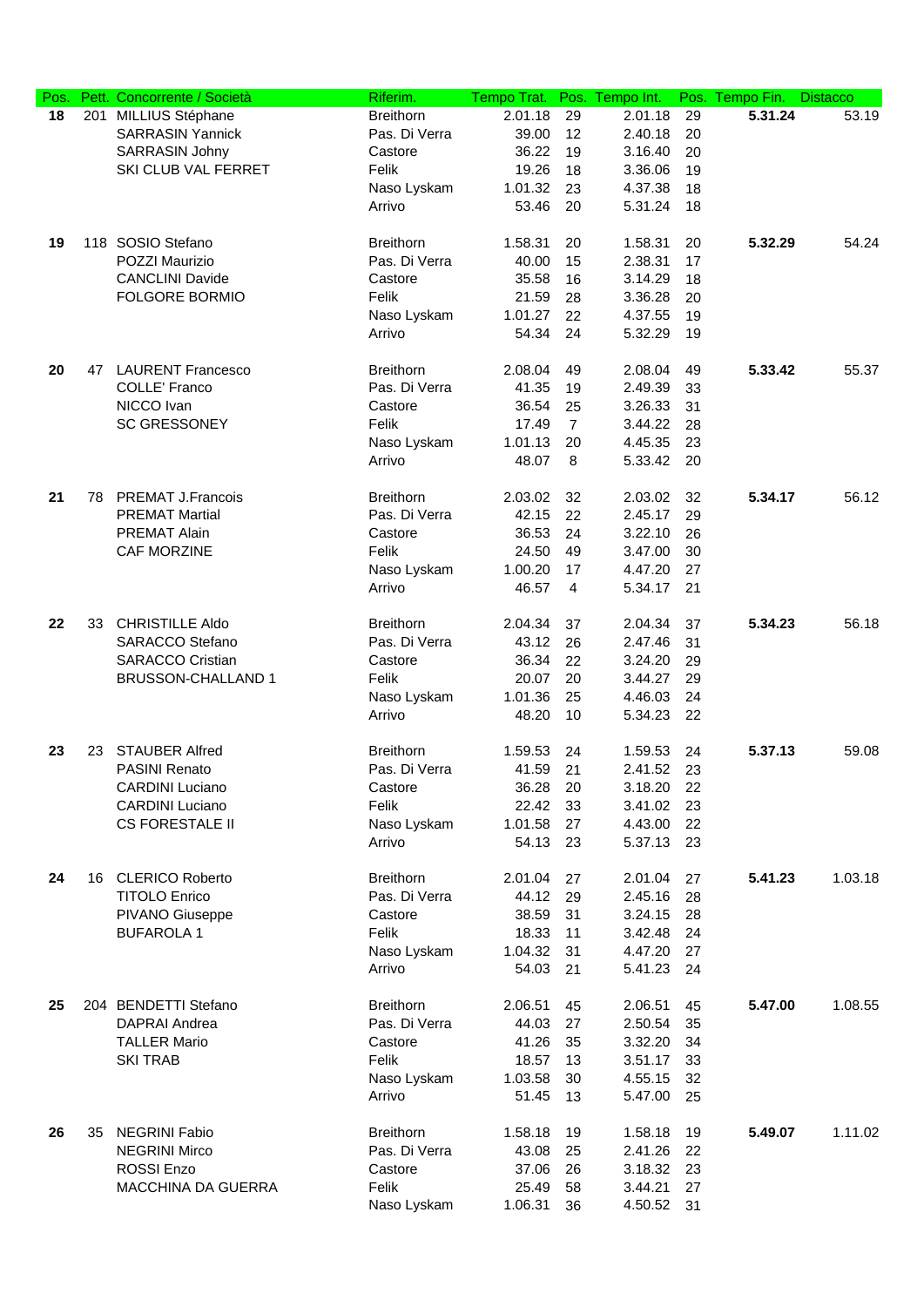| Pos. |    | Pett. Concorrente / Società                   | Riferim.                          | Tempo Trat.      | Pos.     | Tempo Int.         |          | Pos. Tempo Fin. | <b>Distacco</b> |
|------|----|-----------------------------------------------|-----------------------------------|------------------|----------|--------------------|----------|-----------------|-----------------|
|      |    |                                               | Arrivo                            | 58.15            | 35       | 5.49.07            | 26       |                 |                 |
|      |    |                                               |                                   |                  |          |                    |          |                 |                 |
| 27   | 19 | <b>COLAJANNI Alberto</b>                      | <b>Breithorn</b>                  | 2.00.53          | 26       | 2.00.53            | 26       | 5.51.07         | 1.13.02         |
|      |    | DAZIANO Amilcare Romano                       | Pas. Di Verra                     | 44.03            | 27       | 2.44.56            | 27       |                 |                 |
|      |    | <b>GERBOTTO Giovanni</b>                      | Castore                           | 38.34            | 30       | 3.23.30            | 27       |                 |                 |
|      |    | CALDARELLI ASSICURAZIONI                      | Felik                             | 19.53            | 19       | 3.43.23            | 25       |                 |                 |
|      |    |                                               | Naso Lyskam                       | 1.04.57          | 34       | 4.48.20            | 29       |                 |                 |
|      |    |                                               | Arrivo                            | 1.02.47          | 50       | 5.51.07            | 27       |                 |                 |
| 28   | 87 | <b>ZORZI Francesco</b>                        | <b>Breithorn</b>                  | 1.57.19          | 16       | 1.57.19            | 16       | 5.51.43         | 1.13.38         |
|      |    | <b>MARTA Franco</b>                           | Pas. Di Verra                     | 45.41            | 40       | 2.43.00            | 25       |                 |                 |
|      |    | <b>VARESCO Franco</b>                         | Castore                           | 37.27            | 28       | 3.20.27            | 25       |                 |                 |
|      |    | <b>CAURIOL 1</b>                              | Felik                             | 23.09            | 39       | 3.43.36            | 26       |                 |                 |
|      |    |                                               | Naso Lyskam                       | 1.02.49          | 29       | 4.46.25            | 26       |                 |                 |
|      |    |                                               | Arrivo                            | 1.05.18          | 62       | 5.51.43            | 28       |                 |                 |
|      |    |                                               |                                   |                  |          |                    |          |                 |                 |
| 29   |    | 221 FELLAY Hughes                             | <b>Breithorn</b>                  | 2.01.37          | 30       | 2.01.37            | 30       | 5.52.06         | 1.14.01         |
|      |    | <b>OREILLER Jean-Marc</b>                     | Pas. Di Verra                     | 44.49            | 33       | 2.46.26            | 30       |                 |                 |
|      |    | NICOLLIER Sébastien                           | Castore                           | 39.24            | 32       | 3.25.50            | 30       |                 |                 |
|      |    | <b>TEAM LA TRACE II</b>                       | Felik                             | 25.27            | 51       | 3.50.57            | 32       |                 |                 |
|      |    |                                               | Naso Lyskam                       | 1.04.53          | 33       | 4.55.50            | 33       |                 |                 |
|      |    |                                               | Arrivo                            | 56.16            | 27       | 5.52.06            | 29       |                 |                 |
| 30   |    | 45 STEVENIN Mauro                             | <b>Breithorn</b>                  | 2.06.05          | 39       | 2.06.05            | 39       | 5.52.36         | 1.14.31         |
|      |    | <b>STEVENIN Donato</b>                        | Pas. Di Verra                     | 45.26            | 39       | 2.51.31            | 38       |                 |                 |
|      |    | <b>GADIN Flavio</b>                           | Castore                           | 37.39            | 29       | 3.29.10            | 32       |                 |                 |
|      |    | <b>TEKNE</b>                                  | Felik                             | 20.59            | 25       | 3.50.09            | 31       |                 |                 |
|      |    |                                               | Naso Lyskam                       | 59.07            | 12       | 4.49.16            | 30       |                 |                 |
|      |    |                                               | Arrivo                            | 1.03.20          | 53       | 5.52.36            | 30       |                 |                 |
|      |    |                                               |                                   |                  |          |                    |          |                 |                 |
| 31   | 45 | <b>COLLOMB Daniele</b>                        | <b>Breithorn</b>                  | 1.53.50          | 11       | 1.53.50            | 11       | 5.53.22         | 1.15.17         |
|      |    | <b>TRENTO Denis</b>                           | Pas. Di Verra                     | 42.43            | 23       | 2.36.33            | 13       |                 |                 |
|      |    | <b>FAZIO Alberto</b>                          | Castore                           | 34.46            | 12       | 3.11.19            | 12       |                 |                 |
|      |    | <b>SC SKYRUNNING RUTOR</b>                    | Felik                             | 21.59            | 28       | 3.33.18            | 16       |                 |                 |
|      |    |                                               | Naso Lyskam                       | 1.08.22          | 43       | 4.41.40            | 20       |                 |                 |
|      |    |                                               | Arrivo                            | 1.11.42          | 77       | 5.53.22            | 31       |                 |                 |
|      |    |                                               |                                   |                  |          |                    |          |                 |                 |
| 32   | 21 | <b>GODIOZ Gaudenzio</b><br><b>FAVRE Marco</b> | <b>Breithorn</b><br>Pas. Di Verra | 1.57.04<br>39.51 | 15       | 1.57.04<br>2.36.55 | 15       | 5.54.21         | 1.16.16         |
|      |    | <b>CONTA Emanuel</b>                          | Castore                           | 36.19            | 14<br>18 | 3.13.14            | 14<br>16 |                 |                 |
|      |    | CS ESERCITO 2                                 | Felik                             | 20.24            | 21       | 3.33.38            | 17       |                 |                 |
|      |    |                                               | Naso Lyskam                       | 1.08.02          | 40       | 4.41.40            | 20       |                 |                 |
|      |    |                                               | Arrivo                            | 1.12.41          | 84       | 5.54.21            | 32       |                 |                 |
|      |    |                                               |                                   |                  |          |                    |          |                 |                 |
| 33   |    | 176 RUFFALINI Claudio                         | <b>Breithorn</b>                  | 1.57.55          | 18       | 1.57.55            | 18       | 5.55.01         | 1.16.56         |
|      |    | <b>ILLINI Walter</b>                          | Pas. Di Verra                     | 41.48            | 20       | 2.39.43            | 19       |                 |                 |
|      |    | <b>MOTTA Gabriele</b>                         | Castore                           | 37.15            | 27       | 3.16.58            | 21       |                 |                 |
|      |    | RUFFALINI - ILLINI - MOTTA                    | Felik                             | 23.52            | 43       | 3.40.50            | 22       |                 |                 |
|      |    |                                               | Naso Lyskam                       | 1.05.27          | 35       | 4.46.17            | 25       |                 |                 |
|      |    |                                               | Arrivo                            | 1.08.44          | 69       | 5.55.01            | 33       |                 |                 |
|      |    |                                               |                                   |                  |          |                    |          |                 |                 |
| 34   | 99 | <b>CALCINI Remo</b>                           | <b>Breithorn</b>                  | 2.04.09          | 36       | 2.04.09            | 36       | 5.55.37         | 1.17.32         |
|      |    | <b>GALLETTI Giancarlo</b>                     | Pas. Di Verra                     | 46.57            | 45       | 2.51.06            | 36       |                 |                 |
|      |    | <b>MARTINELLI Walter</b>                      | Castore                           | 43.44            | 41       | 3.34.50            | 36       |                 |                 |
|      |    | COM. MONTANA A.D. FORMAZZA                    | Felik                             | 22.59            | 35       | 3.57.49            | 34       |                 |                 |
|      |    |                                               | Naso Lyskam                       | 59.51            | 16       | 4.57.40            | 34       |                 |                 |
|      |    |                                               | Arrivo                            | 57.57            | 34       | 5.55.37            | 34       |                 |                 |
| 35   |    | 65 PESCOSTA Roman                             | <b>Breithorn</b>                  | 2.03.59          | 35       | 2.03.59            | 35       | 5.56.53         | 1.18.48         |
|      |    | PESCOSTA Werner                               | Pas. Di Verra                     | 49.59            | 59       | 2.53.58            | 43       |                 |                 |
|      |    | <b>WURZER Manfred</b>                         | Castore                           | 45.07            | 47       | 3.39.05            | 43       |                 |                 |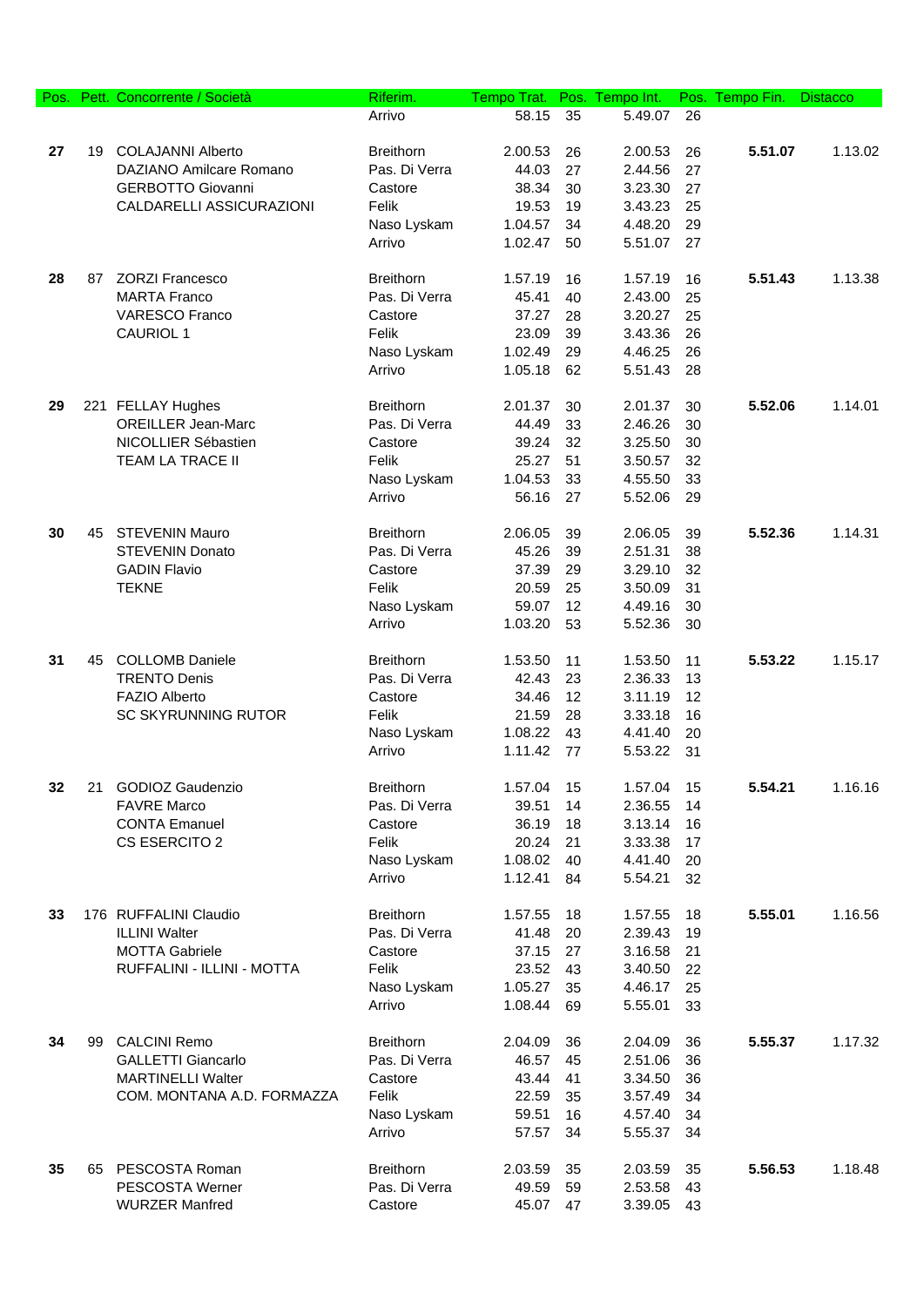| Pos. | Pett. | Concorrente / Società          | Riferim.         | Tempo Trat. | Pos. | Tempo Int. | Pos. | Tempo Fin. | <b>Distacco</b> |
|------|-------|--------------------------------|------------------|-------------|------|------------|------|------------|-----------------|
|      |       | <b>BADIA FABIA</b>             | Felik            | 23.49       | 42   | 4.02.54    | 41   |            |                 |
|      |       |                                | Naso Lyskam      | 1.01.07     | 19   | 5.04.01    | 36   |            |                 |
|      |       |                                | Arrivo           | 52.52       | 15   | 5.56.53    | 35   |            |                 |
|      |       |                                |                  |             |      |            |      |            |                 |
| 36   | 57    | DI BONA Mario                  | <b>Breithorn</b> | 2.03.42     | 34   | 2.03.42    | 34   | 6.00.53    | 1.22.48         |
|      |       | PICCOLIORI Andrea              | Pas. Di Verra    | 46.50       | 44   | 2.50.32    | 34   |            |                 |
|      |       |                                |                  |             |      |            |      |            |                 |
|      |       | DA POZZO Paolo                 | Castore          | 43.39       | 40   | 3.34.11    | 35   |            |                 |
|      |       | <b>ALTITUDE 4</b>              | Felik            | 25.29       | 56   | 3.59.40    | 36   |            |                 |
|      |       |                                | Naso Lyskam      | 1.01.41     | 26   | 5.01.21    | 35   |            |                 |
|      |       |                                | Arrivo           | 59.32       | 39   | 6.00.53    | 36   |            |                 |
|      |       |                                |                  |             |      |            |      |            |                 |
| 37   | 1     | <b>MORETTI-FAVRE Cristina</b>  | <b>Breithorn</b> | 2.08.58     | 51   | 2.08.58    | 51   | 6.03.13    | 1.25.08         |
|      |       | <b>FOLLIS Arianna</b>          | Pas. Di Verra    | 45.58       | 42   | 2.54.56    | 45   |            |                 |
|      |       | RASO Chiara                    | Castore          | 41.49       | 37   | 3.36.45    | 40   |            |                 |
|      |       | <b>ITALIA - SVIZZERA</b>       | Felik            | 25.18       | 52   | 4.02.03    | 40   |            |                 |
|      |       |                                | Naso Lyskam      | 1.02.07     | 28   | 5.04.10    | 37   |            |                 |
|      |       |                                | Arrivo           | 59.03       | 37   | 6.03.13    | 37   |            |                 |
|      |       |                                |                  |             |      |            |      |            |                 |
| 38   | 31    | <b>GRECO Adriano</b>           | <b>Breithorn</b> | 2.11.11     | 56   | 2.11.11    | 56   | 6.04.59    | 1.26.54         |
|      |       | <b>MOULIN Christophe</b>       | Pas. Di Verra    | 45.10       | 36   | 2.56.21    | 48   |            |                 |
|      |       |                                |                  |             |      |            |      |            |                 |
|      |       | FROSSARD Raphy                 | Castore          | 44.39       | 43   | 3.41.00    | 48   |            |                 |
|      |       | I COACH                        | Felik            | 19.08       | 15   | 4.00.08    | 37   |            |                 |
|      |       |                                | Naso Lyskam      | 1.07.16     | 37   | 5.07.24    | 38   |            |                 |
|      |       |                                | Arrivo           | 57.35       | 33   | 6.04.59    | 38   |            |                 |
|      |       |                                |                  |             |      |            |      |            |                 |
| 39   |       | 157 MAGNINI Lodovico           | <b>Breithorn</b> | 2.07.59     | 48   | 2.07.59    | 48   | 6.06.32    | 1.28.27         |
|      |       | <b>CASANOVA Livio</b>          | Pas. Di Verra    | 46.11       | 43   | 2.54.10    | 44   |            |                 |
|      |       | <b>TOGNI Livio</b>             | Castore          | 43.00       | 38   | 3.37.10    | 41   |            |                 |
|      |       | LODO SPORT I                   | Felik            | 23.03       | 36   | 4.00.13    | 38   |            |                 |
|      |       |                                | Naso Lyskam      | 1.08.50     | 46   | 5.09.03    | 41   |            |                 |
|      |       |                                | Arrivo           | 57.29       | 31   | 6.06.32    | 39   |            |                 |
|      |       |                                |                  |             |      |            |      |            |                 |
| 40   |       | 102 GENTILINI Alessandro       | <b>Breithorn</b> | 2.03.19     | 33   | 2.03.19    | 33   | 6.08.16    | 1.30.11         |
|      |       | CARAVETTA Andrea               | Pas. Di Verra    | 48.18       | 51   | 2.51.37    |      |            |                 |
|      |       |                                |                  |             |      |            | 39   |            |                 |
|      |       | <b>CAGNATI Emanuele</b>        | Castore          | 47.38       | 65   | 3.39.15    | 45   |            |                 |
|      |       | <b>COMANDO TRUPPE ALPINE 2</b> | Felik            | 21.03       | 26   | 4.00.18    | 39   |            |                 |
|      |       |                                | Naso Lyskam      | 1.08.15     | 42   | 5.08.33    | 39   |            |                 |
|      |       |                                | Arrivo           | 59.43       | 40   | 6.08.16    | 40   |            |                 |
|      |       |                                |                  |             |      |            |      |            |                 |
| 41   | 51    | <b>CANTONI Aldo</b>            | <b>Breithorn</b> | 2.10.42     | 55   | 2.10.42    | 55   | 6.09.07    | 1.31.02         |
|      |       | <b>VITALINI Ermanno</b>        | Pas. Di Verra    | 44.26       | 32   | 2.55.08    | 46   |            |                 |
|      |       | <b>CRISTINI Gianluca</b>       | Castore          | 40.05       | 33   | 3.35.13    | 38   |            |                 |
|      |       | ALBOSAGGIA Z                   | Felik            | 24.10       | 46   | 3.59.23    | 35   |            |                 |
|      |       |                                | Naso Lyskam      | 1.09.17     | 48   | 5.08.40    | 40   |            |                 |
|      |       |                                | Arrivo           | 1.00.27     | 44   | 6.09.07    | 41   |            |                 |
|      |       |                                |                  |             |      |            |      |            |                 |
| 42   |       | 246 NONES Walter               | <b>Breithorn</b> | 2.07.44     | 46   | 2.07.44    | 46   | 6.10.54    | 1.32.49         |
|      |       | <b>MAFFEI Diego</b>            | Pas. Di Verra    | 47.36       | 49   | 2.55.20    | 47   |            |                 |
|      |       | <b>MAFFEI Flavio</b>           | Castore          | 45.10       | 48   | 3.40.30    | 47   |            |                 |
|      |       |                                |                  |             |      |            |      |            |                 |
|      |       | <b>WADIFLA</b>                 | Felik            | 25.51       | 59   | 4.06.21    | 45   |            |                 |
|      |       |                                | Naso Lyskam      | 1.07.42     | 38   | 5.14.03    | 44   |            |                 |
|      |       |                                | Arrivo           | 56.51       | 30   | 6.10.54    | 42   |            |                 |
|      |       |                                |                  |             |      |            |      |            |                 |
| 43   |       | 213 GIANNANGELI Leandro        | <b>Breithorn</b> | 2.09.34     | 52   | 2.09.34    | 52   | 6.13.18    | 1.35.13         |
|      |       | <b>RANIERI Germano</b>         | Pas. Di Verra    | 49.04       | 52   | 2.58.38    | 49   |            |                 |
|      |       | <b>ADIUTORI Raffaele</b>       | Castore          | 43.04       | 39   | 3.41.42    | 49   |            |                 |
|      |       | ABRUZZO TEAM 1                 | Felik            | 22.51       | 34   | 4.04.33    | 43   |            |                 |
|      |       |                                | Naso Lyskam      | 1.08.35     | 44   | 5.13.08    | 43   |            |                 |
|      |       |                                | Arrivo           | 1.00.10     | 42   | 6.13.18    | 43   |            |                 |
|      |       |                                |                  |             |      |            |      |            |                 |
| 44   |       | 130 WILLIAM Marti              | <b>Breithorn</b> | 2.06.47     | 44   | 2.06.47    | 44   | 6.13.31    | 1.35.26         |
|      |       |                                |                  |             |      |            |      |            |                 |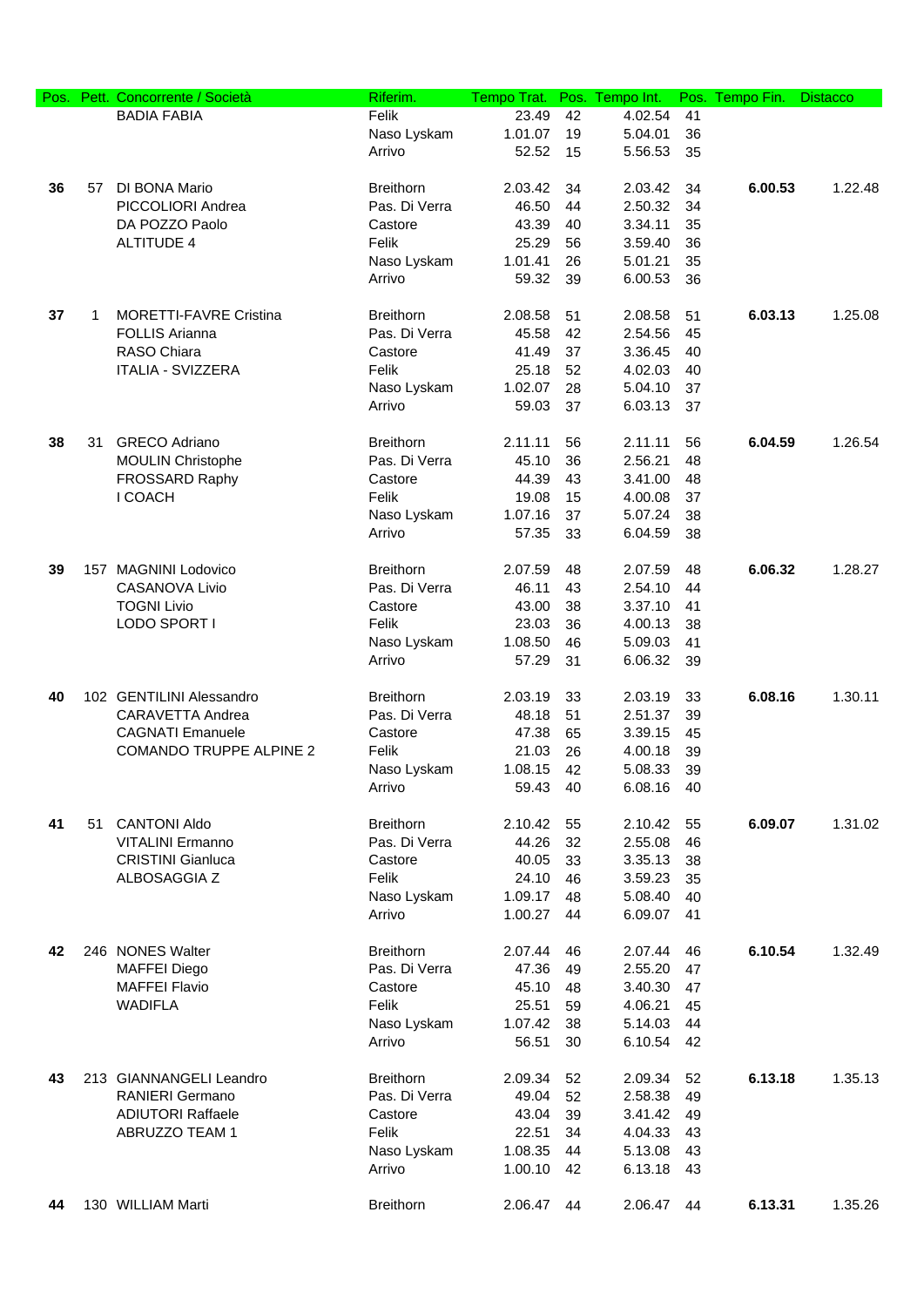|    |    | Pos. Pett. Concorrente / Società | Riferim.         | Tempo Trat. | Pos. | Tempo Int. |    | Pos. Tempo Fin. | <b>Distacco</b> |
|----|----|----------------------------------|------------------|-------------|------|------------|----|-----------------|-----------------|
|    |    | <b>MARCEL Marti</b>              | Pas. Di Verra    | 44.59       | 34   | 2.51.46    | 40 |                 |                 |
|    |    | <b>NYDEGGER Beat</b>             | Castore          | 47.35       | 64   | 3.39.21    | 46 |                 |                 |
|    |    | GRINDELWALD-SCHWARZSEE           | Felik            | 27.38       | 72   | 4.06.59    | 48 |                 |                 |
|    |    |                                  | Naso Lyskam      | 1.13.01     | 60   | 5.20.00    | 47 |                 |                 |
|    |    |                                  | Arrivo           | 53.31       | 18   | 6.13.31    | 44 |                 |                 |
|    |    |                                  |                  |             |      |            |    |                 |                 |
| 45 |    | 109 VIGNA Mariolino              | <b>Breithorn</b> | 2.06.23     | 41   | 2.06.23    | 41 | 6.13.48         | 1.35.43         |
|    |    | <b>BARATTIN Raul</b>             | Pas. Di Verra    | 44.59       | 34   | 2.51.22    | 37 |                 |                 |
|    |    | <b>DALLA VENEZIA Luca</b>        | Castore          | 44.58       | 45   | 3.36.20    | 39 |                 |                 |
|    |    | <b>DOLOMITI SKI-ALP 3</b>        | Felik            | 30.24       | 101  | 4.06.44    | 47 |                 |                 |
|    |    |                                  | Naso Lyskam      | 1.07.46     | 39   | 5.14.30    | 45 |                 |                 |
|    |    |                                  | Arrivo           | 59.18       | 38   | 6.13.48    | 45 |                 |                 |
|    |    |                                  |                  |             |      |            |    |                 |                 |
| 46 | 48 | <b>STERLI Mario</b>              | <b>Breithorn</b> | 2.13.53     | 63   | 2.13.53    | 63 | 6.15.44         | 1.37.39         |
|    |    | <b>MONDINI Valerio</b>           | Pas. Di Verra    | 50.05       | 61   | 3.03.58    | 59 |                 |                 |
|    |    | <b>MOTTINELLI Alessandro</b>     | Castore          | 44.17       |      | 3.48.15    |    |                 |                 |
|    |    |                                  | Felik            |             | 42   |            | 54 |                 |                 |
|    |    | <b>ADAMELLO SKI</b>              |                  | 21.50       | 27   | 4.10.05    | 51 |                 |                 |
|    |    |                                  | Naso Lyskam      | 1.12.07     | 56   | 5.22.12    | 49 |                 |                 |
|    |    |                                  | Arrivo           | 53.32       | 19   | 6.15.44    | 46 |                 |                 |
|    |    |                                  |                  |             |      |            |    |                 |                 |
| 47 |    | 220 GIRARD Matthieu              | <b>Breithorn</b> | 2.06.38     | 43   | 2.06.38    | 43 | 6.18.58         | 1.40.53         |
|    |    | <b>ANCAY Didier</b>              | Pas. Di Verra    | 47.11       | 48   | 2.53.49    | 42 |                 |                 |
|    |    | <b>CONUS Thierry</b>             | Castore          | 45.21       | 52   | 3.39.10    | 44 |                 |                 |
|    |    | TEAM LA TRACE I                  | Felik            | 27.32       | 68   | 4.06.42    | 46 |                 |                 |
|    |    |                                  | Naso Lyskam      | 1.15.48     | 74   | 5.22.30    | 50 |                 |                 |
|    |    |                                  | Arrivo           | 56.28       | 28   | 6.18.58    | 47 |                 |                 |
|    |    |                                  |                  |             |      |            |    |                 |                 |
| 48 | 39 | <b>PESSION Armando</b>           | <b>Breithorn</b> | 2.07.49     | 47   | 2.07.49    | 47 | 6.20.28         | 1.42.23         |
|    |    | <b>BICH Carlo</b>                | Pas. Di Verra    | 45.44       | 41   | 2.53.33    | 41 |                 |                 |
|    |    | <b>PESSION Jules</b>             | Castore          | 45.27       | 53   | 3.39.00    | 42 |                 |                 |
|    |    | SC CERVINO VALTOURNENCHE 2       | Felik            | 24.34       | 47   | 4.03.34    | 42 |                 |                 |
|    |    |                                  | Naso Lyskam      | 1.08.51     | 47   | 5.12.25    | 42 |                 |                 |
|    |    |                                  | Arrivo           | 1.08.03     | 68   | 6.20.38    | 48 |                 |                 |
|    |    |                                  |                  |             |      |            |    |                 |                 |
| 49 |    | 200 BARREL Rinaldo               | <b>Breithorn</b> | 2.16.23     | 75   | 2.16.23    | 75 | 6.23.10         | 1.45.05         |
|    |    | <b>CHATILLARD Renato</b>         | Pas. Di Verra    | 45.12       | 37   | 3.01.35    | 53 |                 |                 |
|    |    | <b>CHATILLARD Silvio</b>         | Castore          | 46.10       | 58   | 3.47.45    | 53 |                 |                 |
|    |    | <b>SKI CLUB TORGNON</b>          | Felik            | 23.03       | 36   | 4.10.48    | 53 |                 |                 |
|    |    |                                  | Naso Lyskam      | 1.11.52     | 53   | 5.22.40    | 52 |                 |                 |
|    |    |                                  | Arrivo           | 1.00.30     | 45   | 6.23.10    | 49 |                 |                 |
|    |    |                                  |                  |             |      |            |    |                 |                 |
| 50 |    | 152 MAILLOT Dominique            | <b>Breithorn</b> | 2.14.19     | 65   | 2.14.19    | 65 | 6.25.34         | 1.47.29         |
|    |    | SIAU Raphael                     | Pas. Di Verra    | 50.28       | 63   | 3.04.47    | 60 |                 |                 |
|    |    | <b>LENOBLE Grégory</b>           | Castore          | 46.43       | 60   | 3.51.30    | 58 |                 |                 |
|    |    | <b>LES ARCS</b>                  | Felik            | 24.05       | 44   | 4.15.35    | 59 |                 |                 |
|    |    |                                  | Naso Lyskam      | 1.08.40     | 45   | 5.24.15    | 55 |                 |                 |
|    |    |                                  | Arrivo           | 1.01.19     | 47   | 6.25.34    | 50 |                 |                 |
|    |    |                                  |                  |             |      |            |    |                 |                 |
| 51 |    | 205 KUCZYNSKI Roman              | <b>Breithorn</b> | 2.12.46     | 57   | 2.12.46    | 57 | 6.26.12         | 1.48.07         |
|    |    | <b>NEMEC Michal</b>              | Pas. Di Verra    | 47.59       | 50   | 3.00.45    | 52 |                 |                 |
|    |    | <b>GLAJCAR Roman</b>             | Castore          | 44.51       | 44   | 3.45.36    | 50 |                 |                 |
|    |    | <b>SKIALP BESKYDY</b>            | Felik            | 25.02       | 50   | 4.10.38    | 52 |                 |                 |
|    |    |                                  |                  | 1.12.47     |      |            |    |                 |                 |
|    |    |                                  | Naso Lyskam      |             | 59   | 5.23.25    | 54 |                 |                 |
|    |    |                                  | Arrivo           | 1.02.47     | 50   | 6.26.12    | 51 |                 |                 |
|    |    |                                  |                  |             |      |            |    |                 |                 |
| 52 |    | 124 RINALDI Paolo                | <b>Breithorn</b> | 2.17.38     | 85   | 2.17.38    | 85 | 6.26.53         | 1.48.48         |
|    |    | <b>BERNINI Angelo</b>            | Pas. Di Verra    | 52.39       | 69   | 3.10.17    | 68 |                 |                 |
|    |    | PASINI Luca                      | Castore          | 40.13       | 34   | 3.50.30    | 57 |                 |                 |
|    |    | <b>GAV SKI RUNNER</b>            | Felik            | 28.02       | 76   | 4.18.32    | 60 |                 |                 |
|    |    |                                  | Naso Lyskam      | 1.04.38     | 32   | 5.23.10    | 53 |                 |                 |
|    |    |                                  | Arrivo           | 1.03.43     | 54   | 6.26.53    | 52 |                 |                 |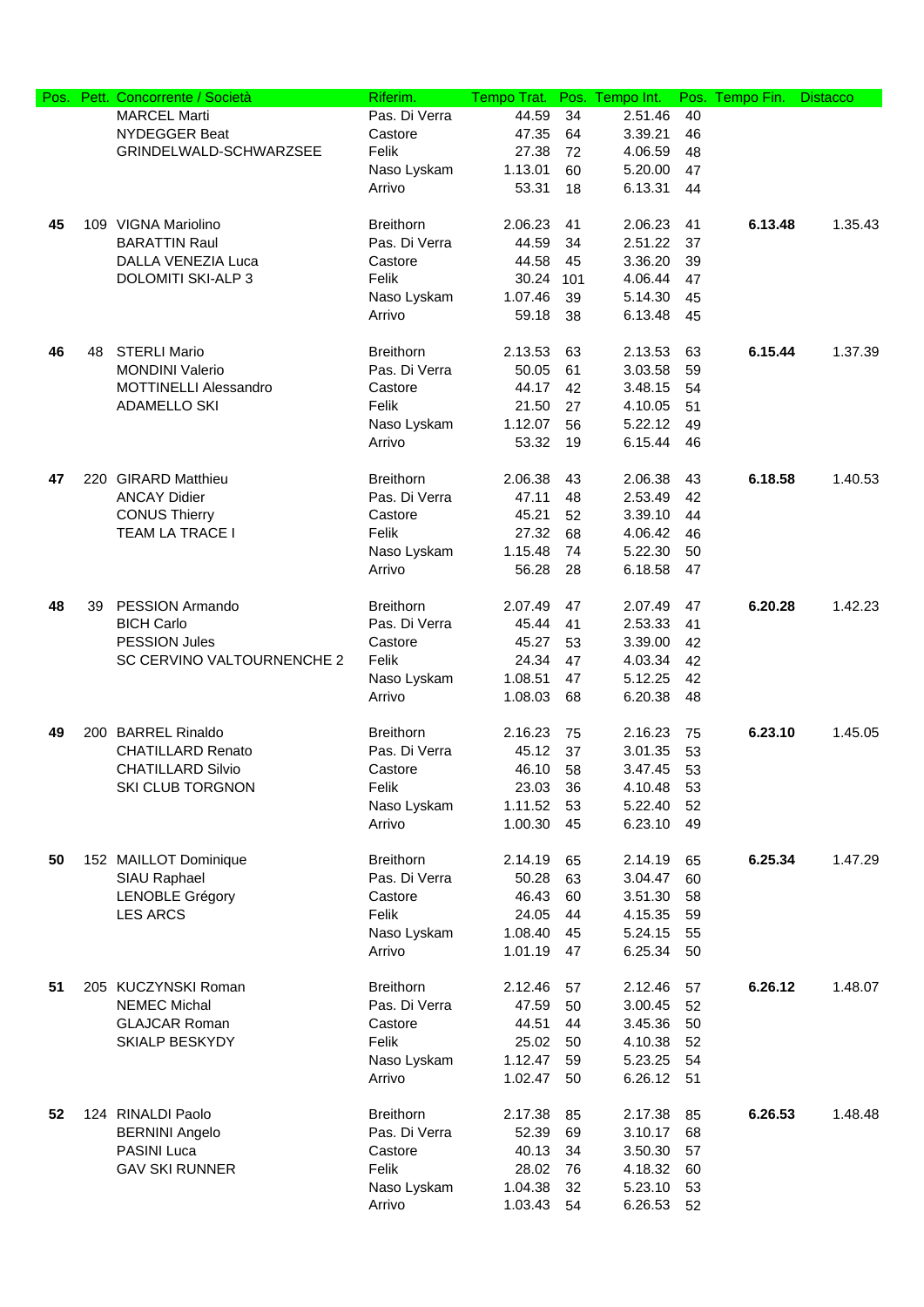| Pos. |    | Pett. Concorrente / Società | Riferim.         | Tempo Trat. |     | Pos. Tempo Int. |    | Pos. Tempo Fin. | <b>Distacco</b> |
|------|----|-----------------------------|------------------|-------------|-----|-----------------|----|-----------------|-----------------|
|      |    |                             |                  |             |     |                 |    |                 |                 |
| 53   |    | 218 FIOU Christian          | <b>Breithorn</b> | 2.16.40     | 78  | 2.16.40         | 78 | 6.27.15         | 1.49.10         |
|      |    | <b>CLAP Cesare</b>          | Pas. Di Verra    | 49.34       | 57  | 3.06.14         | 61 |                 |                 |
|      |    | <b>FERRARIS Roberto</b>     | Castore          | 41.26       | 35  | 3.47.40         | 52 |                 |                 |
|      |    | <b>TEAM FIOU SPORT</b>      | Felik            | 22.21       | 30  | 4.10.01         | 50 |                 |                 |
|      |    |                             | Naso Lyskam      | 1.13.04     | 61  | 5.23.05         | 52 |                 |                 |
|      |    |                             | Arrivo           | 1.04.10     | 56  | 6.27.15         | 53 |                 |                 |
| 54   |    | 137 TORNARE Jean Claude     | <b>Breithorn</b> | 2.16.17     | 74  | 2.16.17         | 74 | 6.27.42         | 1.49.37         |
|      |    | <b>RAMEL Alain</b>          | Pas. Di Verra    | 47.02       | 47  | 3.03.19         | 57 |                 |                 |
|      |    | <b>MOOSER Michel</b>        | Castore          | 48.33       | 72  | 3.51.52         | 60 |                 |                 |
|      |    | HAUTE PRESSION SPORT        | Felik            | 23.25       | 40  | 4.15.17         | 57 |                 |                 |
|      |    |                             | Naso Lyskam      | 1.14.53     | 70  | 5.30.10         | 58 |                 |                 |
|      |    |                             | Arrivo           | 57.32       | 32  | 6.27.42         | 54 |                 |                 |
| 55   | 14 | <b>FONDRIEST Maurizio</b>   | <b>Breithorn</b> | 1.59.21     | 22  | 1.59.21         | 22 | 6.29.56         | 1.51.51         |
|      |    | <b>VALENTINI Mirco</b>      | Pas. Di Verra    | 44.13       | 30  | 2.43.34         | 26 |                 |                 |
|      |    | PINAMONTI Alberto           | Castore          | 46.16       | 59  | 3.29.50         | 33 |                 |                 |
|      |    | <b>BIKE SCHOOL</b>          | Felik            | 35.04       | 149 | 4.04.54         | 44 |                 |                 |
|      |    |                             | Naso Lyskam      | 1.12.34     | 58  | 5.17.28         | 46 |                 |                 |
|      |    |                             | Arrivo           | 1.12.28     | 82  | 6.29.56         | 55 |                 |                 |
|      |    | 105 FELLAY Eric             | <b>Breithorn</b> |             |     |                 |    |                 | 1.52.20         |
| 56   |    |                             |                  | 2.14.05     | 64  | 2.14.05         | 64 | 6.30.25         |                 |
|      |    | <b>DELETROZ Richard</b>     | Pas. Di Verra    | 57.38       | 87  | 3.11.43         | 74 |                 |                 |
|      |    | <b>AYMON Stany</b>          | Castore          | 45.59       | 56  | 3.57.42         | 68 |                 |                 |
|      |    | <b>SC ANZERE</b>            | Felik            | 24.06       | 45  | 4.21.48         | 65 |                 |                 |
|      |    |                             | Naso Lyskam      | 1.12.31     | 57  | 5.34.19         | 61 |                 |                 |
|      |    |                             | Arrivo           | 56.06       | 26  | 6.30.25         | 56 |                 |                 |
| 57   |    | 169 FACCHINI Giuseppe       | <b>Breithorn</b> | 2.16.33     | 77  | 2.16.33         | 77 | 6.32.39         | 1.54.34         |
|      |    | <b>BEDINO Gianfranco</b>    | Pas. Di Verra    | 46.58       | 46  | 3.03.31         | 58 |                 |                 |
|      |    | <b>BELTRAMI Gabriele</b>    | Castore          | 46.58       | 61  | 3.50.16         | 56 |                 |                 |
|      |    | <b>OCCITANI</b>             | Felik            | 23.28       | 41  | 4.13.44         | 55 |                 |                 |
|      |    |                             | Naso Lyskam      | 1.11.54     | 54  | 5.25.38         | 56 |                 |                 |
|      |    |                             | Arrivo           | 1.07.01     | 67  | 6.32.39         | 57 |                 |                 |
| 58   | 53 | <b>MARCA Stefano</b>        | <b>Breithorn</b> | 2.09.50     | 53  | 2.09.50         | 53 | 6.34.11         | 1.56.06         |
|      |    | PIRALLA Gigi                | Pas. Di Verra    | 52.22       | 68  | 3.02.12         | 54 |                 |                 |
|      |    | <b>LOMBARDI Claudio</b>     | Castore          | 47.58       | 66  | 3.50.10         | 55 |                 |                 |
|      |    | ALPINI S. MONTE SUELLO      | Felik            | 25.23       | 53  | 4.15.33         | 58 |                 |                 |
|      |    |                             | Naso Lyskam      | 1.13.38     | 64  | 5.29.11         | 57 |                 |                 |
|      |    |                             | Arrivo           | 1.05.00     | 60  | 6.34.11         | 58 |                 |                 |
|      |    |                             |                  |             |     |                 |    |                 |                 |
| 59   |    | 185 TRUSSARDI Giannino      | <b>Breithorn</b> | 2.17.12     | 83  | 2.17.12         | 83 | 6.36.10         | 1.58.05         |
|      |    | <b>CATTANEO Corrado</b>     | Pas. Di Verra    | 50.03       | 60  | 3.07.15         | 64 |                 |                 |
|      |    | ZAMBONI Giovanni            | Castore          | 48.15       | 69  | 3.55.30         | 64 |                 |                 |
|      |    | SC CLUSONE 13-III           | Felik            | 24.43       | 48  | 4.20.13         | 62 |                 |                 |
|      |    |                             | Naso Lyskam      | 1.11.39     | 52  | 5.31.52         | 59 |                 |                 |
|      |    |                             | Arrivo           | 1.04.18     | 57  | 6.36.10         | 59 |                 |                 |
| 60   |    | 235 DEMATTEIS Andrea        | <b>Breithorn</b> | 2.13.34     | 62  | 2.13.34         | 62 | 6.37.00         | 1.58.55         |
|      |    | <b>MARTINO Livio</b>        | Pas. Di Verra    | 49.25       | 55  | 3.02.59         | 56 |                 |                 |
|      |    | <b>CANOVA Matteo</b>        | Castore          | 48.41       | 73  | 3.51.40         | 59 |                 |                 |
|      |    | <b>VALLE VARAITA</b>        | Felik            | 22.36       | 32  | 4.14.16         | 56 |                 |                 |
|      |    |                             | Naso Lyskam      | 1.18.41     | 89  | 5.32.57         | 60 |                 |                 |
|      |    |                             | Arrivo           | 1.04.03     | 55  | 6.37.00         | 60 |                 |                 |
| 61   |    | 179 PEDERGNANA Rino         | <b>Breithorn</b> | 2.18.24     | 88  | 2.18.24         | 88 | 6.39.12         | 2.01.07         |
|      |    | POLLA Marco                 | Pas. Di Verra    | 49.31       | 56  | 3.07.55         | 65 |                 |                 |
|      |    | <b>DEI CAS Pietro</b>       | Castore          | 45.05       | 46  | 3.53.00         | 62 |                 |                 |
|      |    | <b>SC BRENTA TEAM</b>       | Felik            | 26.11       | 61  | 4.19.11         | 61 |                 |                 |
|      |    |                             |                  |             |     |                 |    |                 |                 |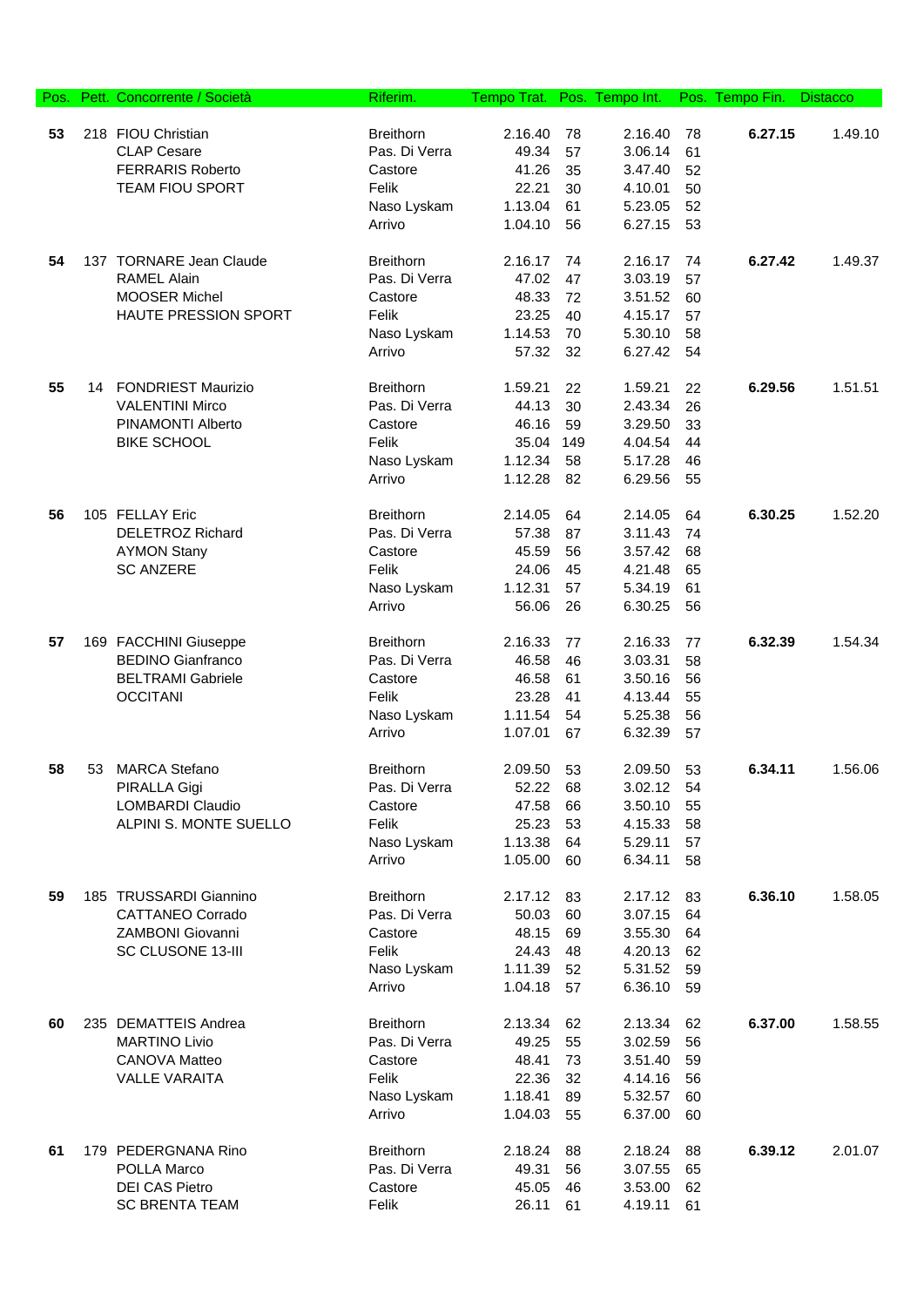| Pos. | Pett. | Concorrente / Società          | Riferim.         | Tempo Trat. | Pos. | Tempo Int. | Pos. | Tempo Fin. | <b>Distacco</b> |
|------|-------|--------------------------------|------------------|-------------|------|------------|------|------------|-----------------|
|      |       |                                | Naso Lyskam      | 1.16.56     | 82   | 5.36.07    | 64   |            |                 |
|      |       |                                | Arrivo           | 1.03.05     | 52   | 6.39.12    | 61   |            |                 |
| 62   | 3     | <b>RENZLER Astrid</b>          | <b>Breithorn</b> | 2.26.03     | 162  | 2.26.03    | 162  | 6.40.59    | 2.02.54         |
|      |       | <b>OBERHOLLENZER GretI</b>     | Pas. Di Verra    | 51.46       | 66   | 3.17.49    | 91   |            |                 |
|      |       | <b>RIVA Maria Luisa</b>        | Castore          | 45.17       | 51   | 4.03.06    | 76   |            |                 |
|      |       | <b>ITALIA 3</b>                | Felik            | 25.23       | 53   | 4.28.29    | 71   |            |                 |
|      |       |                                | Naso Lyskam      | 1.08.09     | 41   | 5.36.38    | 65   |            |                 |
|      |       |                                | Arrivo           | 1.04.21     | 58   | 6.40.59    | 62   |            |                 |
|      |       |                                |                  |             |      |            |      |            |                 |
| 63   |       | 195 PANCHERI Marco             | <b>Breithorn</b> | 2.16.46     | 79   | 2.16.46    | 79   | 6.42.14    | 2.04.09         |
|      |       | RONCATO Alessandro             | Pas. Di Verra    | 49.39       | 58   | 3.06.25    | 62   |            |                 |
|      |       | NICOLODI Marco                 | Castore          | 48.15       | 69   | 3.54.40    | 63   |            |                 |
|      |       | <b>SC TUENNO-PELLER</b>        | Felik            | 25.42       | 57   | 4.20.22    | 63   |            |                 |
|      |       |                                | Naso Lyskam      | 1.15.02     | 72   | 5.35.24    | 62   |            |                 |
|      |       |                                | Arrivo           | 1.06.50     | 66   | 6.42.14    | 63   |            |                 |
| 64   |       | 177 SCIARPA Roberto            | <b>Breithorn</b> | 2.18.43     | 90   | 2.18.43    | 90   | 6.43.11    | 2.05.06         |
|      |       | <b>CARGNINO Andrea</b>         | Pas. Di Verra    | 56.55       | 84   | 3.15.38    | 81   |            |                 |
|      |       | <b>RAPETTI Marco</b>           | Castore          | 47.59       | 67   | 4.03.37    | 77   |            |                 |
|      |       | S.C.R.                         | Felik            | 23.06       | 38   | 4.26.43    | 70   |            |                 |
|      |       |                                | Naso Lyskam      | 1.14.27     | 67   | 5.41.10    | 69   |            |                 |
|      |       |                                | Arrivo           | 1.02.01     | 49   | 6.43.11    | 64   |            |                 |
| 65   | 61    | <b>FIORI Andrea</b>            | <b>Breithorn</b> | 2.19.24     | 96   | 2.19.24    | 96   | 6.44.15    | 2.06.10         |
|      |       | ROCCHI Delfo                   | Pas. Di Verra    | 52.08       | 67   | 3.11.32    | 72   |            |                 |
|      |       | PASSARE Enzo                   | Castore          | 46.48       | 63   | 3.58.20    | 69   |            |                 |
|      |       | ASS. NAZ. ALPINI BIELLA        | Felik            | 26.16       | 62   | 4.24.36    | 66   |            |                 |
|      |       |                                | Naso Lyskam      | 1.14.49     | 69   | 5.39.25    | 66   |            |                 |
|      |       |                                | Arrivo           | 1.04.50     | 59   | 6.44.15    | 65   |            |                 |
| 66   |       | 149 LENATTI Roberto            | <b>Breithorn</b> | 2.15.45     | 72   | 2.15.45    | 72   | 6.48.14    | 2.10.09         |
|      |       | <b>SCHENA Silvio</b>           | Pas. Di Verra    | 55.41       | 78   | 3.11.26    | 71   |            |                 |
|      |       | PICCENI Paolo                  | Castore          | 51.11       | 85   | 4.02.37    | 74   |            |                 |
|      |       | <b>JOMMY</b>                   | Felik            | 29.43       | 95   | 4.32.20    | 75   |            |                 |
|      |       |                                | Naso Lyskam      | 1.14.10     | 65   | 5.46.30    | 74   |            |                 |
|      |       |                                | Arrivo           | 1.01.44     | 48   | 6.48.14    | 66   |            |                 |
| 67   |       | 141 CAMPIGOTTO Matteo          | <b>Breithorn</b> | 2.13.27     | 61   | 2.13.27    | 61   | 6.48.28    | 2.10.23         |
|      |       | MAGANZINI Marco                | Pas. Di Verra    | 53.33       | 71   | 3.07.00    | 63   |            |                 |
|      |       | DONINI Ivano                   | Castore          | 45.15       | 50   | 3.52.15    | 61   |            |                 |
|      |       | I GANASCINI DEL BRENTA         | Felik            | 28.28       | 81   | 4.20.43    | 64   |            |                 |
|      |       |                                | Naso Lyskam      | 1.21.25     | 105  | 5.42.08    | 71   |            |                 |
|      |       |                                | Arrivo           | 1.06.20     | 64   | 6.48.28    | 67   |            |                 |
| 68   |       | 182 DUSSEX Eric                | <b>Breithorn</b> | 2.19.28     | 97   | 2.19.28    | 97   | 6.49.43    | 2.11.38         |
|      |       | <b>FRAGNIERE Jean Jacques</b>  | Pas. Di Verra    | 55.05       | 75   | 3.14.33    | 79   |            |                 |
|      |       | <b>FELLAY Patrick</b>          | Castore          | 50.24       | 81   | 4.04.57    | 82   |            |                 |
|      |       | SC CIME DE L'EST               | Felik            | 27.35       | 71   | 4.32.32    | 77   |            |                 |
|      |       |                                | Naso Lyskam      | 1.11.56     | 55   | 5.44.28    | 73   |            |                 |
|      |       |                                | Arrivo           | 1.05.15     | 61   | 6.49.43    | 68   |            |                 |
|      |       |                                |                  |             |      |            |      |            |                 |
| 69   |       | 101 AMORT Giovanni             | <b>Breithorn</b> | 2.13.07     | 60   | 2.13.07    | 60   | 6.52.36    | 2.14.31         |
|      |       | <b>COVA Franco</b>             | Pas. Di Verra    | 49.09       | 53   | 3.02.16    | 55   |            |                 |
|      |       | <b>DEI CAS Luca</b>            | Castore          | 54.55 115   |      | 3.57.11    | 67   |            |                 |
|      |       | <b>COMANDO TRUPPE ALPINE 1</b> | Felik            | 29.01       | 89   | 4.26.12    | 69   |            |                 |
|      |       |                                | Naso Lyskam      | 1.13.21     | 63   | 5.39.33    | 67   |            |                 |
|      |       |                                | Arrivo           | 1.13.03     | 85   | 6.52.36    | 69   |            |                 |
| 70   |       | 12 TROPIANO Andrea             | <b>Breithorn</b> | 2.02.51     | 31   | 2.02.51    | 31   | 6.53.37    | 2.15.32         |
|      |       | <b>PLATER Alessandro</b>       | Pas. Di Verra    | 45.23       | 38   | 2.48.14    | 32   |            |                 |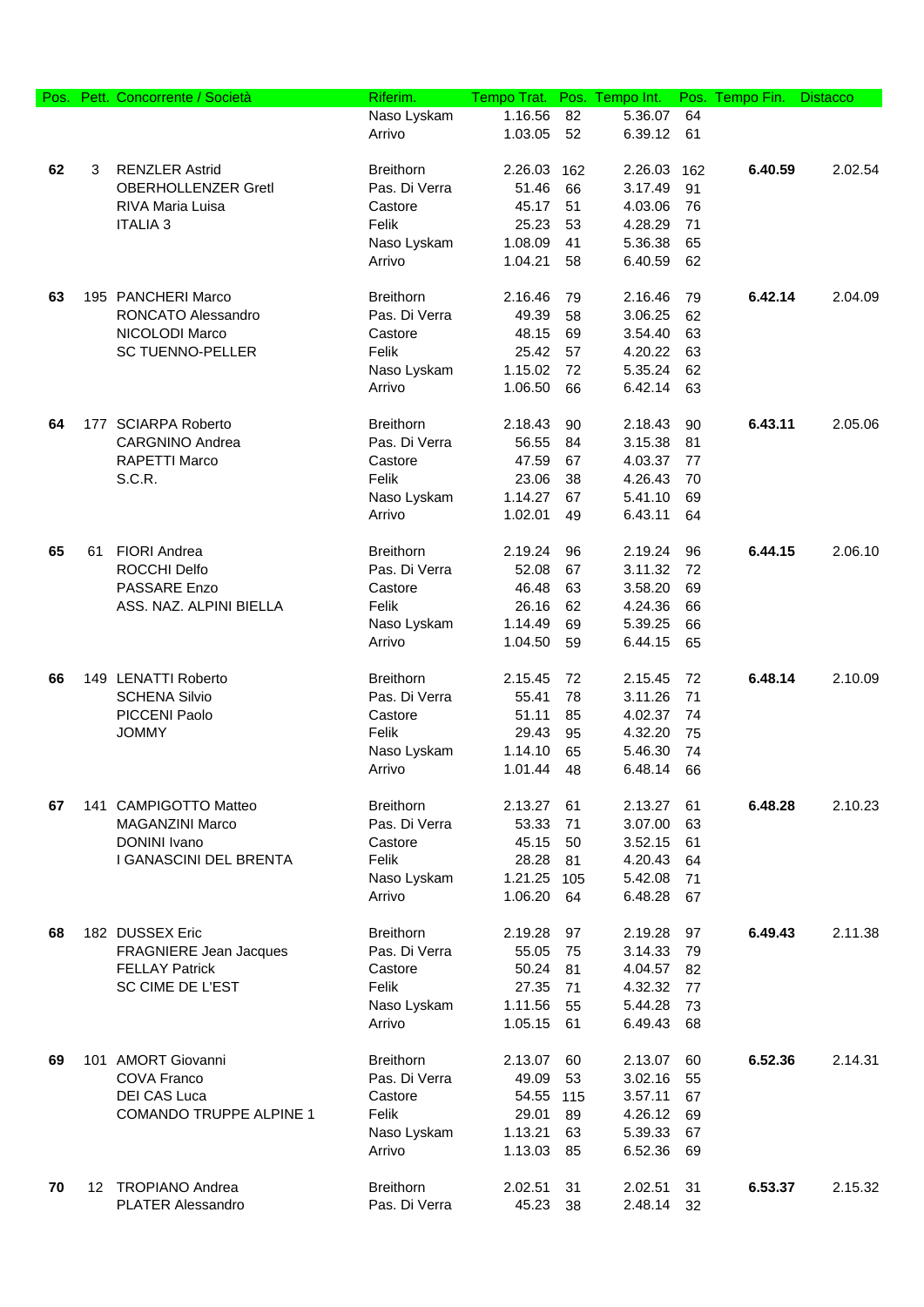| Pos. | Pett. | Concorrente / Società      | Riferim.         | Tempo Trat. | Pos.     | Tempo Int.         | Pos. | Tempo Fin. | <b>Distacco</b> |
|------|-------|----------------------------|------------------|-------------|----------|--------------------|------|------------|-----------------|
|      |       | <b>VIERIN Paolo</b>        | Castore          | 46.46       | 62       | 3.35.00            | 37   |            |                 |
|      |       | 4810 CORRADO GEX           | Felik            | 36.52       | 161      | 4.11.52            | 54   |            |                 |
|      |       |                            | Naso Lyskam      | 1.24.09     | 116      | 5.36.01            | 63   |            |                 |
|      |       |                            | Arrivo           | 1.17.36     | 100      | 6.53.37            | 70   |            |                 |
|      |       |                            |                  |             |          |                    |      |            |                 |
| 71   | 49    | <b>GRASSI Massimiliano</b> | <b>Breithorn</b> | 2.22.58     | 130      | 2.22.58            | 130  | 6.54.11    | 2.16.06         |
|      |       | <b>ALBERTONI Fernando</b>  | Pas. Di Verra    | 50.24       | 62       | 3.13.22            | 78   |            |                 |
|      |       | <b>BEZZI Mauro</b>         | Castore          | 48.23       | 71       | 4.01.45            | 71   |            |                 |
|      |       | ADAMELLO TEAM              | Felik            | 28.58       | 89       | 4.30.43            | 73   |            |                 |
|      |       |                            | Naso Lyskam      | 1.10.17     | 50       | 5.41.00            | 68   |            |                 |
|      |       |                            | Arrivo           | 1.13.11     | 86       | 6.54.11            | 71   |            |                 |
|      |       |                            |                  |             |          |                    |      |            |                 |
| 72   |       | 52 CATTANEO Martino        | <b>Breithorn</b> | 2.06.34     | 42       | 2.06.34            | 42   | 6.54.35    | 2.16.30         |
|      |       | <b>LANFRANCHI Pietro</b>   | Pas. Di Verra    | 53.51       | 73       | 3.00.25            | 51   |            |                 |
|      |       | <b>GATTI Alberto</b>       | Castore          | 56.36       | 131      | 3.57.01            | 66   |            |                 |
|      |       | APINI RANICA A             | Felik            | 27.51       | 75       | 4.24.52            | 67   |            |                 |
|      |       |                            | Naso Lyskam      | 1.19.24     | 92       | 5.44.16            | 72   |            |                 |
|      |       |                            |                  |             |          |                    |      |            |                 |
|      |       |                            | Arrivo           | 1.10.19     | 74       | 6.54.35            | 72   |            |                 |
| 73   | 82    | <b>MICOTTI Vittorio</b>    | <b>Breithorn</b> | 2.15.31     | 71       | 2.15.31            | 71   | 6.54.47    | 2.16.42         |
|      |       | <b>BAROZZI Livio</b>       | Pas. Di Verra    | 56.09       | 80       | 3.11.40            | 73   |            |                 |
|      |       | PICINI Alessandro          | Castore          | 52.25       | 93       | 4.04.05            | 78   |            |                 |
|      |       | CAI INTRA JOLLI SPORT      | Felik            | 28.22       | 78       | 4.32.27            | 76   |            |                 |
|      |       |                            | Naso Lyskam      | 1.15.31     |          |                    | 75   |            |                 |
|      |       |                            | Arrivo           | 1.06.49     | 73<br>65 | 5.47.58<br>6.54.47 | 73   |            |                 |
|      |       |                            |                  |             |          |                    |      |            |                 |
| 74   | 27    | PEREZ BRUNICARDI Manuel    | Breithorn        | 2.10.00     | 54       | 2.10.00            | 54   | 6.57.03    | 2.18.58         |
|      |       | <b>LANFRANCHI Pietro</b>   | Pas. Di Verra    | 49.17       | 54       | 2.59.17            | 50   |            |                 |
|      |       | MORALES CASTRO Ignacio     | Castore          | 48.13       | 68       | 3.47.30            | 51   |            |                 |
|      |       | <b>FEDME I</b>             | Felik            | 20.44       | 24       | 4.08.14            | 49   |            |                 |
|      |       |                            | Naso Lyskam      | 1.13.11     | 62       | 5.21.25            | 48   |            |                 |
|      |       |                            | Arrivo           | 1.35.38     | 152      | 6.57.03            | 74   |            |                 |
|      |       |                            |                  |             |          |                    |      |            |                 |
| 75   | 50    | <b>ENZIO Michele</b>       | <b>Breithorn</b> | 2.20.29     | 106      | 2.20.29            | 106  | 6.57.21    | 2.19.16         |
|      |       | <b>ANTONIETTI Osvaldo</b>  | Pas. Di Verra    | 1.01.28     | 104      | 3.21.57            | 103  |            |                 |
|      |       | <b>OTTONE Sergio</b>       | Castore          | 50.11       | 79       | 4.12.08            | 95   |            |                 |
|      |       | <b>ALAGNA II</b>           | Felik            | 27.32       | 68       | 4.39.40            | 88   |            |                 |
|      |       |                            | Naso Lyskam      | 1.17.20     | 85       | 5.57.00            | 87   |            |                 |
|      |       |                            | Arrivo           | 1.00.21     | 43       | 6.57.21            | 75   |            |                 |
|      |       |                            |                  |             |          |                    |      |            |                 |
| 76   | 88    | GIACOMUZZI Nello           | <b>Breithorn</b> | 2.16.28     | 76       | 2.16.28            | 76   | 6.58.40    | 2.20.35         |
|      |       | GIACOMUZZI Paolo           | Pas. Di Verra    | 59.52       | 97       | 3.16.20            | 87   |            |                 |
|      |       | <b>DELVAI Mauro</b>        | Castore          | 50.55       | 83       | 4.07.15            | 86   |            |                 |
|      |       | <b>CAURIOL 2</b>           | Felik            | 28.37       | 84       | 4.35.52            | 83   |            |                 |
|      |       |                            | Naso Lyskam      | 1.16.56     | 82       | 5.52.48            | 77   |            |                 |
|      |       |                            | Arrivo           | 1.05.52     | 63       | 6.58.40            | 76   |            |                 |
|      |       |                            |                  |             |          |                    |      |            |                 |
| 77   |       | 120 MORO Pio               | <b>Breithorn</b> | 2.14.22     | 66       | 2.14.22            | 66   | 7.02.08    | 2.24.03         |
|      |       | <b>ERMACORA Loris</b>      | Pas. Di Verra    | 56.50       | 83       | 3.11.12            | 70   |            |                 |
|      |       | <b>CALLIGARIS Massimo</b>  | Castore          | 45.29       | 54       | 3.56.41            | 65   |            |                 |
|      |       | <b>FRIULI A</b>            | Felik            | 28.17       | 78       | 4.24.58            | 68   |            |                 |
|      |       |                            | Naso Lyskam      | 1.16.26     | 76       | 5.41.24            | 70   |            |                 |
|      |       |                            | Arrivo           | 1.20.44 114 |          | 7.02.08            | 77   |            |                 |
|      |       |                            |                  |             |          |                    |      |            |                 |
| 78   |       | 126 GOTTI Christophe       | <b>Breithorn</b> | 2.23.20 137 |          | 2.23.20            | 137  | 7.02.45    | 2.24.40         |
|      |       | <b>LACHERE Francois</b>    | Pas. Di Verra    | 51.23       | 65       | 3.14.43            | 80   |            |                 |
|      |       | <b>BIANCHINI Raphael</b>   | Castore          | 49.52       | 77       | 4.04.35            | 80   |            |                 |
|      |       | <b>GOTTI</b>               | Felik            | 29.42       | 94       | 4.34.17            | 79   |            |                 |
|      |       |                            | Naso Lyskam      | 1.14.25     | 66       | 5.48.42            | 76   |            |                 |
|      |       |                            | Arrivo           | 1.14.03     | 89       | 7.02.45            | 78   |            |                 |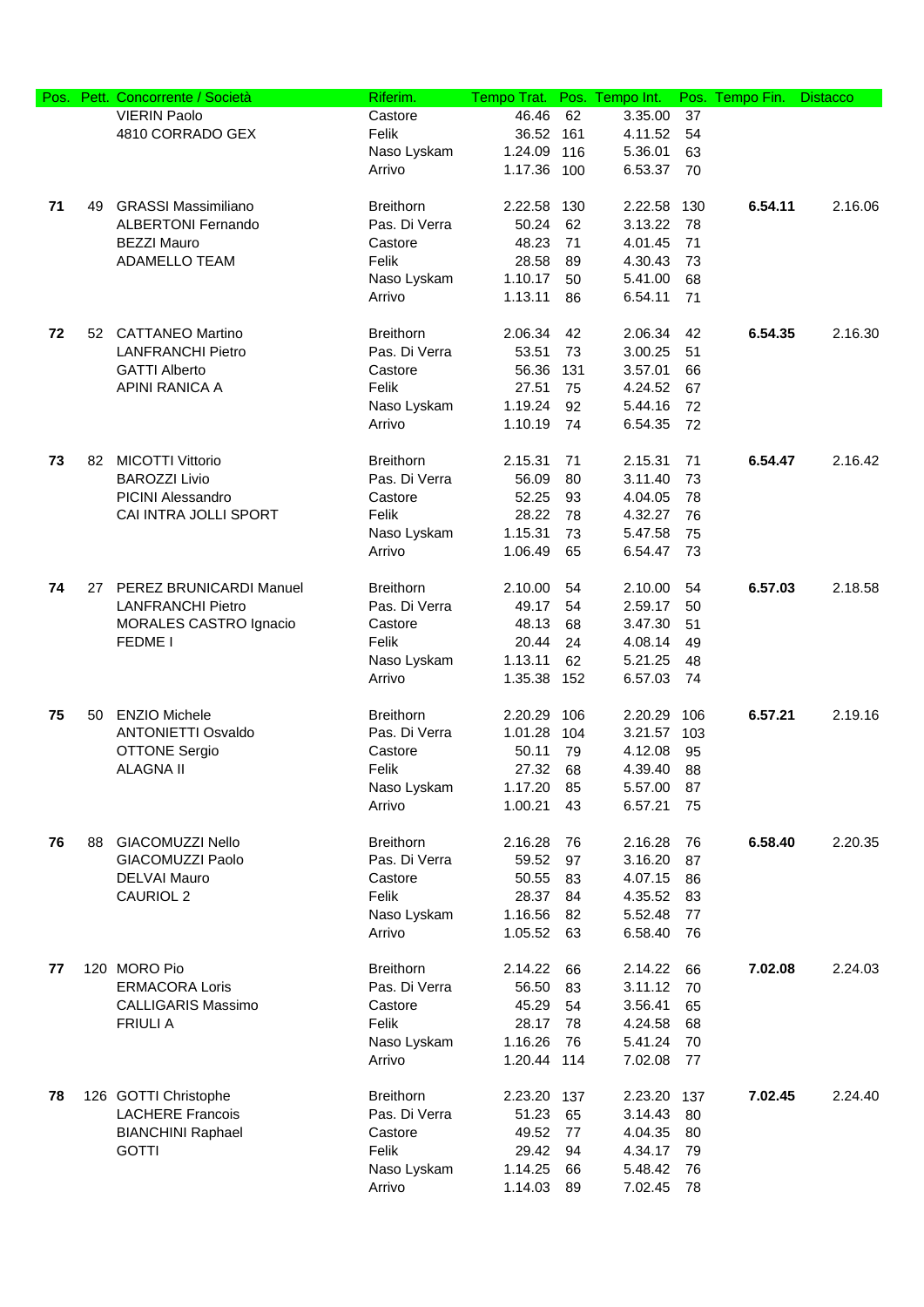| Pos. |    | Pett. Concorrente / Società | Riferim.         | Tempo Trat. | Pos. | Tempo Int.  | Pos. | Tempo Fin. | <b>Distacco</b> |
|------|----|-----------------------------|------------------|-------------|------|-------------|------|------------|-----------------|
| 79   |    | 222 BLAMPEY Yann            | <b>Breithorn</b> | 2.20.07     | 102  | 2.20.07     | 102  | 7.05.34    | 2.27.29         |
|      |    | <b>ROMAN Gilles</b>         | Pas. Di Verra    | 56.09       | 80   | 3.16.16     | 86   |            |                 |
|      |    | <b>BARDET Pascal</b>        | Castore          | 54.09       | 106  | 4.10.25     | 90   |            |                 |
|      |    | TEAM ROUGE-JAMBON-SAUC.     | Felik            | 28.55       | 88   | 4.39.20     | 87   |            |                 |
|      |    |                             | Naso Lyskam      | 1.16.46     | 79   | 5.56.06     | 84   |            |                 |
|      |    |                             | Arrivo           | 1.09.28     | 72   | 7.05.34     | 79   |            |                 |
|      |    |                             |                  |             |      |             |      |            |                 |
| 80   |    | 231 PEZZEDI Isidoro         | <b>Breithorn</b> | 2.17.22     | 84   | 2.17.22     | 84   | 7.05.55    | 2.27.50         |
|      |    | PITSCHEIDER Otto            | Pas. Di Verra    | 50.23       | 64   | 3.08.15     | 66   |            |                 |
|      |    | <b>BRESSAN Ermanno</b>      | Castore          | 54.17 110   |      | 4.02.32     | 73   |            |                 |
|      |    | <b>US SAN CIASCIAN</b>      | Felik            | 28.30       | 82   | 4.31.02     | 74   |            |                 |
|      |    |                             | Naso Lyskam      | 1.22.47     | 107  | 5.53.49     | 78   |            |                 |
|      |    |                             | Arrivo           | 1.12.06     | 80   | 7.05.55     | 80   |            |                 |
|      |    |                             |                  |             |      |             |      |            |                 |
| 81   |    | 243 SCALVINI Roberto        | <b>Breithorn</b> | 2.18.36     | 89   | 2.12.36     | 89   | 7.06.30    | 2.28.25         |
|      |    | <b>RICCI Gianluca</b>       | Pas. Di Verra    | 53.35       | 72   | 3.12.11     | 75   |            |                 |
|      |    | <b>AMBROSI Tiziano</b>      | Castore          | 51.59       | 88   | 4.04.10     | 79   |            |                 |
|      |    | <b>VESTONE 1</b>            | Felik            | 32.02       | 122  | 4.36.12     | 85   |            |                 |
|      |    |                             | Naso Lyskam      | 1.18.38     | 88   | 5.54.50     | 80   |            |                 |
|      |    |                             | Arrivo           | 1.11.40     | 76   | 7.06.30     | 81   |            |                 |
|      |    |                             |                  |             |      |             |      |            |                 |
| 82   |    | 104 CEDOLIN Mario           | <b>Breithorn</b> | 2.20.39     | 110  | 2.20.39     | 110  | 7.07.12    | 2.29.07         |
|      |    | <b>CELLA Antonio</b>        | Pas. Di Verra    | 59.47       | 96   | 3.20.26     | 99   |            |                 |
|      |    | <b>CORADAZZI Vito</b>       | Castore          | 51.19       | 86   | 4.11.45     | 93   |            |                 |
|      |    | C. FOREST. FORNI DI SOPRA   | Felik            | 31.09       | 110  | 4.42.54     | 92   |            |                 |
|      |    |                             | Naso Lyskam      | 1.14.54     | 71   | 5.57.48     | 91   |            |                 |
|      |    |                             | Arrivo           | 1.09.24     | 71   | 7.07.12     | 82   |            |                 |
|      |    |                             |                  |             |      |             |      |            |                 |
| 83   |    | 167 MAJCEN Rolf             | <b>Breithorn</b> | 2.16.12     | 73   | 2.16.12     | 73   | 7.07.52    | 2.29.47         |
|      |    | <b>HAUSMANN Franz</b>       | Pas. Di Verra    | 57.07       | 86   | 3.13.19     | 77   |            |                 |
|      |    | <b>TOD Manfred</b>          | Castore          | 51.31       | 87   | 4.04.50     | 81   |            |                 |
|      |    | NIEDEROSTERREICH            | Felik            | 30.32       | 105  | 4.35.22     | 82   |            |                 |
|      |    |                             | Naso Lyskam      | 1.19.08     | 91   | 5.54.30     | 79   |            |                 |
|      |    |                             | Arrivo           | 1.13.22     | 87   | 7.07.52     | 83   |            |                 |
|      |    |                             |                  |             |      |             |      |            |                 |
| 84   |    | 154 EXCOFFIER Alain         | <b>Breithorn</b> | 2.19.48     | 100  | 2.19.48     | 100  | 7.09.31    | 2.31.26         |
|      |    | LUCIANAZ Hervé              | Pas. Di Verra    | 59.19       | 94   | 3.19.07     | 93   |            |                 |
|      |    | <b>JORRIOZ Thierry</b>      | Castore          | 52.48       | 98   | 4.11.55     | 94   |            |                 |
|      |    | <b>LES COUSINS</b>          | Felik            | 33.49       | 139  | 4.45.44     | 94   |            |                 |
|      |    |                             | Naso Lyskam      | 1.23.17 115 |      | 6.09.01     | 97   |            |                 |
|      |    |                             | Arrivo           | 1.00.30     | 45   | 7.09.31     | 84   |            |                 |
|      |    |                             |                  |             |      |             |      |            |                 |
| 85   |    | 159 BAUDINO Giulio          | <b>Breithorn</b> | 2.16.51     | 81   | 2.16.51     | 81   | 7.10.55    | 2.32.50         |
|      |    | <b>VIALE Dario</b>          | Pas. Di Verra    | 53.53       | 74   | 3.10.44     | 69   |            |                 |
|      |    | <b>MARITAN Sergio</b>       | Castore          | 52.15       | 91   | 4.02.59     | 75   |            |                 |
|      |    | LORO PIANA STORM SYSTEM     | Felik            | 27.33       | 70   | 4.30.32     | 72   |            |                 |
|      |    |                             | Naso Lyskam      | 1.25.02 119 |      | 5.55.34     | 81   |            |                 |
|      |    |                             | Arrivo           | 1.15.21     | 95   | 7.10.55     | 85   |            |                 |
|      |    |                             |                  |             |      |             |      |            |                 |
| 86   |    | 96 PELLISSIER Giorgio       | <b>Breithorn</b> | 2.20.58 113 |      | 2.20.58     | 113  | 7.12.32    | 2.34.27         |
|      |    | <b>CANONICO Roberto</b>     | Pas. Di Verra    | 1.00.47     | 98   | 3.21.45     | 101  |            |                 |
|      |    | PICA Massimo                | Castore          | 45.13       | 49   | 4.06.58     | 85   |            |                 |
|      |    | CIRC. CASINO' SAINT VINCENT | Felik            | 33.35 135   |      | 4.40.33     | 89   |            |                 |
|      |    |                             | Naso Lyskam      | 1.16.37     | 77   | 5.57.10     | 88   |            |                 |
|      |    |                             | Arrivo           | 1.15.22     | 96   | 7.12.32     | 86   |            |                 |
|      |    |                             |                  |             |      |             |      |            |                 |
| 87   | 59 | <b>VILLA Mario</b>          | <b>Breithorn</b> | 2.22.00 120 |      | 2.22.00 120 |      | 7.13.23    | 2.35.18         |
|      |    | <b>VILLA Giuseppe</b>       | Pas. Di Verra    | 1.07.12 127 |      | 3.29.12 124 |      |            |                 |
|      |    | <b>TOSI Marco</b>           | Castore          | 50.14       | 80   | 4.19.26     | 103  |            |                 |
|      |    | ANDREA'S SOUL               | Felik            | 26.45       | 65   | 4.46.11     | 96   |            |                 |
|      |    |                             | Naso Lyskam      | 1.17.52     | 86   | 6.04.03     | 93   |            |                 |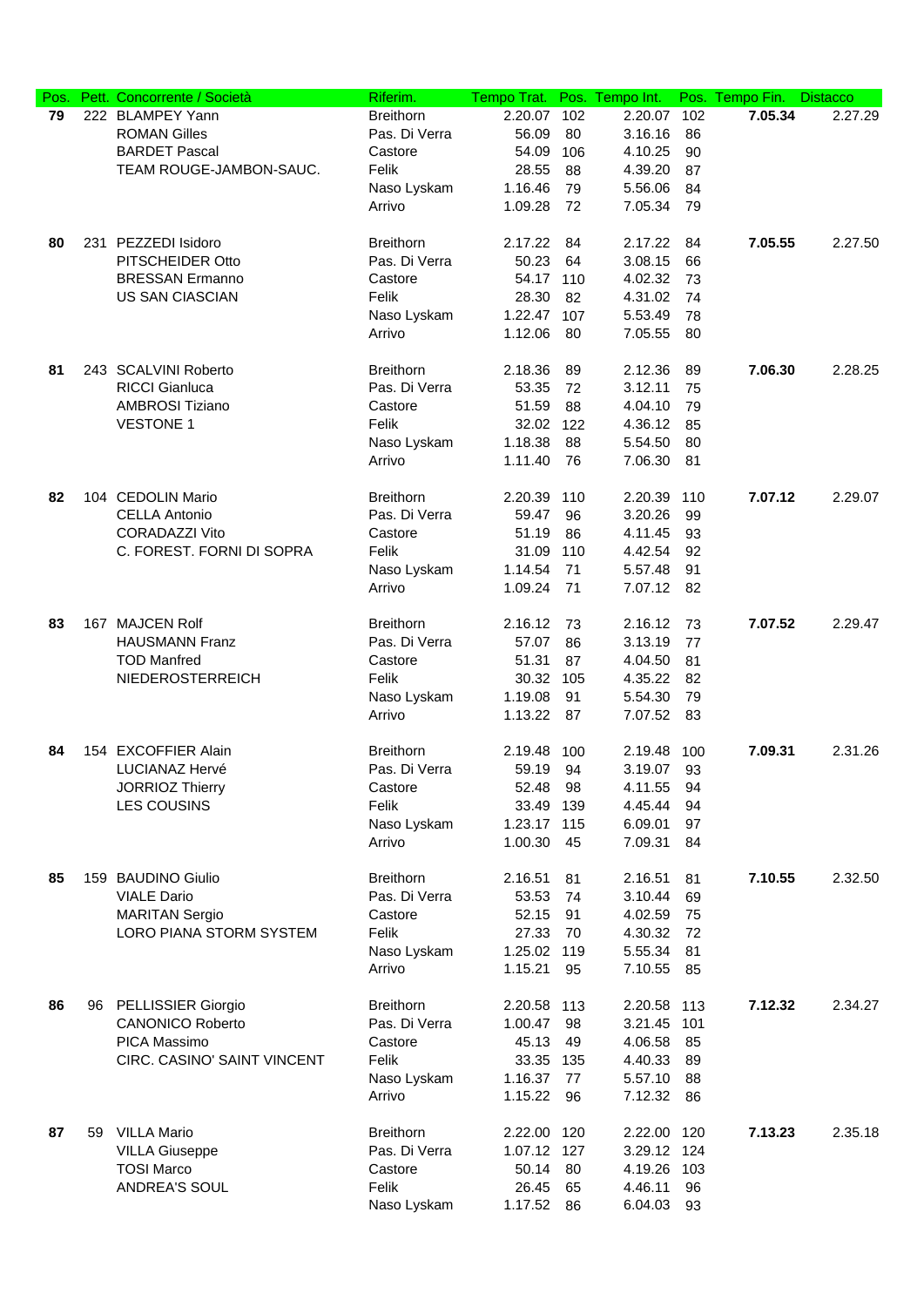| Pos. |    | Pett. Concorrente / Società  | Riferim.         | Tempo Trat. |     | Pos. Tempo Int. |     | Pos. Tempo Fin. | <b>Distacco</b> |
|------|----|------------------------------|------------------|-------------|-----|-----------------|-----|-----------------|-----------------|
|      |    |                              | Arrivo           | 1.09.20     | 70  | 7.13.23         | 87  |                 |                 |
|      |    |                              |                  |             |     |                 |     |                 |                 |
| 88   |    | 26 CARDONA Tarresjoan        | <b>Breithorn</b> | 2.19.34     | 99  | 2.19.34         | 99  | 7.13.59         | 2.35.54         |
|      |    | PUYO Alfons Gaston           | Pas. Di Verra    | 57.58       | 89  | 3.17.32         | 89  |                 |                 |
|      |    | PUYO Dani Leon               | Castore          | 50.10       | 79  | 4.07.42         | 87  |                 |                 |
|      |    | F.E.E.C.                     | Felik            | 27.28       | 67  | 4.35.10         | 80  |                 |                 |
|      |    |                              | Naso Lyskam      | 1.20.40     | 101 | 5.55.50         | 82  |                 |                 |
|      |    |                              | Arrivo           | 1.18.09 103 |     | 7.13.59         | 88  |                 |                 |
|      |    |                              |                  |             |     |                 |     |                 |                 |
| 89   |    | 171 DOTTI Ivan               | <b>Breithorn</b> | 2.18.20     | 87  | 2.18.20         | 87  | 7.14.08         | 2.36.03         |
|      |    | RIZZOTTO Italo               | Pas. Di Verra    | 57.53       | 88  | 3.16.13         | 85  |                 |                 |
|      |    | MIGLIETTA Marco              | Castore          | 54.40 114   |     | 4.10.53         | 91  |                 |                 |
|      |    | POINT DE SPORT               | Felik            | 29.57       | 98  | 4.40.50         | 90  |                 |                 |
|      |    |                              | Naso Lyskam      | 1.23.09 113 |     | 6.03.59         | 92  |                 |                 |
|      |    |                              | Arrivo           | 1.10.09     | 73  | 7.14.08         | 89  |                 |                 |
|      |    |                              |                  |             |     |                 |     |                 |                 |
| 90   |    | 108 SOTTSASS Renato          | <b>Breithorn</b> | 2.22.04     | 121 | 2.22.04         | 121 | 7.14.31         | 2.36.26         |
|      |    | <b>PAJER Giuseppe</b>        | Pas. Di Verra    | 58.19       | 90  | 3.20.23         | 98  |                 |                 |
|      |    | <b>ROMOR Vittorio</b>        | Castore          | 55.37 122   |     | 4.16.00         | 100 |                 |                 |
|      |    | DOLOMITI SKI-ALP 2           | Felik            | 31.00       | 108 | 4.47.00         | 98  |                 |                 |
|      |    |                              | Naso Lyskam      | 1.09.40     | 49  | 5.56.40         | 86  |                 |                 |
|      |    |                              | Arrivo           | 1.17.51     | 102 | 7.14.31         | 90  |                 |                 |
|      |    |                              |                  |             |     |                 |     |                 |                 |
| 91   | 67 | <b>MURA Marco</b>            | <b>Breithorn</b> | 2.20.16 103 |     | 2.20.16         | 103 | 7.15.35         | 2.37.30         |
|      |    | <b>VERRA</b> Ivano           | Pas. Di Verra    | 55.55       | 79  | 3.16.11         | 84  |                 |                 |
|      |    | PLONER Ivano                 | Castore          | 49.19       | 76  | 4.05.30         | 83  |                 |                 |
|      |    | <b>BELA LADINIA FASHA</b>    | Felik            | 27.22       | 66  | 4.32.52         | 78  |                 |                 |
|      |    |                              | Naso Lyskam      | 1.23.08     | 112 | 5.56.00         | 83  |                 |                 |
|      |    |                              | Arrivo           | 1.19.35 112 |     | 7.15.35         | 91  |                 |                 |
|      |    |                              |                  |             |     |                 |     |                 |                 |
| 92   |    | 228 VARESCO Luca             | <b>Breithorn</b> | 2.18.51     | 92  | 2.18.51         | 92  | 7.16.10         | 2.38.05         |
|      |    | <b>DEFLORIAN Paolo</b>       | Pas. Di Verra    | 1.01.21     | 103 | 3.20.12         | 96  |                 |                 |
|      |    | DONDIO Massimo               | Castore          | 55.37 122   |     | 4.15.49         | 99  |                 |                 |
|      |    | <b>US CORNACCI 1</b>         | Felik            | 31.13 111   |     | 4.47.02         | 99  |                 |                 |
|      |    |                              | Naso Lyskam      | 1.10.24     | 51  | 5.57.26         | 90  |                 |                 |
|      |    |                              | Arrivo           | 1.18.44 106 |     | 7.16.10         | 92  |                 |                 |
|      |    |                              |                  |             |     |                 |     |                 |                 |
| 93   | 83 | <b>POLINI Mario</b>          | <b>Breithorn</b> | 2.14.49     | 69  | 2.14.49         | 69  | 7.17.23         | 2.39.18         |
|      |    | <b>BANI Franco</b>           | Pas. Di Verra    | 1.01.00     | 101 | 3.15.49         | 82  |                 |                 |
|      |    | <b>CRISTINI Fabio</b>        | Castore          | 53.31       | 101 | 4.09.20         | 88  |                 |                 |
|      |    | <b>CAI MARONE</b>            | Felik            | 28.36       | 83  | 4.37.56         | 86  |                 |                 |
|      |    |                              | Naso Lyskam      | 1.18.19     | 87  | 5.56.15         | 85  |                 |                 |
|      |    |                              | Arrivo           | 1.21.08 115 |     | 7.17.23         | 93  |                 |                 |
|      |    |                              |                  |             |     |                 |     |                 |                 |
| 94   |    | 18 BORDET Ezio               | <b>Breithorn</b> | 2.12.49     | 58  | 2.12.49         | 58  | 7.18.41         | 2.40.36         |
|      |    | <b>BORDET Davide</b>         | Pas. Di Verra    | 1.07.41     | 128 | 3.20.30         | 100 |                 |                 |
|      |    | <b>BORDET Marco</b>          | Castore          | 46.02 57    |     | 4.06.32         | 84  |                 |                 |
|      |    | C.A.M.                       | Felik            | 29.34       | 93  | 4.36.06         | 84  |                 |                 |
|      |    |                              | Naso Lyskam      | 1.21.07 103 |     | 5.57.13         | 89  |                 |                 |
|      |    |                              | Arrivo           | 1.21.28 117 |     | 7.18.41         | 94  |                 |                 |
|      |    |                              |                  |             |     |                 |     |                 |                 |
| 95   |    | 100 ROLFO Roberto            | <b>Breithorn</b> | 2.14.43     | 68  | 2.14.43         | 68  | 7.19.04         | 2.40.59         |
|      |    | <b>VERGA Stefano</b>         | Pas. Di Verra    | 1.01.40 106 |     | 3.16.23         | 88  |                 |                 |
|      |    | <b>FORNONI Daniele</b>       | Castore          | 56.27 129   |     | 4.12.50         | 96  |                 |                 |
|      |    | COM. REG. PIEMONTESE SKI ALP | Felik            | 33.25 133   |     | 4.46.15         | 97  |                 |                 |
|      |    |                              | Naso Lyskam      | 1.20.35 100 |     | 6.06.50         | 96  |                 |                 |
|      |    |                              | Arrivo           | 1.12.14 81  |     | 7.19.04         | 95  |                 |                 |
|      |    |                              |                  |             |     |                 |     |                 |                 |
| 96   | 6. | <b>LATHURAZ Veronique</b>    | <b>Breithorn</b> | 2.26.48 167 |     | 2.26.48 167     |     | 7.23.44         | 2.45.39         |
|      |    | <b>BOURILLON Nathalie</b>    | Pas. Di Verra    | 1.00.49     | 99  | 3.27.37         | 113 |                 |                 |
|      |    | <b>FAVRE Corinne</b>         | Castore          | 52.03       | 89  | 4.19.40 103     |     |                 |                 |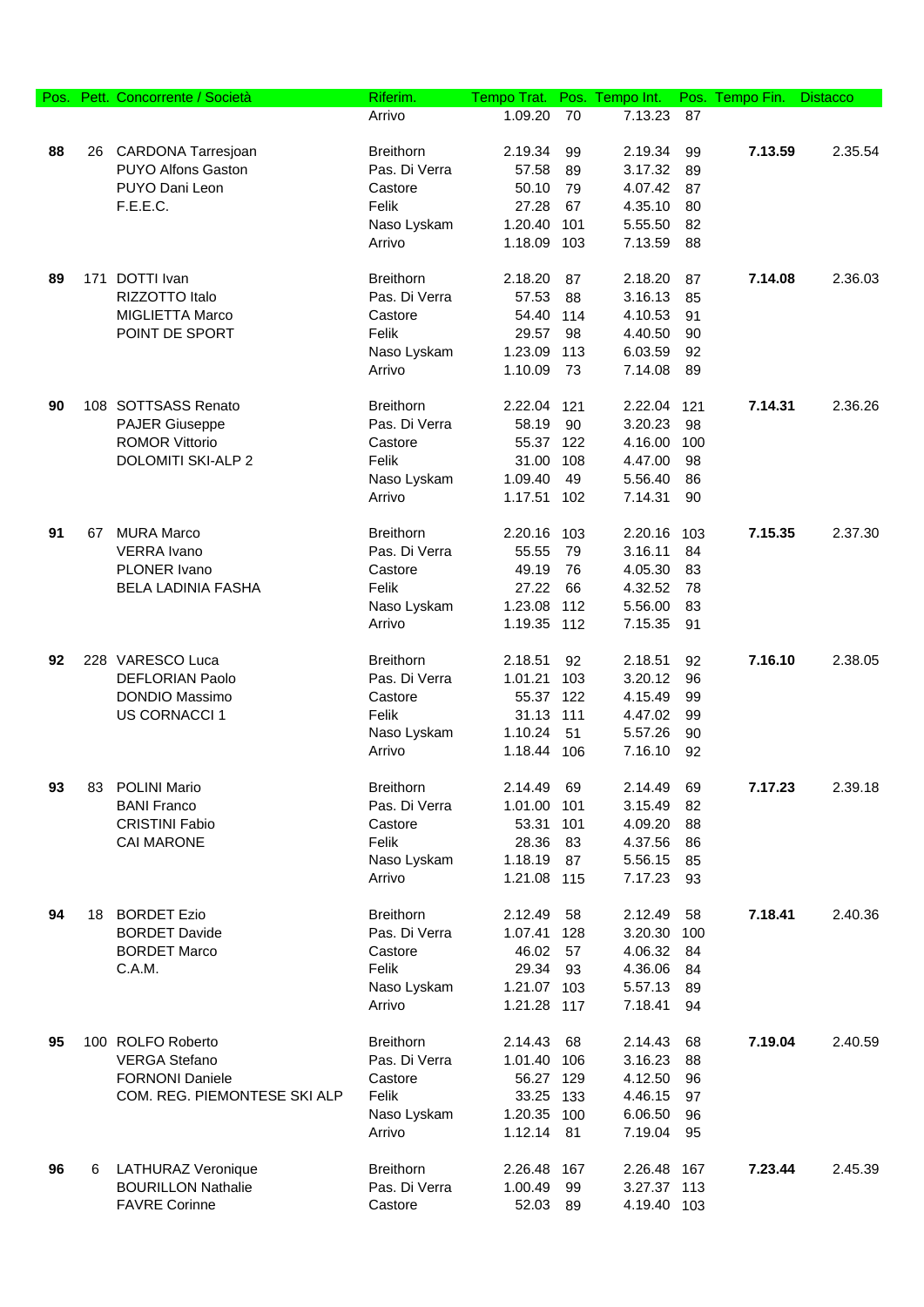| Pos. |    | Pett. Concorrente / Società | Riferim.         | Tempo Trat. |     | Pos. Tempo Int. |     | Pos. Tempo Fin. | <b>Distacco</b> |
|------|----|-----------------------------|------------------|-------------|-----|-----------------|-----|-----------------|-----------------|
|      |    | <b>EQUIPE DE FRANCE 3</b>   | Felik            | 33.14       | 129 | 4.52.54         | 107 |                 |                 |
|      |    |                             | Naso Lyskam      | 1.16.41     | 78  | 6.09.35         | 98  |                 |                 |
|      |    |                             | Arrivo           | 1.14.09     | 91  | 7.23.44         | 96  |                 |                 |
|      |    |                             |                  |             |     |                 |     |                 |                 |
| 97   |    | 174 LACHENAL Philippe       | <b>Breithorn</b> | 2.24.00     | 144 | 2.24.00 144     |     | 7.23.52         | 2.45.47         |
|      |    | <b>ROSSET Benoit</b>        | Pas. Di Verra    | 1.09.49     | 133 | 3.33.49         | 132 |                 |                 |
|      |    | PELLOIX Sébatien            | Castore          | 51.10       | 84  | 4.24.59 119     |     |                 |                 |
|      |    | RED LIGHT (CAF D'ANNECY)    | Felik            | 29.46       | 96  | 4.54.45         | 114 |                 |                 |
|      |    |                             | Naso Lyskam      | 1.17.11     | 84  | 6.11.56         | 104 |                 |                 |
|      |    |                             | Arrivo           | 1.11.56     | 79  | 7.23.52         | 97  |                 |                 |
|      |    |                             |                  |             |     |                 |     |                 |                 |
| 98   |    | 190 BARLASSINA Giorgio      | <b>Breithorn</b> | 2.12.59     | 59  | 2.12.59         | 59  | 7.26.57         | 2.48.52         |
|      |    | <b>GALBIATI Angelo</b>      | Pas. Di Verra    | 55.16       | 76  | 3.08.15         | 66  |                 |                 |
|      |    | <b>SORMANI</b> Innocente    | Castore          | 53.50       | 104 | 4.02.05         | 72  |                 |                 |
|      |    | <b>SC LISSONE</b>           | Felik            | 33.13 128   |     | 4.35.18         | 81  |                 |                 |
|      |    |                             | Naso Lyskam      | 1.28.53 133 |     | 6.04.11         | 94  |                 |                 |
|      |    |                             | Arrivo           | 1.22.46 121 |     | 7.26.57         | 98  |                 |                 |
|      |    |                             |                  |             |     |                 |     |                 |                 |
| 99   |    | 206 PUGNO Nicola            | <b>Breithorn</b> |             |     |                 |     | 7.28.03         | 2.49.58         |
|      |    |                             |                  | 2.22.57     | 129 | 2.22.57 129     |     |                 |                 |
|      |    | PEYRON Luciano              | Pas. Di Verra    | 56.13       | 82  | 3.19.10         | 94  |                 |                 |
|      |    | RATTAZZO Ugo                | Castore          | 1.01.59     | 165 | 4.21.09         | 107 |                 |                 |
|      |    | SKI CLUB TORINO A           | Felik            | 29.26       | 91  | 4.50.35         | 103 |                 |                 |
|      |    |                             | Naso Lyskam      | 1.20.09     | 98  | 6.10.44         | 101 |                 |                 |
|      |    |                             | Arrivo           | 1.17.19     | 98  | 7.28.03         | 99  |                 |                 |
|      |    |                             |                  |             |     |                 |     |                 |                 |
| 100  | 98 | <b>CAPPELLARI David</b>     | <b>Breithorn</b> | 2.22.13 123 |     | 2.22.13 123     |     | 7.28.54         | 2.50.49         |
|      |    | <b>COLMAN Pierino</b>       | Pas. Di Verra    | 1.00.55 100 |     | 3.23.08         | 104 |                 |                 |
|      |    | <b>BORSATTI Maurizio</b>    | Castore          | 58.22 140   |     | 4.21.30 109     |     |                 |                 |
|      |    | CNSAS FORNI DI SOPRA        | Felik            | 28.38       | 85  | 4.50.08         | 101 |                 |                 |
|      |    |                             | Naso Lyskam      | 1.21.17     | 104 | 6.11.25         | 102 |                 |                 |
|      |    |                             | Arrivo           | 1.17.29     | 99  | 7.28.54         | 100 |                 |                 |
|      |    |                             |                  |             |     |                 |     |                 |                 |
| 101  |    | 106 MOLLE Dominique         | <b>Breithorn</b> | 2.14.33     | 67  | 2.14.33         | 67  | 7.29.04         | 2.50.59         |
|      |    | <b>PELISSIER Gerard</b>     | Pas. Di Verra    | 1.01.28     | 104 | 3.16.01         | 83  |                 |                 |
|      |    | <b>FLORENCE Didier</b>      | Castore          | 53.34 102   |     | 4.09.35         | 89  |                 |                 |
|      |    | <b>DODIGE</b>               | Felik            | 31.17 113   |     | 4.40.52         | 91  |                 |                 |
|      |    |                             | Naso Lyskam      | 1.28.48 131 |     | 6.09.40         | 99  |                 |                 |
|      |    |                             | Arrivo           | 1.19.24 109 |     | 7.29.04 101     |     |                 |                 |
|      |    |                             |                  |             |     |                 |     |                 |                 |
| 102  | 70 | <b>BIONAZ Patrizio</b>      | <b>Breithorn</b> | 2.24.08 146 |     | 2.24.08 146     |     | 7.29.32         | 2.51.27         |
|      |    | <b>BARAILLER Alberto</b>    | Pas. Di Verra    | 1.02.49 112 |     | 3.26.57 109     |     |                 |                 |
|      |    | <b>JOTAZ Enrico</b>         | Castore          | 55.38 124   |     | 4.22.05         | 111 |                 |                 |
|      |    | <b>BIONAZ WLF 2</b>         | Felik            | 30.30 104   |     | 4.53.05 109     |     |                 |                 |
|      |    |                             | Naso Lyskam      | 1.16.47     | 80  | 6.09.52 100     |     |                 |                 |
|      |    |                             | Arrivo           | 1.19.40     | 113 | 7.29.32 102     |     |                 |                 |
|      |    |                             |                  |             |     |                 |     |                 |                 |
| 103  |    | 107 DAL BORGO Nicolò        | <b>Breithorn</b> | 2.19.52 101 |     | 2.19.52 101     |     | 7.29.46         | 2.51.41         |
|      |    | PEDOL Federico              | Pas. Di Verra    | 52.58       | 70  | 3.12.50         | 76  |                 |                 |
|      |    | DE MARCH Fausto             | Castore          | 45.35       | 56  | 3.58.25         | 70  |                 |                 |
|      |    | DOLOMITI SKI-ALP 1          | Felik            | 56.22       | 188 | 4.54.47 116     |     |                 |                 |
|      |    |                             | Naso Lyskam      | 1.16.49     | 81  | 6.11.36 103     |     |                 |                 |
|      |    |                             | Arrivo           | 1.18.10 104 |     | 7.29.46 103     |     |                 |                 |
|      |    |                             |                  |             |     |                 |     |                 |                 |
| 104  |    | 147 MONNET Vincent          | <b>Breithorn</b> | 2.25.19 156 |     | 2.25.19 156     |     | 7.30.23         | 2.52.18         |
|      |    | <b>FAVRE Nicolas</b>        | Pas. Di Verra    | 1.03.06 114 |     | 3.28.25 121     |     |                 |                 |
|      |    | <b>MEUNIER David</b>        | Castore          | 58.29 142   |     | 4.26.54 122     |     |                 |                 |
|      |    | <b>ISERABLES-FULLY</b>      | Felik            | 32.46 125   |     | 4.59.40 125     |     |                 |                 |
|      |    |                             | Naso Lyskam      | 1.19.50     | 95  | 6.19.30 117     |     |                 |                 |
|      |    |                             | Arrivo           | 1.10.53     | 75  | 7.30.23 104     |     |                 |                 |
|      |    |                             |                  |             |     |                 |     |                 |                 |
| 105  |    | 135 CARRARA Giuseppe        | <b>Breithorn</b> | 2.23.04 132 |     | 2.23.04 132     |     | 7.30.26         | 2.52.21         |
|      |    |                             |                  |             |     |                 |     |                 |                 |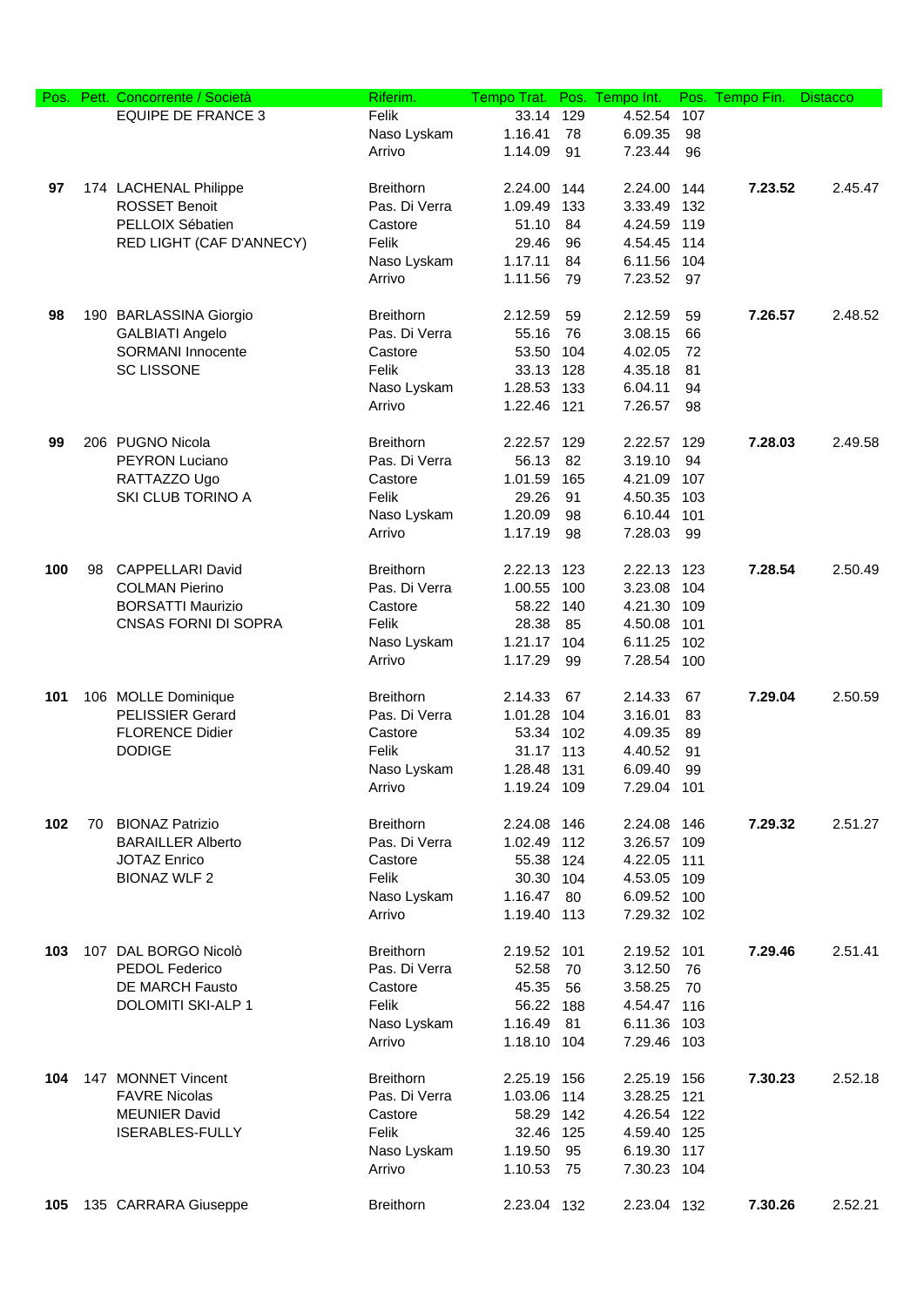| Pos. |    | Pett. Concorrente / Società    | Riferim.         | Tempo Trat. |     | Pos. Tempo Int. |       | Pos. Tempo Fin. | <b>Distacco</b> |
|------|----|--------------------------------|------------------|-------------|-----|-----------------|-------|-----------------|-----------------|
|      |    | <b>CANINI Gianfranco</b>       | Pas. Di Verra    | 1.16.08     | 156 | 3.39.12         | 147   |                 |                 |
|      |    | FLACCARORI G. Battista         | Castore          | 52.23       | 92  | 4.31.35 134     |       |                 |                 |
|      |    | <b>GSA SOVERE II</b>           | Felik            | 25.26       | 55  | 4.57.01         | 118   |                 |                 |
|      |    |                                | Naso Lyskam      | 1.20.46 102 |     | 6.17.47 114     |       |                 |                 |
|      |    |                                | Arrivo           | 1.12.39     | 83  | 7.30.26 105     |       |                 |                 |
|      |    |                                |                  |             |     |                 |       |                 |                 |
| 106  |    | 143 COMPAGNONI Marco           | <b>Breithorn</b> | 2.22.41     | 126 | 2.22.41         | 126   | 7.30.35         | 2.52.30         |
|      |    | <b>BORMOLINI Alfredo</b>       | Pas. Di Verra    | 1.05.40     | 121 | 3.28.21         | 120   |                 |                 |
|      |    | <b>FLEMATTI Davide</b>         | Castore          | 56.29 130   |     | 4.24.50         | 118   |                 |                 |
|      |    | <b>I LIVIGNASC</b>             | Felik            | 28.26       | 80  | 4.53.16         | 110   |                 |                 |
|      |    |                                | Naso Lyskam      | 1.22.55 108 |     | 6.16.11         | 111   |                 |                 |
|      |    |                                | Arrivo           | 1.14.24     | 93  | 7.30.35 106     |       |                 |                 |
|      |    |                                |                  |             |     |                 |       |                 |                 |
| 107  |    | 211 CORTESI Reto               | <b>Breithorn</b> | 2.24.50 152 |     | 2.24.50         | 152   | 7.30.59         | 2.52.54         |
|      |    | <b>LANFRANCHI Lorenzo</b>      | Pas. Di Verra    | 55.30       | 77  | 3.20.20         | 97    |                 |                 |
|      |    | <b>HEINEMANN Peter</b>         | Castore          | 44.23 118   |     | 4.15.43         | 98    |                 |                 |
|      |    | SPORTIVA PALU POSCHIAVO        | Felik            | 30.16 101   |     | 4.45.59         | 95    |                 |                 |
|      |    |                                | Naso Lyskam      | 1.18.41     | 89  | 6.04.40         | 95    |                 |                 |
|      |    |                                | Arrivo           | 1.26.19 132 |     | 7.30.59         | 107   |                 |                 |
|      |    |                                |                  |             |     |                 |       |                 |                 |
| 108  | 7  | <b>NEX Christiane</b>          | <b>Breithorn</b> | 2.28.51     | 182 | 2.28.51         | 182   | 7.33.14         | 2.55.09         |
|      |    | <b>BENDOTTI Gisella</b>        | Pas. Di Verra    | 59.18       | 93  | 3.28.09         | 117   |                 |                 |
|      |    | <b>MARTINELLI Francesca</b>    | Castore          | 59.40 152   |     | 4.27.49 126     |       |                 |                 |
|      |    | <b>SKY POLARTEC-VIBRAM</b>     | Felik            | 31.32 117   |     | 4.59.21         | 121   |                 |                 |
|      |    |                                | Naso Lyskam      | 1.19.24     | 92  | 6.18.45 115     |       |                 |                 |
|      |    |                                | Arrivo           | 1.14.29     | 94  | 7.33.14 108     |       |                 |                 |
|      |    |                                |                  |             |     |                 |       |                 |                 |
| 109  |    | 233 BIONDA Maurizio            | <b>Breithorn</b> | 2.23.06 133 |     | 2.23.06         | 133   | 7.34.45         | 2.56.40         |
|      |    | <b>CAPPELLETTI Fabio</b>       | Pas. Di Verra    | 1.10.02 135 |     | 3.33.08         |       |                 |                 |
|      |    | PIRAZZI Mauro                  | Castore          | 50.52       |     |                 | 130   |                 |                 |
|      |    |                                |                  |             | 83  | 4.24.00 116     |       |                 |                 |
|      |    | <b>VAL GRANDE</b>              | Felik            | 29.30       | 92  | 4.53.30         | 111   |                 |                 |
|      |    |                                | Naso Lyskam      | 1.19.54     | 97  | 6.13.24         | 106   |                 |                 |
|      |    |                                | Arrivo           | 1.21.21 116 |     | 7.34.45 109     |       |                 |                 |
| 110  |    | 180 SCHNEIDER Ferdinando       | <b>Breithorn</b> | 2.20.26 105 |     | 2.20.26         |       | 7.35.12         | 2.57.07         |
|      |    |                                |                  |             |     |                 | 105   |                 |                 |
|      |    | <b>IANES Giulio</b>            | Pas. Di Verra    | 58.38       | 91  | 3.19.04         | 92    |                 |                 |
|      |    | <b>LEONARDI Paolo</b>          | Castore          | 1.01.10 159 |     | 4.20.14 104     |       |                 |                 |
|      |    | <b>SC BRENTA TEAM II</b>       | Felik            | 32.47 126   |     | 4.53.01         | - 108 |                 |                 |
|      |    |                                | Naso Lyskam      | 1.22.58 110 |     | 6.15.79         | 110   |                 |                 |
|      |    |                                | Arrivo           | 1.19.13 108 |     | 7.35.12 110     |       |                 |                 |
|      |    |                                |                  |             |     |                 |       |                 |                 |
| 111  |    | 138 FORNERO Guido              | <b>Breithorn</b> | 2.15.16     | 70  | 2.15.16         | 70    | 7.35.32         | 2.57.27         |
|      |    | <b>TURINI Riccardo</b>         | Pas. Di Verra    | 1.06.36 125 |     | 3.21.52 102     |       |                 |                 |
|      |    | <b>LAURENT Simone</b>          | Castore          | 49.09       | 75  | 4.11.01         | 92    |                 |                 |
|      |    | <b>HELVETIA</b>                | Felik            | 33.17 131   |     | 4.44.18         | 93    |                 |                 |
|      |    |                                | Naso Lyskam      | 1.28.06 129 |     | 6.12.24 105     |       |                 |                 |
|      |    |                                | Arrivo           | 1.23.08 122 |     | 7.35.32 111     |       |                 |                 |
|      |    |                                |                  |             |     |                 |       |                 |                 |
| 112  |    | 240 VENTURELLI Antonino        | <b>Breithorn</b> | 2.25.16 155 |     | 2.25.16 155     |       | 7.37.21         | 2.59.16         |
|      |    | <b>NEGRONI Oscar</b>           | Pas. Di Verra    | 1.05.21 120 |     | 3.30.37 126     |       |                 |                 |
|      |    | <b>SEMPERBONI Franco</b>       | Castore          | 52.31       | 94  | 4.23.08 114     |       |                 |                 |
|      |    | VAN GOTHES 3                   | Felik            | 38.18 165   |     | 5.01.26 129     |       |                 |                 |
|      |    |                                | Naso Lyskam      | 1.22.18 106 |     | 6.23.44 121     |       |                 |                 |
|      |    |                                | Arrivo           | 1.13.37     | 88  | 7.37.21 112     |       |                 |                 |
|      |    |                                |                  |             |     |                 |       |                 |                 |
| 113  | 71 | <b>SELVATICO Riccardo</b>      | <b>Breithorn</b> | 2.23.52 141 |     | 2.23.52 141     |       | 7.41.06         | 3.03.01         |
|      |    | ZUCCO Stefano                  | Pas. Di Verra    | 1.04.25 117 |     | 3.28.17 119     |       |                 |                 |
|      |    | <b>SCAGLIARINI Mauro</b>       | Castore          | 54.19 112   |     | 4.22.36 112     |       |                 |                 |
|      |    | <b>BLA1-SC DOLOMITI SKI-AL</b> | Felik            | 28.40       | 87  | 4.51.16 104     |       |                 |                 |
|      |    |                                | Naso Lyskam      | 1.24.12 117 |     | 6.15.28         | 109   |                 |                 |
|      |    |                                | Arrivo           | 1.25.38 129 |     | 7.41.06 113     |       |                 |                 |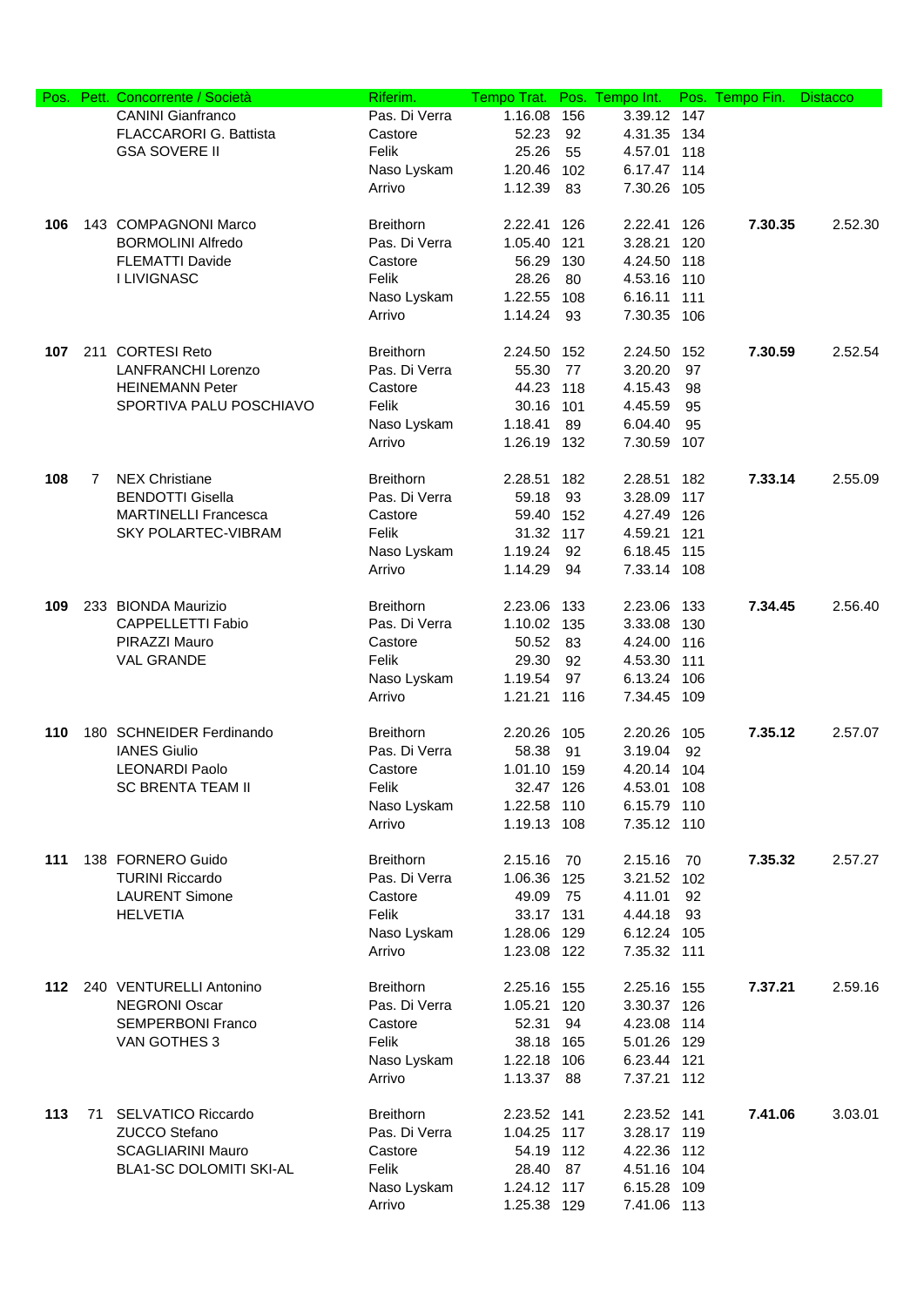| Pos. | Pett. Concorrente / Società               | Riferim.                          | Tempo Trat. Pos. Tempo Int. |     |                            |            | Pos. Tempo Fin. | <b>Distacco</b> |
|------|-------------------------------------------|-----------------------------------|-----------------------------|-----|----------------------------|------------|-----------------|-----------------|
|      |                                           |                                   |                             |     |                            |            |                 |                 |
| 114  | 92 BUET Federic                           | <b>Breithorn</b>                  | 2.22.27 124                 |     | 2.22.27 124                |            | 7.42.41         | 3.04.36         |
|      | <b>PAUTHIER Vincent</b>                   | Pas. Di Verra                     | 1.04.41                     | 118 | 3.27.08                    | 111        |                 |                 |
|      | <b>CUADRADO Michel</b>                    | Castore                           | 58.40 144                   |     | 4.25.48 120                |            |                 |                 |
|      | <b>CHABLAIS HAUTE-SAVOIE</b>              | Felik                             | 33.42 138                   |     | 4.59.30 124                |            |                 |                 |
|      |                                           | Naso Lyskam                       | 1.29.00 135                 |     | 6.28.30                    | 127        |                 |                 |
|      |                                           | Arrivo                            | 1.14.11                     | 92  | 7.42.41 114                |            |                 |                 |
| 115  | 192 BERGIA Antonello                      | <b>Breithorn</b>                  | 2.29.19                     | 190 | 2.29.19                    | 190        | 7.43.47         | 3.05.42         |
|      | ARRO' Antonio                             | Pas. Di Verra                     | 59.46                       | 95  | 3.29.05                    | 122        |                 |                 |
|      | RABINO Lucia                              | Castore                           | 59.00                       | 146 | 4.28.05 127                |            |                 |                 |
|      | <b>SC PEVERAGNO</b>                       | Felik                             | 35.08                       | 150 | 5.03.13 132                |            |                 |                 |
|      |                                           | Naso Lyskam                       | 1.14.30                     | 68  | 6.17.43 113                |            |                 |                 |
|      |                                           | Arrivo                            | 1.26.04 131                 |     | 7.43.47 115                |            |                 |                 |
|      |                                           |                                   |                             |     |                            |            |                 |                 |
| 116  | 216 ZAFKA Stefano                         | <b>Breithorn</b>                  | 2.19.16                     | 95  | 2.19.16                    | 95         | 7.43.56         | 3.05.51         |
|      | PAOLETTI Flavio                           | Pas. Di Verra                     | 1.13.22 148                 |     | 3.32.38                    | 129        |                 |                 |
|      | PASSALACQUA Paolo                         | Castore                           | 54.16                       | 108 | 4.26.54                    | 122        |                 |                 |
|      | ABRUZZO TEAM 4                            | Felik                             | 26.16                       | 64  | 4.53.31                    | 112        |                 |                 |
|      |                                           | Naso Lyskam                       | 1.19.53                     | 96  | 6.13.24                    | 106        |                 |                 |
|      |                                           | Arrivo                            | 1.30.32 142                 |     | 7.43.56 116                |            |                 |                 |
| 117  | 188 TRUSSARDI Gian Maria                  | <b>Breithorn</b>                  | 2.21.27 116                 |     | 2.21.27                    | 116        | 7.45.32         | 3.07.27         |
|      | PELLEGRINI Mario                          | Pas. Di Verra                     | 1.03.49                     | 115 | 3.25.16                    | 107        |                 |                 |
|      | <b>TRUSSARDI Emilio</b>                   | Castore                           | 48.54                       | 74  | 4.14.10                    | 97         |                 |                 |
|      | SC CLUSONE 13-VI                          | Felik                             | 36.08                       | 156 | 4.50.18 102                |            |                 |                 |
|      |                                           | Naso Lyskam                       | 1.27.05 125                 |     | 6.17.23 112                |            |                 |                 |
|      |                                           | Arrivo                            | 1.28.09                     | 138 | 7.45.32 117                |            |                 |                 |
| 118  | 184 PICCARDI Matteo                       | <b>Breithorn</b>                  | 2.19.10                     | 94  | 2.19.10                    | 94         | 7.45.35         | 3.07.30         |
|      | <b>BARONCHELLI Silvio</b>                 | Pas. Di Verra                     | 1.10.07                     | 136 | 3.29.17 125                |            |                 |                 |
|      | <b>CABRINI Patrizio</b>                   |                                   | 52.45                       | 96  |                            |            |                 |                 |
|      | SC CLUSONE 13-II                          | Castore<br>Felik                  | 32.40 124                   |     | 4.22.02 110<br>4.54.42 113 |            |                 |                 |
|      |                                           |                                   | 1.32.33 154                 |     | 6.27.15 125                |            |                 |                 |
|      |                                           | Naso Lyskam<br>Arrivo             | 1.18.20 105                 |     | 7.45.35 118                |            |                 |                 |
|      |                                           |                                   |                             |     |                            |            |                 |                 |
| 119  | 224 SANELLI Camillo                       | <b>Breithorn</b>                  | 2.21.20 115                 |     | 2.21.20 115                |            | 7.45.41         | 3.07.36         |
|      | CRISI Tommaso                             | Pas. Di Verra                     | 1.05.43                     | 122 | 3.27.03 110                |            |                 |                 |
|      | <b>MARTINELLI Agostino</b>                | Castore                           | 54.17 110                   |     | 4.21.20                    | 109        |                 |                 |
|      | <b>TERMINILLO CLS</b>                     | Felik                             | 41.55 179                   |     | 5.03.15 133                |            |                 |                 |
|      |                                           | Naso Lyskam                       | 1.20.11                     | 99  | 6.23.26 119                |            |                 |                 |
|      |                                           | Arrivo                            | 1.22.15 119                 |     | 7.45.41 119                |            |                 |                 |
| 120  | 123 BERGAMELLI Massimiliano               | <b>Breithorn</b>                  | 2.26.25 164                 |     | 2.26.25 164                |            | 7.45.50         | 3.07.45         |
|      | <b>DONADONI Andrea</b>                    | Pas. Di Verra                     | 1.01.41 107                 |     | 3.28.06 115                |            |                 |                 |
|      | <b>VALOTA Giorgio</b>                     | Castore                           | 1.00.07 155                 |     | 4.28.13 128                |            |                 |                 |
|      | GAN <sub>2</sub>                          | Felik                             | 28.06                       | 76  | 4.56.19 117                |            |                 |                 |
|      |                                           | Naso Lyskam                       | 1.29.59 139                 |     | 6.26.18 124                |            |                 |                 |
|      |                                           | Arrivo                            | 1.19.32 111                 |     | 7.45.50 120                |            |                 |                 |
|      |                                           |                                   |                             |     |                            |            |                 |                 |
| 121  | 155 BUET Nicolas                          | <b>Breithorn</b><br>Pas. Di Verra | 2.31.21 198                 |     | 2.31.21                    | 198<br>154 | 7.46.20         | 3.08.15         |
|      | MARCELIN Christophe<br><b>PREMAT Yves</b> | Castore                           | 1.09.29 131<br>55.03 116    |     | 3.28.06<br>4.28.13 140     |            |                 |                 |
|      | LES ENCHAPLES                             | Felik                             | 36.45 160                   |     | 4.56.19 144                |            |                 |                 |
|      |                                           | Naso Lyskam                       | 1.19.35                     | 94  | 6.26.18 136                |            |                 |                 |
|      |                                           | Arrivo                            | 1.14.07                     | 90  | 7.45.50 121                |            |                 |                 |
|      |                                           |                                   |                             |     |                            |            |                 |                 |
| 122  | 212 ARMUZZI Sante                         | <b>Breithorn</b>                  | 2.20.34                     | 108 | 2.20.34 108                |            | 7.47.00         | 3.08.55         |
|      | NOSEDA Andrea                             | Pas. Di Verra                     | 58.40                       | 92  | 3.19.14                    | 95         |                 |                 |
|      | FRIGERIO Mauro                            | Castore                           | 1.04.09                     | 172 | 4.23.23 114                |            |                 |                 |
|      | <b>SURSUM CORDA</b>                       | Felik                             | 28.39                       | 86  | 4.52.02 106                |            |                 |                 |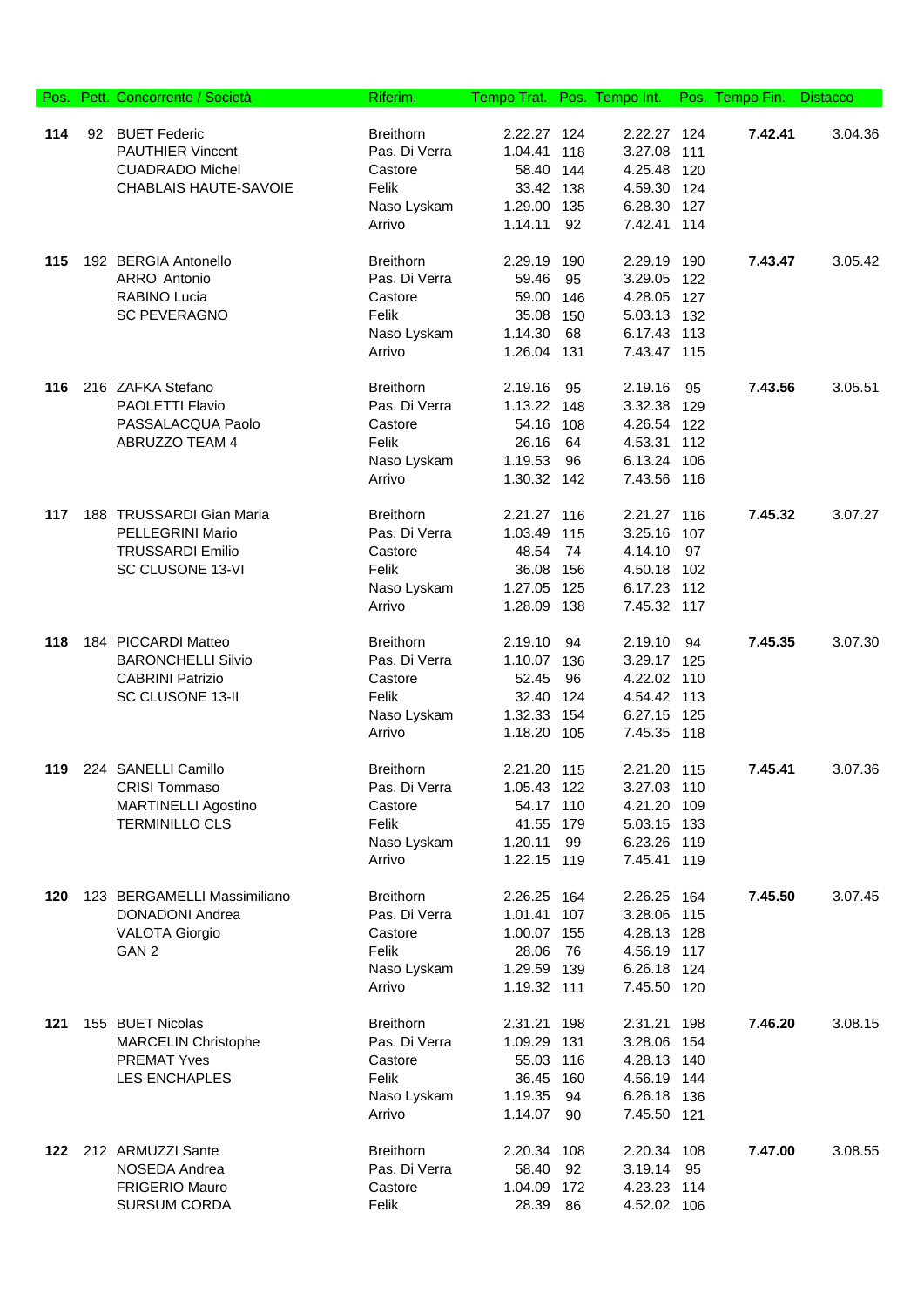| Pos. |    | Pett. Concorrente / Società        | Riferim.         | Tempo Trat. | Pos. | Tempo Int.  | Pos. | Tempo Fin. | <b>Distacco</b> |
|------|----|------------------------------------|------------------|-------------|------|-------------|------|------------|-----------------|
|      |    |                                    | Naso Lyskam      | 1.31.38     | 150  | 6.23.40     | 120  |            |                 |
|      |    |                                    | Arrivo           | 1.23.20 123 |      | 7.47.00 122 |      |            |                 |
| 123  |    | 145 NEX Andrea                     | <b>Breithorn</b> | 2.23.44 139 |      | 2.23.44     | 139  | 7.48.44    | 3.10.39         |
|      |    | <b>LIBERATI Daniele</b>            | Pas. Di Verra    | 1.02.54 113 |      | 3.26.38     | 108  |            |                 |
|      |    | <b>BRUSAFERRO Andrea</b>           | Castore          | 53.42 103   |      | 4.20.20     | 105  |            |                 |
|      |    | <b>INERIPER CASO</b>               | Felik            | 37.05       | 163  | 4.57.25 119 |      |            |                 |
|      |    |                                    | Naso Lyskam      | 1.24.30     | 118  | 6.21.55     | 118  |            |                 |
|      |    |                                    | Arrivo           | 1.26.49 135 |      | 7.48.44 123 |      |            |                 |
| 124  |    | 172 MARINI Alessandro              | <b>Breithorn</b> | 2.29.08     | 188  | 2.29.08     | 188  | 7.48.54    | 3.10.49         |
|      |    | <b>FAMLONGA Aldo</b>               | Pas. Di Verra    | 1.12.47 145 |      | 3.41.55     | 156  |            |                 |
|      |    | <b>FAGIOLINI Eros</b>              | Castore          | 55.17 117   |      | 4.37.12 145 |      |            |                 |
|      |    | POLISPORTIVA ALBOSAGGIA II         | Felik            | 31.00       | 108  | 5.08.12 139 |      |            |                 |
|      |    |                                    | Naso Lyskam      | 1.23.00 111 |      | 6.31.12 133 |      |            |                 |
|      |    |                                    | Arrivo           | 1.17.42 101 |      | 7.48.54 124 |      |            |                 |
| 125  | 74 | <b>MOSCA Adriano</b>               | <b>Breithorn</b> | 2.18.58     | 93   | 2.18.58     | 93   | 7.49.55    | 3.11.50         |
|      |    | <b>SARTORI Timoteo</b>             | Pas. Di Verra    | 1.14.54     | 152  | 3.33.52 133 |      |            |                 |
|      |    | <b>MOSCA Giovanni</b>              | Castore          | 55.39       | 125  | 4.29.31     | 129  |            |                 |
|      |    | <b>BRENTA TEAM 3</b>               | Felik            | 34.57 147   |      | 5.04.28     | 136  |            |                 |
|      |    |                                    | Naso Lyskam      | 1.26.00 122 |      | 6.30.28     | 131  |            |                 |
|      |    |                                    | Arrivo           | 1.19.27 110 |      | 7.49.55 123 |      |            |                 |
| 126  |    | 196 GAIDA Marco                    | <b>Breithorn</b> | 2.27.48     | 172  | 2.27.48     | 172  | 7.51.19    | 3.13.14         |
|      |    | <b>CURTAZ Claudio</b>              | Pas. Di Verra    | 1.06.10 124 |      | 3.33.58     | 134  |            |                 |
|      |    | <b>BIANCHI Vincent</b>             | Castore          | 56.02 128   |      | 4.30.00 130 |      |            |                 |
|      |    | SCI ALPINISTI VDA 2003             | Felik            | 30.41       | 107  | 5.00.41     | 127  |            |                 |
|      |    |                                    | Naso Lyskam      | 1.28.19 130 |      | 6.29.00     | 128  |            |                 |
|      |    |                                    | Arrivo           | 1.22.19 120 |      | 7.51.19 126 |      |            |                 |
| 127  |    | 168 CAPDEVILA ROMERO Xavier        | <b>Breithorn</b> | 2.24.00     | 144  | 2.24.00     | 144  | 7.52.40    | 3.14.35         |
|      |    | <b>PALMITJAVILA PUNTE Frederic</b> | Pas. Di Verra    | 1.01.11     | 102  | 3.25.11     | 106  |            |                 |
|      |    | <b>BALLASTER CIURO Jordi</b>       | Castore          | 59.30       | 151  | 4.24.41     | 117  |            |                 |
|      |    | NO FRONTIER TEAM                   | Felik            | 30.05       | 100  | 4.54.46     | 115  |            |                 |
|      |    |                                    | Naso Lyskam      | 1.30.45     | 143  | 6.25.31     | 122  |            |                 |
|      |    |                                    | Arrivo           | 1.27.09 136 |      | 7.52.40 127 |      |            |                 |
| 128  |    | 175 STELLA Alberto                 | <b>Breithorn</b> | 2.27.45 171 |      | 2.27.45 171 |      | 7.53.17    | 3.15.12         |
|      |    | <b>STELLA Valerio</b>              | Pas. Di Verra    | 1.09.53 134 |      | 3.37.38 144 |      |            |                 |
|      |    | <b>STELLA Alessandro</b>           | Castore          | 59.10 147   |      | 4.36.48 143 |      |            |                 |
|      |    | <b>RODE SKI-WAX</b>                | Felik            | 26.30       | 63   | 5.03.18 134 |      |            |                 |
|      |    |                                    | Naso Lyskam      | 1.33.10 157 |      | 6.36.28     | 138  |            |                 |
|      |    |                                    | Arrivo           | 1.16.49     | 97   | 7.53.17 128 |      |            |                 |
| 129  |    | 133 GREGUOL Gabriele               | <b>Breithorn</b> | 2.25.23 157 |      | 2.25.23 157 |      | 7.54.03    | 3.15.58         |
|      |    | PIVA Paolo                         | Pas. Di Verra    | 1.01.49 108 |      | 3.27.12 112 |      |            |                 |
|      |    | <b>BARBERIS Antonio</b>            | Castore          | 1.00.00 153 |      | 4.27.12 124 |      |            |                 |
|      |    | <b>GSA POLLONE 2</b>               | Felik            | 32.12 123   |      | 4.59.24 123 |      |            |                 |
|      |    |                                    | Naso Lyskam      | 1.31.04 146 |      | 6.30.28 131 |      |            |                 |
|      |    |                                    | Arrivo           | 1.23.35 124 |      | 7.54.03 129 |      |            |                 |
| 130  |    | 112 JANIN Rudi                     | <b>Breithorn</b> | 2.20.34     | 108  | 2.20.34 108 |      | 7.55.31    | 3.17.26         |
|      |    | MEZZAVILLA Alessandro              | Pas. Di Verra    | 57.02       | 85   | 3.17.36     | 90   |            |                 |
|      |    | <b>HJORTNAES Lasse</b>             | Castore          | 59.14 148   |      | 4.16.50 101 |      |            |                 |
|      |    | <b>DUFOUR TEAM</b>                 | Felik            | 31.59 120   |      | 4.48.49 100 |      |            |                 |
|      |    |                                    | Naso Lyskam      | 1.25.07 120 |      | 6.13.56 108 |      |            |                 |
|      |    |                                    | Arrivo           | 1.41.35 161 |      | 7.55.31 130 |      |            |                 |
| 131  | 76 | <b>COMELLO Pier Paolo</b>          | <b>Breithorn</b> | 2.27.24 169 |      | 2.27.24 169 |      | 7.55.51    | 3.17.46         |
|      |    | <b>CILIESA Roberto</b>             | Pas. Di Verra    | 1.10.07 136 |      | 3.37.31 142 |      |            |                 |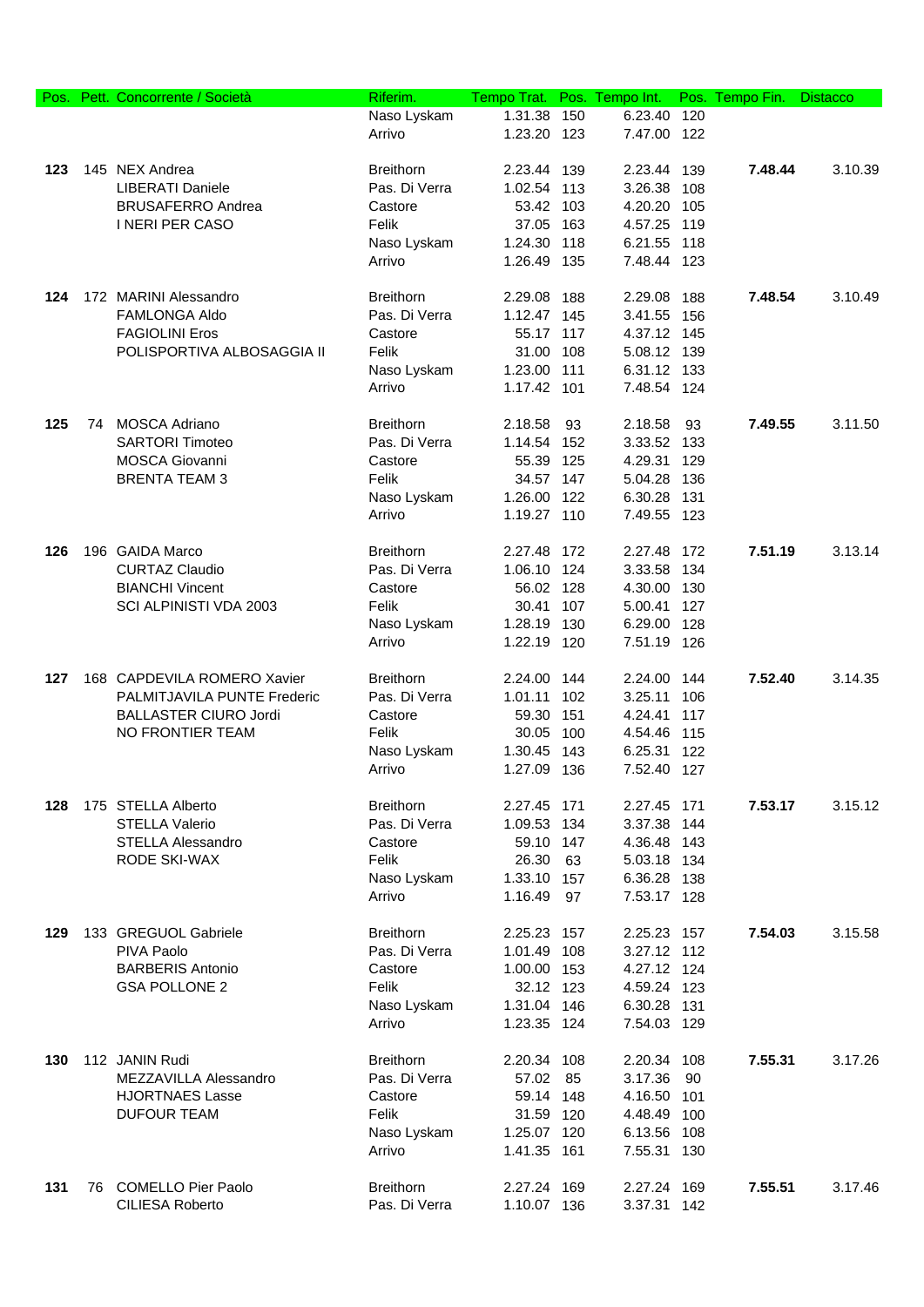| Pos. |    | Pett. Concorrente / Società       | Riferim.         | Tempo Trat. | Pos. | Tempo Int.  | Pos. | Tempo Fin. | <b>Distacco</b> |
|------|----|-----------------------------------|------------------|-------------|------|-------------|------|------------|-----------------|
|      |    | <b>BUSCAGLIA Pietro</b>           | Castore          | 53.26       | 100  | 4.30.57     | 132  |            |                 |
|      |    | <b>BUFAROLA 3</b>                 | Felik            | 30.27       | 103  | 5.01.24     | 128  |            |                 |
|      |    |                                   | Naso Lyskam      | 1.30.26     | 141  | 6.31.50     | 135  |            |                 |
|      |    |                                   | Arrivo           | 1.24.01     | 125  | 7.55.51     | 131  |            |                 |
|      |    |                                   |                  |             |      |             |      |            |                 |
| 132  |    | 198 HERREN Luciano                | <b>Breithorn</b> | 2.25.57     | 161  | 2.25.57     | 161  | 7.57.21    | 3.19.16         |
|      |    | <b>BOSON Corrado</b>              | Pas. Di Verra    | 1.16.53     | 162  | 3.42.50     | 159  |            |                 |
|      |    | <b>PALLAIS Mauro</b>              | Castore          | 1.00.09     | 156  | 4.42.59     | 159  |            |                 |
|      |    | <b>SC DRINK VALGRISENCHE</b>      | Felik            | 33.16 130   |      | 5.16.15     | 154  |            |                 |
|      |    |                                   | Naso Lyskam      | 1.29.18 137 |      | 6.45.33     | 149  |            |                 |
|      |    |                                   | Arrivo           | 1.11.48     | 78   | 7.57.21     | 132  |            |                 |
|      |    |                                   |                  |             |      |             |      |            |                 |
| 133  |    | 146 SINICATO Marco                | <b>Breithorn</b> | 2.24.19     | 148  | 2.24.19     | 148  | 7.59.06    | 3.21.01         |
|      |    | <b>GUASINA Giorgio</b>            | Pas. Di Verra    | 1.10.12 139 |      | 3.34.31     | 136  |            |                 |
|      |    | <b>CEOLA Carlo</b>                | Castore          | 55.49 126   |      | 4.30.20     | 131  |            |                 |
|      |    | I VIZENTINI                       | Felik            | 31.37 118   |      | 5.01.57 130 |      |            |                 |
|      |    |                                   | Naso Lyskam      | 1.27.07 126 |      | 6.29.04     | 129  |            |                 |
|      |    |                                   | Arrivo           | 1.30.20 141 |      | 7.59.06 133 |      |            |                 |
|      |    |                                   |                  |             |      |             |      |            |                 |
| 134  | 91 | <b>VALLS Alfons</b>               | <b>Breithorn</b> | 2.23.15     | 136  | 2.23.15     | 136  | 8.01.38    | 3.23.33         |
|      |    | <b>GANGES Jaume</b>               | Pas. Di Verra    | 1.16.30     | 160  | 3.39.45     | 153  |            |                 |
|      |    | <b>PUBILL Jaume</b>               | Castore          | 52.04       | 90   | 4.31.49     | 135  |            |                 |
|      |    | CERDANYA-TEAM                     | Felik            | 31.30       | 116  | 5.03.19     | 135  |            |                 |
|      |    |                                   | Naso Lyskam      | 1.15.50     | 75   | 6.19.09     | 116  |            |                 |
|      |    |                                   | Arrivo           | 1.42.29     | 163  | 8.01.38 134 |      |            |                 |
|      |    |                                   |                  |             |      |             |      |            |                 |
| 135  |    | 115 AREIZAGA ORUBE Andoni         | <b>Breithorn</b> | 2.22.10 122 |      | 2.22.10     | 122  | 8.02.09    | 3.24.04         |
|      |    | ZABALZA AZKUNA Angel              | Pas. Di Verra    | 1.05.54 123 |      | 3.28.04     | 114  |            |                 |
|      |    | <b>GONZALES SANCHEZ Francisco</b> | Castore          | 52.46       | 97   | 4.20.50     | 106  |            |                 |
|      |    | FEDER. VASCA MONTANA A            | Felik            | 37.03       | 162  | 4.57.53     | 120  |            |                 |
|      |    |                                   | Naso Lyskam      | 1.27.57 127 |      | 6.25.50     | 123  |            |                 |
|      |    |                                   | Arrivo           | 1.36.19 154 |      | 8.02.09     | 135  |            |                 |
|      |    |                                   |                  |             |      |             |      |            |                 |
| 136  |    | 230 VAIA John                     | <b>Breithorn</b> | 2.21.50 118 |      | 2.21.50     | 118  | 8.04.59    | 3.26.54         |
|      |    | <b>CAMPIONI Mauro</b>             | Pas. Di Verra    | 1.10.07 136 |      | 3.31.57 127 |      |            |                 |
|      |    | <b>CALLIARI Fabio</b>             | Castore          | 55.36       | 120  | 4.27.33     | 125  |            |                 |
|      |    | <b>US CORNACCI 3</b>              | Felik            | 34.37 144   |      | 5.02.10 131 |      |            |                 |
|      |    |                                   | Naso Lyskam      | 1.29.02 136 |      | 6.31.12 133 |      |            |                 |
|      |    |                                   | Arrivo           | 1.33.47 150 |      | 8.04.59 136 |      |            |                 |
|      |    |                                   |                  |             |      |             |      |            |                 |
| 137  |    | 217 RIZZOTTI Ennio                | <b>Breithorn</b> | 2.26.43 166 |      | 2.26.43 166 |      | 8.06.18    | 3.28.13         |
|      |    | DI LEANDRO Alessandro             | Pas. Di Verra    | 1.10.39 141 |      | 3.37.22     | 140  |            |                 |
|      |    | <b>CECON Cesare</b>               | Castore          | 36.28 107   |      | 4.31.33 133 |      |            |                 |
|      |    | <b>TEAM ALPI GIULIE</b>           | Felik            | 45.32       | 74   | 4.59.22 122 |      |            |                 |
|      |    |                                   | Naso Lyskam      | 1.27.58 128 |      | 6.27.20 126 |      |            |                 |
|      |    |                                   | Arrivo           | 1.38.58 156 |      | 8.06.18 137 |      |            |                 |
|      |    |                                   |                  |             |      |             |      |            |                 |
| 138  |    | 189 NODARI Pietro                 | <b>Breithorn</b> | 2.28.39 179 |      | 2.28.39 179 |      | 8.07.05    | 3.29.00         |
|      |    | <b>BALDUZZI Mariano</b>           | Pas. Di Verra    | 1.08.55 130 |      | 3.37.34 143 |      |            |                 |
|      |    | <b>TANZA Mattia</b>               | Castore          | 57.42 138   |      | 4.35.16 139 |      |            |                 |
|      |    | SC CLUSONE 13-VII                 | Felik            | 31.17 113   |      | 5.06.33 138 |      |            |                 |
|      |    |                                   | Naso Lyskam      | 1.35.01     | 162  | 6.41.34 143 |      |            |                 |
|      |    |                                   | Arrivo           | 1.25.31     | 128  | 8.07.05 138 |      |            |                 |
|      |    |                                   |                  |             |      |             |      |            |                 |
| 139  |    | 132 BOTTARO Jordan                | <b>Breithorn</b> | 2.23.29 138 |      | 2.23.29 138 |      | 8.07.40    | 3.29.35         |
|      |    | <b>FERRARIS Giovanni</b>          | Pas. Di Verra    | 1.10.16 140 |      | 3.33.45 131 |      |            |                 |
|      |    | <b>GARDINI Guido</b>              | Castore          | 52.31       | 94   | 4.26.16 121 |      |            |                 |
|      |    | <b>GSA POLLONE 1</b>              | Felik            | 33.31 134   |      | 4.59.47 126 |      |            |                 |
|      |    |                                   | Naso Lyskam      | 1.40.34 172 |      | 6.40.21 141 |      |            |                 |
|      |    |                                   | Arrivo           | 1.27.19 137 |      | 8.07.40 139 |      |            |                 |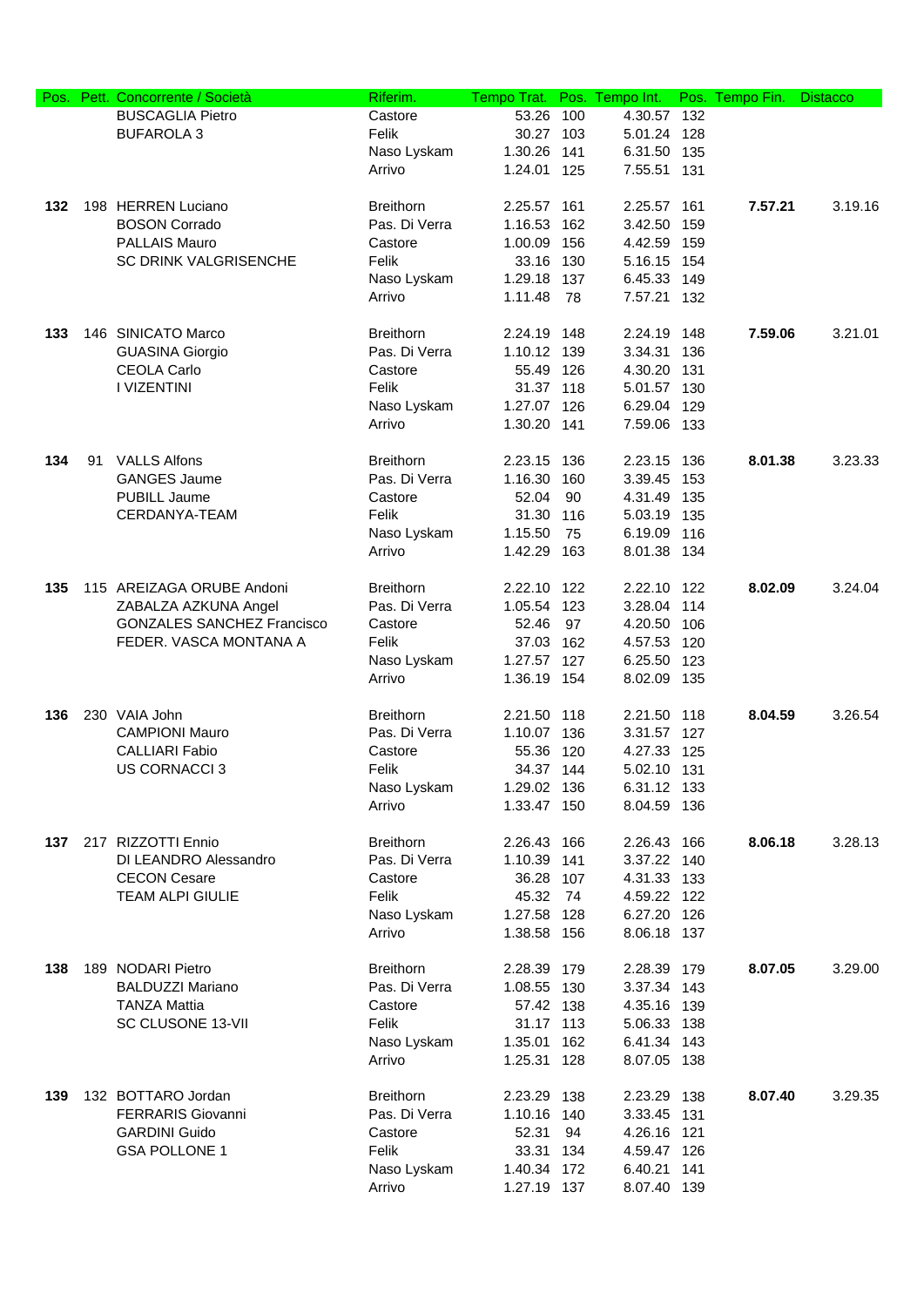| Pos. |     | Pett. Concorrente / Società | Riferim.         | Tempo Trat. Pos. Tempo Int. |     |             |       | Pos. Tempo Fin. | <b>Distacco</b> |
|------|-----|-----------------------------|------------------|-----------------------------|-----|-------------|-------|-----------------|-----------------|
| 140  | 60  | <b>DEL FABBRO Riccardo</b>  | <b>Breithorn</b> | 2.22.47                     | 128 | 2.22.47     | 128   | 8.07.49         | 3.29.44         |
|      |     | <b>VIDALE Giuliano</b>      | Pas. Di Verra    | 1.28.33 184                 |     | 3.51.20 179 |       |                 |                 |
|      |     | <b>CECONI Carlo</b>         | Castore          | 58.38 143                   |     | 4.49.58     | 171   |                 |                 |
|      |     | AS MONTE COGLIANS           | Felik            | 30.39 106                   |     | 5.20.37 161 |       |                 |                 |
|      |     |                             | Naso Lyskam      | 1.25.38                     | 121 | 6.46.15     | 150   |                 |                 |
|      |     |                             | Arrivo           | 1.21.34 118                 |     | 8.07.49 140 |       |                 |                 |
|      |     |                             |                  |                             |     |             |       |                 |                 |
| 141  | 79. | STEFANI Giacomo             | <b>Breithorn</b> | 2.27.20                     | 168 | 2.27.20     | 168   | 8.08.54         | 3.30.49         |
|      |     | <b>STEFANI Alberto</b>      | Pas. Di Verra    | 1.14.48                     | 151 | 3.42.08     | 157   |                 |                 |
|      |     | PELIZZARI Graziano          | Castore          | 54.22 113                   |     | 4.36.30 142 |       |                 |                 |
|      |     | <b>CAI BRESCIA</b>          | Felik            | 30.02                       | 99  | 5.06.32 137 |       |                 |                 |
|      |     |                             | Naso Lyskam      | 1.29.34 139                 |     | 6.36.06 137 |       |                 |                 |
|      |     |                             | Arrivo           | 1.32.48 145                 |     | 8.08.54 141 |       |                 |                 |
|      |     |                             |                  |                             |     |             |       |                 |                 |
| 142  |     | 142 ROMANO Cesare           | <b>Breithorn</b> | 2.22.34 125                 |     | 2.22.34 125 |       | 8.09.55         | 3.31.50         |
|      |     | <b>BOIOCCHI Gilberto</b>    | Pas. Di Verra    | 1.02.18 111                 |     | 3.24.52 105 |       |                 |                 |
|      |     | <b>CANZANI Davide</b>       | Castore          | 58.48 145                   |     | 4.23.40 115 |       |                 |                 |
|      |     | <b>I LAGHEE</b>             | Felik            | 27.46                       | 73  | 4.51.26     | 105   |                 |                 |
|      |     |                             |                  |                             |     |             |       |                 |                 |
|      |     |                             | Naso Lyskam      | 1.38.41                     | 167 | 6.30.07 130 |       |                 |                 |
|      |     |                             | Arrivo           | 1.39.48 157                 |     | 8.09.55 142 |       |                 |                 |
|      |     |                             |                  |                             |     |             |       |                 |                 |
| 143  |     | 238 BORRE Piero             | <b>Breithorn</b> | 2.27.52 173                 |     | 2.27.52 173 |       | 8.10.11         | 3.32.06         |
|      |     | <b>FAVRE Guido</b>          | Pas. Di Verra    | 1.20.42 171                 |     | 3.48.34 171 |       |                 |                 |
|      |     | <b>CERISE Stefano</b>       | Castore          | 55.36 120                   |     | 4.44.10 161 |       |                 |                 |
|      |     | VALSAVARENCHE               | Felik            | 31.49 119                   |     | 5.15.59 153 |       |                 |                 |
|      |     |                             | Naso Lyskam      | 1.28.48 131                 |     | 6.44.47 147 |       |                 |                 |
|      |     |                             | Arrivo           | 1.25.24 127                 |     | 8.10.11 143 |       |                 |                 |
|      |     |                             |                  |                             |     |             |       |                 |                 |
| 144  |     | 178 FRASCHIA Giulio         | <b>Breithorn</b> | 2.23.00 131                 |     | 2.23.00 131 |       | 8.13.48         | 3.35.43         |
|      |     | <b>GIANNI Andrea</b>        | Pas. Di Verra    | 1.05.07 119                 |     | 3.28.07 116 |       |                 |                 |
|      |     | SALVADORI Mauro             | Castore          | 1.13.23 187                 |     | 4.41.30     | 156   |                 |                 |
|      |     | SC ANGROGNA VALDICORTEN     | Felik            | 39.37 171                   |     | 5.21.07 165 |       |                 |                 |
|      |     |                             | Naso Lyskam      | 1.26.38 124                 |     | 6.47.45 153 |       |                 |                 |
|      |     |                             | Arrivo           | 1.26.03 130                 |     | 8.13.48 144 |       |                 |                 |
|      |     |                             |                  |                             |     |             |       |                 |                 |
| 145  | 75  | <b>CHRISTILLE Carlo</b>     | <b>Breithorn</b> | 2.21.30 117                 |     | 2.21.30 117 |       | 8.14.21         | 3.36.16         |
|      |     | <b>BIANCHI Alessio</b>      | Pas. Di Verra    | 1.17.57 165                 |     | 3.39.27 150 |       |                 |                 |
|      |     | <b>COLLI Federico</b>       | Castore          | 1.03.53 171                 |     | 4.43.20     | - 160 |                 |                 |
|      |     | <b>BRUSSON-CHALLAND II</b>  | Felik            | 31.15 112                   |     | 5.14.35 149 |       |                 |                 |
|      |     |                             | Naso Lyskam      | 1.33.23 158                 |     | 6.47.58 154 |       |                 |                 |
|      |     |                             | Arrivo           | 1.26.23 133                 |     | 8.14.21 145 |       |                 |                 |
|      |     |                             |                  |                             |     |             |       |                 |                 |
| 146  |     | 202 TOUSCO Roberto          | <b>Breithorn</b> | 2.21.54 119                 |     | 2.21.54 119 |       | 8.15.30         | 3.37.25         |
|      |     | <b>TRENTAZ Luigi</b>        | Pas. Di Verra    | 1.19.55 168                 |     | 3.41.49 155 |       |                 |                 |
|      |     | <b>ISMAN Umberto</b>        | Castore          | 57.21 134                   |     | 4.39.10 148 |       |                 |                 |
|      |     | SKI PUNKT JOSE ANGSTER      | Felik            | 34.50 146                   |     | 5.14.00 147 |       |                 |                 |
|      |     |                             | Naso Lyskam      | 1.28.57 134                 |     | 6.42.57 145 |       |                 |                 |
|      |     |                             | Arrivo           | 1.32.33 143                 |     | 8.15.30 146 |       |                 |                 |
|      |     |                             |                  |                             |     |             |       |                 |                 |
| 147  | 95  | <b>MAGNALDI Valter</b>      | <b>Breithorn</b> | 2.25.04 153                 |     | 2.25.04 153 |       | 8.15.37         | 3.37.32         |
|      |     | <b>GRIMALDI Fabrizio</b>    | Pas. Di Verra    | 1.04.05 116                 |     | 3.29.09 123 |       |                 |                 |
|      |     | <b>ROATTA Simone</b>        | Castore          | 1.09.05 184                 |     | 4.38.38 146 |       |                 |                 |
|      |     | <b>CINGHIAL TEAM</b>        | Felik            | 34.58 148                   |     | 5.13.36 145 |       |                 |                 |
|      |     |                             | Naso Lyskam      | 1.33.04 156                 |     | 6.46.40 151 |       |                 |                 |
|      |     |                             | Arrivo           | 1.28.57 139                 |     | 8.15.37 147 |       |                 |                 |
|      |     |                             |                  |                             |     |             |       |                 |                 |
| 148  | 5   | <b>BAPST Jeanine</b>        | <b>Breithorn</b> | 2.32.52 199                 |     | 2.32.52 199 |       | 8.16.16         | 3.38.11         |
|      |     | ZIMMERMANN Andrea           | Pas. Di Verra    | 1.06.46 126                 |     | 3.39.38 152 |       |                 |                 |
|      |     | <b>MAGNENAT Gabrielle</b>   | Castore          | 1.07.20 180                 |     | 4.46.58 165 |       |                 |                 |
|      |     | SWISS TEAM SKI-ALPIN. 4     | Felik            | 38.57 167                   |     | 5.25.55 171 |       |                 |                 |
|      |     |                             | Naso Lyskam      | 1.31.20 149                 |     | 6.57.15 162 |       |                 |                 |
|      |     |                             |                  |                             |     |             |       |                 |                 |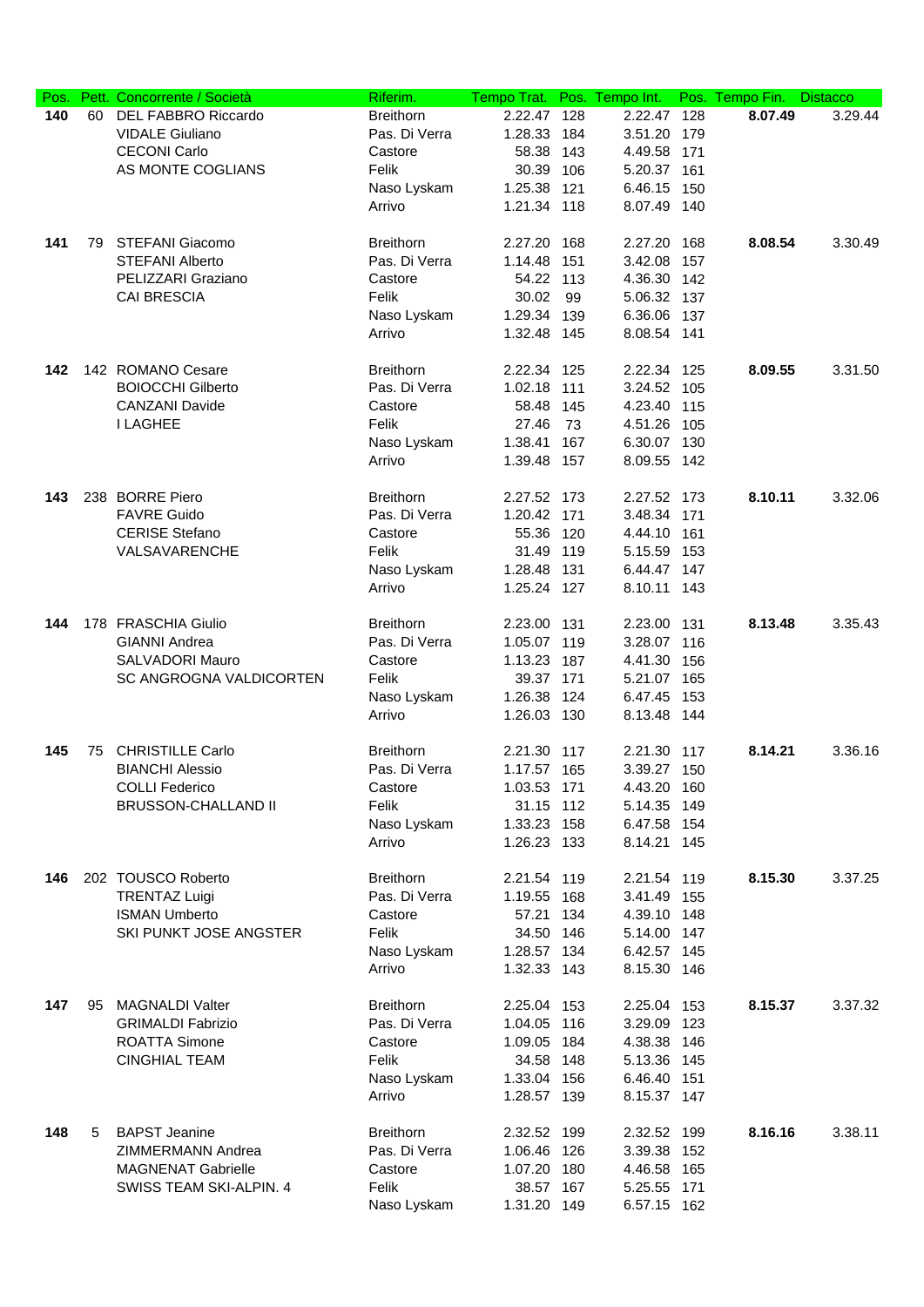| Pos. |    | Pett. Concorrente / Società | Riferim.         | Tempo Trat. |     | Pos. Tempo Int. |     | Pos. Tempo Fin. | <b>Distacco</b> |
|------|----|-----------------------------|------------------|-------------|-----|-----------------|-----|-----------------|-----------------|
|      |    |                             | Arrivo           | 1.19.01     | 107 | 8.16.16 148     |     |                 |                 |
|      |    |                             |                  |             |     |                 |     |                 |                 |
| 149  | 8  | <b>CARDONE Debora</b>       | <b>Breithorn</b> | 2.28.53 183 |     | 2.28.53         | 183 | 8.18.04         | 3.39.59         |
|      |    | <b>MARTINALE Paola</b>      | Pas. Di Verra    | 1.16.16 157 |     | 3.45.09         | 162 |                 |                 |
|      |    | <b>ORLANDO Maria</b>        | Castore          | 55.28 119   |     | 4.40.37 152     |     |                 |                 |
|      |    | <b>SKY-ALP PIEMONTE</b>     | Felik            | 33.12 127   |     | 5.13.49         | 146 |                 |                 |
|      |    |                             | Naso Lyskam      | 1.31.19 148 |     | 6.45.08         | 148 |                 |                 |
|      |    |                             | Arrivo           | 1.32.56 146 |     | 8.18.04 149     |     |                 |                 |
|      |    |                             |                  |             |     |                 |     |                 |                 |
| 150  |    | 158 DELPERO Eugenio         | <b>Breithorn</b> | 2.20.22     | 104 | 2.20.22         | 104 | 8.20.17         | 3.42.12         |
|      |    | ZAMBOTTI Giovanni           | Pas. Di Verra    | 1.16.38 161 |     | 3.37.00         | 139 |                 |                 |
|      |    | PANIZZA Loris               | Castore          | 1.03.31     | 170 | 4.40.31         | 151 |                 |                 |
|      |    | LODO SPORT II               | Felik            | 33.40 136   |     | 5.14.11         | 148 |                 |                 |
|      |    |                             | Naso Lyskam      | 1.33.31 159 |     | 6.47.42 152     |     |                 |                 |
|      |    |                             | Arrivo           | 1.32.35 144 |     | 8.20.17 150     |     |                 |                 |
|      |    |                             |                  |             |     |                 |     |                 |                 |
| 151  |    | 162 GIRARDI Luigi           | <b>Breithorn</b> | 2.20.45 111 |     | 2.20.45 111     |     | 8.21.47         | 3.43.42         |
|      |    | <b>MARIANI Massimo</b>      | Pas. Di Verra    | 1.24.10 178 |     | 3.44.55         | 161 |                 |                 |
|      |    | <b>MARTINELLI Matteo</b>    | Castore          | 54.01 105   |     | 4.38.56 147     |     |                 |                 |
|      |    | <b>LYNX LAGORAE</b>         | Felik            | 31.28 115   |     | 5.10.24         | 142 |                 |                 |
|      |    |                             | Naso Lyskam      | 1.30.56 145 |     | 6.41.20         | 142 |                 |                 |
|      |    |                             | Arrivo           | 1.40.27 158 |     | 8.21.47 151     |     |                 |                 |
|      |    |                             |                  |             |     |                 |     |                 |                 |
| 152  |    | 173 PIASINI Dario           | <b>Breithorn</b> | 2.30.17 194 |     | 2.30.17 194     |     | 8.25.07         | 3.47.02         |
|      |    | <b>BERRA Giacomo</b>        | Pas. Di Verra    | 1.01.54 109 |     | 3.32.11         | 128 |                 |                 |
|      |    | <b>MATTIUSSI Fabio</b>      | Castore          | 1.04.54 176 |     | 4.37.05 144     |     |                 |                 |
|      |    | POLISPORTIVA ALBOSAGGIA III | Felik            | 34.09 141   |     | 5.11.14 143     |     |                 |                 |
|      |    |                             | Naso Lyskam      | 1.26.26 123 |     | 6.37.40 139     |     |                 |                 |
|      |    |                             | Arrivo           | 1.47.27 171 |     | 8.25.07 152     |     |                 |                 |
|      |    |                             |                  |             |     |                 |     |                 |                 |
| 153  |    | 153 GACHET Yann             | <b>Breithorn</b> | 2.22.44 127 |     | 2.22.44 127     |     | 8.25.58         | 3.47.53         |
|      |    | <b>CORNU Christophe</b>     | Pas. Di Verra    | 1.25.47 179 |     | 3.48.31         | 170 |                 |                 |
|      |    | <b>GACHET David</b>         | Castore          | 58.27 141   |     | 4.46.58         | 165 |                 |                 |
|      |    | LES BEAUFORTAINS            | Felik            | 33.41       | 137 | 5.20.39         | 162 |                 |                 |
|      |    |                             | Naso Lyskam      | 1.31.45 152 |     | 6.52.24 157     |     |                 |                 |
|      |    |                             | Arrivo           | 1.33.34 149 |     | 8.25.58 153     |     |                 |                 |
|      |    |                             |                  |             |     |                 |     |                 |                 |
| 154  | 11 | <b>ALEXANDER Gretchen</b>   | <b>Breithorn</b> | 2.28.57 185 |     | 2.28.57 185     |     | 8.26.22         | 3.48.17         |
|      |    | <b>CALLIARI Orietta</b>     | Pas. Di Verra    | 1.09.32 132 |     | 3.38.29         | 146 |                 |                 |
|      |    | RIZZI Michela               | Castore          | 1.09.00 183 |     | 4.47.29         | 167 |                 |                 |
|      |    | <b>ALTITUDE FEMMINILE</b>   | Felik            | 33.22 132   |     | 5.20.51         | 163 |                 |                 |
|      |    |                             | Naso Lyskam      | 1.22.57 109 |     | 6.43.48         | 146 |                 |                 |
|      |    |                             | Arrivo           | 1.42.34 164 |     | 8.26.22 154     |     |                 |                 |
|      |    |                             |                  |             |     |                 |     |                 |                 |
| 155  |    | 237 VINAI Renato            | <b>Breithorn</b> | 2.24.29 150 |     | 2.24.29 150     |     | 8.27.00         | 3.48.55         |
|      |    | <b>SCIOLLA Sergio</b>       | Pas. Di Verra    | 1.10.43 143 |     | 3.35.12 137     |     |                 |                 |
|      |    | RINAUDO Angelo              | Castore          | 59.18 150   |     | 4.34.30 137     |     |                 |                 |
|      |    | <b>VALLI OCCITANE</b>       | Felik            | 34.41 145   |     | 5.09.11 140     |     |                 |                 |
|      |    |                             | Naso Lyskam      | 1.30.35 142 |     | 6.39.46 140     |     |                 |                 |
|      |    |                             | Arrivo           | 1.47.14 169 |     | 8.27.00 155     |     |                 |                 |
| 156  |    | 156 CARRON Justin           | <b>Breithorn</b> | 2.29.21 191 |     | 2.29.21         | 191 | 8.28.10         | 3.50.05         |
|      |    | <b>GEX Gerard</b>           | Pas. Di Verra    | 1.21.47 173 |     | 3.51.08         | 178 |                 |                 |
|      |    | <b>MONET Hubert</b>         | Castore          | 1.02.02 166 |     | 4.53.10 177     |     |                 |                 |
|      |    | LES ZOULOUS                 | Felik            | 45.01 185   |     | 5.38.11 182     |     |                 |                 |
|      |    |                             | Naso Lyskam      | 1.23.16 114 |     | 7.01.27 169     |     |                 |                 |
|      |    |                             | Arrivo           | 1.26.43 134 |     | 8.28.10 156     |     |                 |                 |
|      |    |                             |                  |             |     |                 |     |                 |                 |
| 157  |    | 56 PANSERI Maurizio         | <b>Breithorn</b> | 2.29.33 192 |     | 2.29.33 192     |     | 8.29.04         | 3.50.59         |
|      |    | SINAPI Domenico             | Pas. Di Verra    | 1.07.53 129 |     | 3.37.26         | 141 |                 |                 |
|      |    | <b>NATALI Daniele</b>       | Castore          | 55.56 127   |     | 4.33.22 136     |     |                 |                 |
|      |    |                             |                  |             |     |                 |     |                 |                 |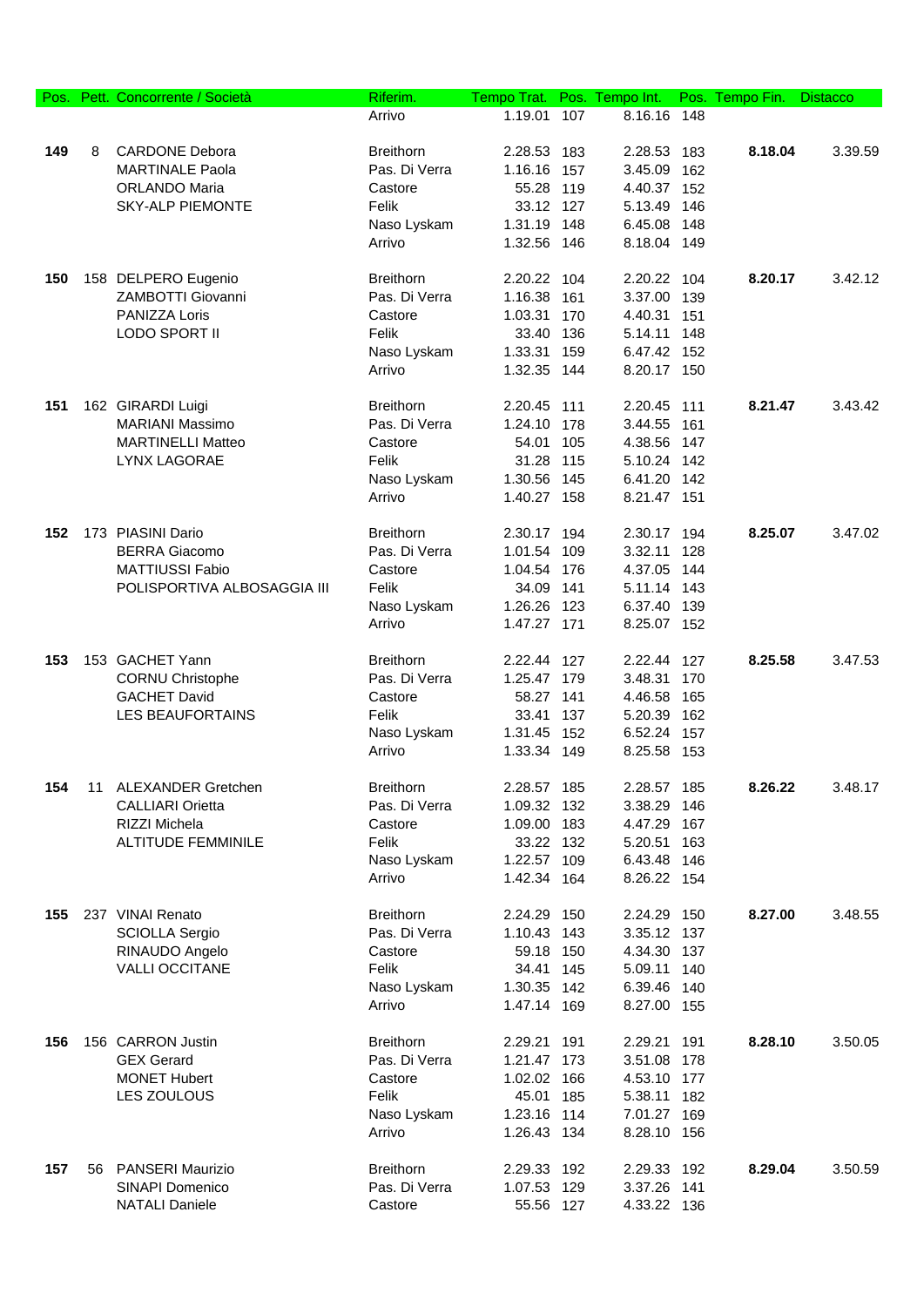| Pos. |    | Pett. Concorrente / Società   | Riferim.         | Tempo Trat. Pos. Tempo Int. |     |             |     | Pos. Tempo Fin. | <b>Distacco</b> |
|------|----|-------------------------------|------------------|-----------------------------|-----|-------------|-----|-----------------|-----------------|
|      |    | <b>ALTITUDE 2</b>             | Felik            | 36.38                       | 159 | 5.10.00     | 141 |                 |                 |
|      |    |                               | Naso Lyskam      | 1.32.10 153                 |     | 6.42.10 144 |     |                 |                 |
|      |    |                               | Arrivo           | 1.46.54 167                 |     | 8.29.04 157 |     |                 |                 |
|      |    |                               |                  |                             |     |             |     |                 |                 |
| 158  |    | 151 VALOTA Guido              | <b>Breithorn</b> | 2.23.55 142                 |     | 2.23.55 142 |     | 8.29.26         | 3.51.21         |
|      |    | PANZERA Lorenzo               | Pas. Di Verra    | 1.23.53 177                 |     | 3.47.48     | 169 |                 |                 |
|      |    | <b>LATTUADA Francesco</b>     | Castore          | 57.22 136                   |     | 4.45.10 163 |     |                 |                 |
|      |    | <b>LADRI DI MONTAGNE</b>      | Felik            | 39.53 173                   |     | 5.25.03     | 169 |                 |                 |
|      |    |                               | Naso Lyskam      | 1.31.10 147                 |     | 6.56.13     | 161 |                 |                 |
|      |    |                               | Arrivo           | 1.33.13 147                 |     | 8.29.26 158 |     |                 |                 |
|      |    |                               |                  |                             |     |             |     |                 |                 |
| 159  |    | 122 DALLA LONGA Sergio        | <b>Breithorn</b> | 2.26.39                     | 165 | 2.26.39     | 165 | 8.30.53         | 3.52.48         |
|      |    | SPIRANELLI Eugenio            | Pas. Di Verra    | 1.12.44 144                 |     | 3.39.23     | 149 |                 |                 |
|      |    | <b>CARRARA Michele</b>        | Castore          | 1.06.17 179                 |     | 4.45.40 164 |     |                 |                 |
|      |    | GAN <sub>1</sub>              | Felik            | 33.55 140                   |     | 5.19.35 159 |     |                 |                 |
|      |    |                               | Naso Lyskam      | 1.37.50 166                 |     | 6.57.25 163 |     |                 |                 |
|      |    |                               | Arrivo           | 1.33.28 148                 |     | 8.30.53 159 |     |                 |                 |
|      |    |                               |                  |                             |     |             |     |                 |                 |
| 160  |    | 186 GIUDICI Antonio           | <b>Breithorn</b> | 2.28.22 176                 |     | 2.28.22 176 |     | 8.33.58         | 3.55.53         |
|      |    | PARIS Claudio                 | Pas. Di Verra    | 1.17.32 164                 |     | 3.45.54 164 |     |                 |                 |
|      |    | <b>VISINONI Walter</b>        | Castore          | 54.16 108                   |     | 4.40.10 150 |     |                 |                 |
|      |    | SC CLUSONE 13-IV              | Felik            | 36.31 158                   |     | 5.16.41 155 |     |                 |                 |
|      |    |                               | Naso Lyskam      | 1.35.12 163                 |     | 6.51.53 156 |     |                 |                 |
|      |    |                               | Arrivo           | 1.42.05 162                 |     | 8.33.58 160 |     |                 |                 |
|      |    |                               |                  |                             |     |             |     |                 |                 |
| 161  | 68 | <b>MAIER Robert</b>           | <b>Breithorn</b> | 2.23.58 143                 |     | 2.23.58 143 |     | 8.34.15         | 3.56.10         |
|      |    | <b>STOGER Thomas</b>          | Pas. Di Verra    | 1.29.38 187                 |     | 3.53.36 180 |     |                 |                 |
|      |    | <b>BERNEGGER Josef</b>        | Castore          | 57.36 137                   |     | 4.51.12 174 |     |                 |                 |
|      |    | BERCHTESGADENER ALPINT.       | Felik            | 37.09                       | 164 | 5.28.21     | 174 |                 |                 |
|      |    |                               | Naso Lyskam      | 1.30.53 144                 |     | 6.59.14 166 |     |                 |                 |
|      |    |                               | Arrivo           | 1.35.01 151                 |     | 8.34.15 161 |     |                 |                 |
|      |    |                               |                  |                             |     |             |     |                 |                 |
| 162  |    | 245 STANGALINO William        | <b>Breithorn</b> | 2.24.10 147                 |     | 2.24.10 147 |     | 8.35.12         | 3.57.07         |
|      |    | CELESIA Andrea                | Pas. Di Verra    | 1.15.08 153                 |     | 3.39.18 148 |     |                 |                 |
|      |    | <b>CERISE Edy</b>             | Castore          | 1.01.52 163                 |     | 4.41.10 155 |     |                 |                 |
|      |    | <b>VIGILI FUOCO AOSTA</b>     | Felik            | 39.26 170                   |     | 5.20.36     | 160 |                 |                 |
|      |    |                               | Naso Lyskam      | 1.39.06 169                 |     | 6.59.42 167 |     |                 |                 |
|      |    |                               | Arrivo           | 1.35.30 152                 |     | 8.35.12 162 |     |                 |                 |
|      |    |                               |                  |                             |     |             |     |                 |                 |
| 163  |    | 125 ZAMATTEO Salvatore        | <b>Breithorn</b> | 2.24.23 149                 |     | 2.24.23 149 |     | 8.35.18         | 3.57.13         |
|      |    | ZASSO Giorgio                 | Pas. Di Verra    | 1.18.34 166                 |     | 3.42.57 160 |     |                 |                 |
|      |    | DE COL Mirco                  | Castore          | 1.04.32 174                 |     | 4.47.29     | 167 |                 |                 |
|      |    | <b>GLI AGORDINI</b>           | Felik            | 34.36 143                   |     | 5.22.05 166 |     |                 |                 |
|      |    |                               | Naso Lyskam      | 1.31.39 151                 |     | 6.53.44 158 |     |                 |                 |
|      |    |                               | Arrivo           | 1.41.34 160                 |     | 8.35.18 163 |     |                 |                 |
|      |    |                               |                  |                             |     |             |     |                 |                 |
| 164  | 9  | PEDONE Elena                  | <b>Breithorn</b> | 2.48.38 202                 |     | 2.48.38 202 |     | 8.35.59         | 3.57.54         |
|      |    | <b>MOROTTI Rosa</b>           | Pas. Di Verra    | 1.15.56 155                 |     | 4.04.34 188 |     |                 |                 |
|      |    | <b>BARREL Angéle</b>          | Castore          | 57.00                       | 133 | 5.01.34 186 |     |                 |                 |
|      |    | LE CODINE                     | Felik            | 35.54 155                   |     | 5.37.28 181 |     |                 |                 |
|      |    |                               | Naso Lyskam      | 1.33.52 160                 |     | 7.11.20 175 |     |                 |                 |
|      |    |                               | Arrivo           | 1.24.39 126                 |     | 8.35.59 164 |     |                 |                 |
|      |    |                               |                  |                             |     |             |     |                 |                 |
| 165  | 2  | <b>BES I GINESTA Cristina</b> | <b>Breithorn</b> | 2.35.06 200                 |     | 2.35.06 200 |     | 8.38.53         | 4.00.48         |
|      |    | <b>GARCIA SAEZ Iolanda</b>    | Pas. Di Verra    | 1.10.42 142                 |     | 3.45.48 163 |     |                 |                 |
|      |    | ROCA RODRIQUEZ Emma           | Castore          | 59.16 149                   |     | 4.45.04 162 |     |                 |                 |
|      |    | FEDME F                       | Felik            | 34.16 142                   |     | 5.19.20 158 |     |                 |                 |
|      |    |                               | Naso Lyskam      | 1.30.20 140                 |     | 6.49.40 155 |     |                 |                 |
|      |    |                               | Arrivo           | 1.49.13 172                 |     | 8.38.53 165 |     |                 |                 |
|      |    |                               |                  |                             |     |             |     |                 |                 |
| 166  |    | 244 CAPPA Luca                | <b>Breithorn</b> | 2.26.19 163                 |     | 2.26.19 163 |     | 8.41.01         | 4.02.56         |
|      |    |                               |                  |                             |     |             |     |                 |                 |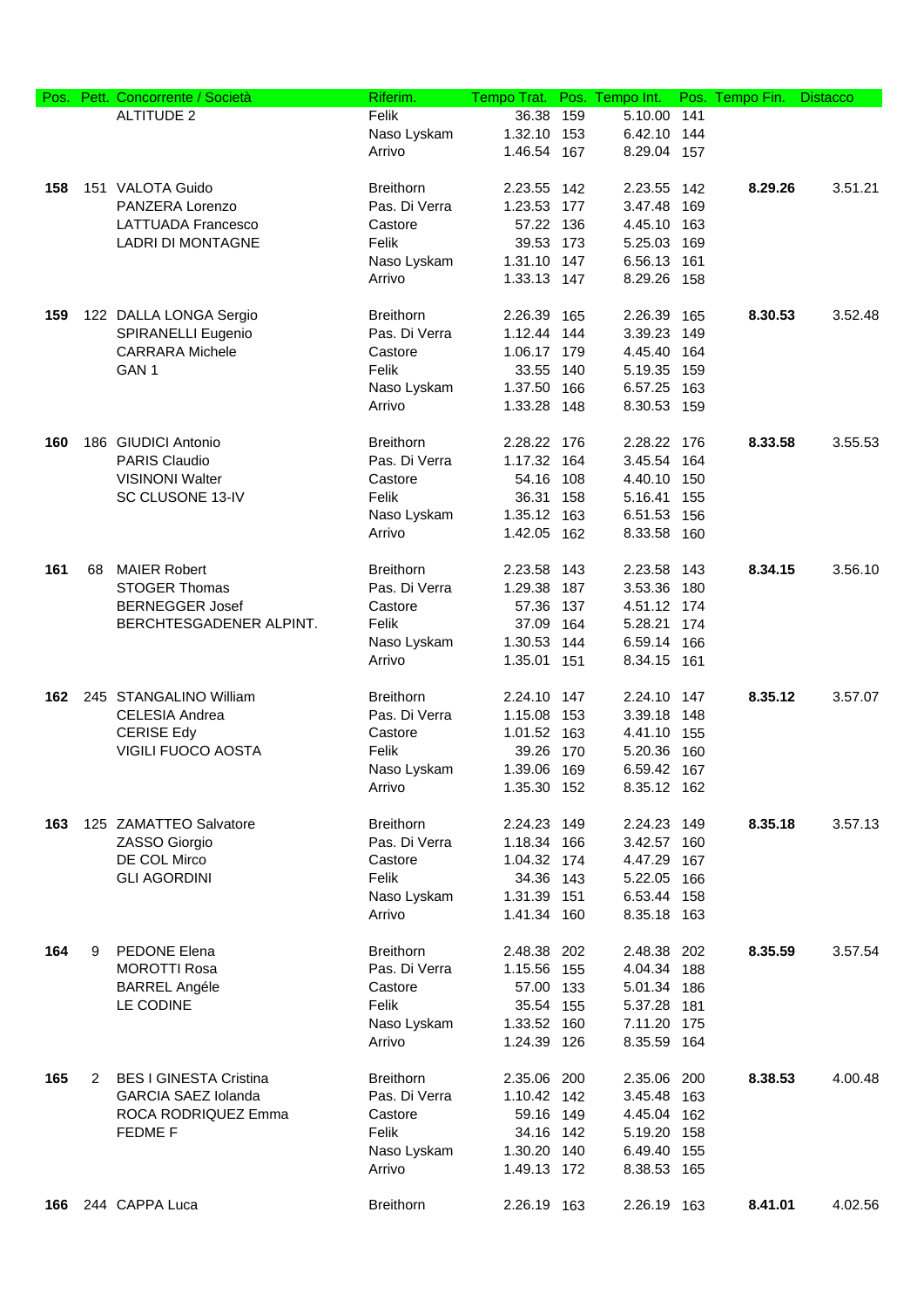| Pos. |    | Pett. Concorrente / Società | Riferim.         | Tempo Trat. |     | Pos. Tempo Int. |     | Pos. Tempo Fin. | <b>Distacco</b> |
|------|----|-----------------------------|------------------|-------------|-----|-----------------|-----|-----------------|-----------------|
|      |    | <b>BONI Valerio</b>         | Pas. Di Verra    | 1.01.54     | 109 | 3.28.13         | 118 |                 |                 |
|      |    | <b>MANNI</b> Ivan           | Castore          | 1.11.36     | 186 | 4.39.49         | 149 |                 |                 |
|      |    | <b>VESTONE 2</b>            | Felik            | 35.22 151   |     | 5.15.11         | 150 |                 |                 |
|      |    |                             | Naso Lyskam      | 1.38.42 168 |     | 6.53.53         | 159 |                 |                 |
|      |    |                             | Arrivo           | 1.47.08 168 |     | 8.41.01         | 166 |                 |                 |
|      |    |                             |                  |             |     |                 |     |                 |                 |
| 167  |    | 239 BA' Graziano            | <b>Breithorn</b> |             |     |                 |     | 8.42.03         | 4.03.58         |
|      |    |                             |                  | 2.28.32     | 178 | 2.28.32 178     |     |                 |                 |
|      |    | <b>GNALI Fabrizio</b>       | Pas. Di Verra    | 1.22.27 175 |     | 3.50.59         | 177 |                 |                 |
|      |    | <b>PELI Maurizio</b>        | Castore          | 57.21       | 134 | 4.48.20         | 169 |                 |                 |
|      |    | <b>VALTROMPIA SKI-ALP</b>   | Felik            | 29.52       | 97  | 5.18.12 157     |     |                 |                 |
|      |    |                             | Naso Lyskam      | 1.40.06 171 |     | 6.58.28 164     |     |                 |                 |
|      |    |                             | Arrivo           | 1.43.45 165 |     | 8.42.03 167     |     |                 |                 |
| 168  | 81 | <b>GOFFI Angelo</b>         | <b>Breithorn</b> | 2.28.19 175 |     | 2.28.19 175     |     | 8.46.50         | 4.08.45         |
|      |    | <b>GAZZORELLI Daniele</b>   | Pas. Di Verra    |             |     | 3.49.20         | 174 |                 |                 |
|      |    |                             |                  | 1.21.01 172 |     |                 |     |                 |                 |
|      |    | <b>FOLCHINI Mauro</b>       | Castore          | 1.03.07 168 |     | 4.52.27 175     |     |                 |                 |
|      |    | <b>CAI GAVARDO</b>          | Felik            | 32.01 121   |     | 5.24.28 167     |     |                 |                 |
|      |    |                             | Naso Lyskam      | 1.45.36     | 182 | 7.10.04         | 174 |                 |                 |
|      |    |                             | Arrivo           | 1.36.46 155 |     | 8.46.50 168     |     |                 |                 |
| 169  |    | 127 IMBIMBO Domenico        | <b>Breithorn</b> | 2.17.47     | 86  | 2.17.47         | 86  | 8.51.00         | 4.12.55         |
|      |    | <b>RIGOLLET Loris</b>       | Pas. Di Verra    | 1.16.14 157 |     | 3.34.03         | 135 |                 |                 |
|      |    | <b>CHENY Thierry</b>        | Castore          | 1.02.14 167 |     | 4.36.17 141     |     |                 |                 |
|      |    | <b>GRAN PARADISO</b>        | Felik            | 39.41 172   |     | 5.15.58         | 152 |                 |                 |
|      |    |                             | Naso Lyskam      | 1.45.10 181 |     | 7.01.08         | 168 |                 |                 |
|      |    |                             | Arrivo           | 1.49.52 173 |     |                 |     |                 |                 |
|      |    |                             |                  |             |     | 8.51.00 169     |     |                 |                 |
| 170  |    | 134 FILOSI Diego            | <b>Breithorn</b> | 2.28.45     | 180 | 2.28.45         | 180 | 8.51.27         | 4.13.22         |
|      |    | <b>BONETTI Claudio</b>      | Pas. Di Verra    | 1.13.29 149 |     | 3.42.14         | 158 |                 |                 |
|      |    | <b>NEMBRINI Giorgio</b>     | Castore          | 1.00.01     | 154 | 4.42.15         | 158 |                 |                 |
|      |    | <b>GSA SOVERE 1</b>         | Felik            | 35.39       | 153 | 5.17.54         | 156 |                 |                 |
|      |    |                             |                  |             |     |                 |     |                 |                 |
|      |    |                             | Naso Lyskam      | 1.36.34 164 |     | 6.54.28         | 160 |                 |                 |
|      |    |                             | Arrivo           | 1.56.59 181 |     | 8.51.27 170     |     |                 |                 |
| 171  |    | 209 BERARDI Walter          | <b>Breithorn</b> | 2.23.09 134 |     | 2.23.09 134     |     | 8.53.33         | 4.15.28         |
|      |    | <b>MICHELI Diego</b>        | Pas. Di Verra    | 1.13.11     | 147 | 3.36.20         | 138 |                 |                 |
|      |    | <b>TURCOTTI Paolo</b>       | Castore          | 1.04.40 175 |     | 4.41.00 154     |     |                 |                 |
|      |    | SOCCORSO ALP. MACUGNAGA     | Felik            | 40.06       | 175 | 5.21.06         | 164 |                 |                 |
|      |    |                             | Naso Lyskam      | 2.03.09     | 188 | 7.24.15         | 185 |                 |                 |
|      |    |                             | Arrivo           | 1.29.18 140 |     | 8.53.33 171     |     |                 |                 |
|      |    |                             |                  |             |     |                 |     |                 |                 |
| 172  |    | 117 OTXUA BIAIN Aitur       | <b>Breithorn</b> | 2.27.37 170 |     | 2.27.37 170     |     | 8.55.02         | 4.16.57         |
|      |    | LIRTEAGA BIKUNA Inaki       | Pas. Di Verra    | 1.21.51     | 174 | 3.49.28         | 175 |                 |                 |
|      |    | OCHOA DE OLZA SEGUIN Inaki  | Castore          | 1.00.55 158 |     | 4.50.23 172     |     |                 |                 |
|      |    | FEDER. VASCA MONTANA C      | Felik            | 35.47 154   |     | 5.26.10 172     |     |                 |                 |
|      |    |                             | Naso Lyskam      | 1.32.40 155 |     | 6.58.50 165     |     |                 |                 |
|      |    |                             | Arrivo           | 1.56.12 178 |     | 8.55.02 172     |     |                 |                 |
|      |    |                             |                  |             |     |                 |     |                 |                 |
| 173  | 64 | <b>SCHENA Matteo</b>        | <b>Breithorn</b> | 2.25.35 159 |     | 2.25.35 159     |     | 8.56.10         | 4.18.05         |
|      |    | <b>GURINI Giacomo</b>       | Pas. Di Verra    | 1.12.48 146 |     | 3.38.23         | 145 |                 |                 |
|      |    | <b>MARTINELLI Paolo</b>     | Castore          | 56.43 132   |     | 4.35.06         | 138 |                 |                 |
|      |    | <b>B</b> 52                 | Felik            | 40.17 176   |     | 5.15.23 151     |     |                 |                 |
|      |    |                             | Naso Lyskam      | 1.53.57 185 |     | 7.09.20 173     |     |                 |                 |
|      |    |                             | Arrivo           | 1.46.50 166 |     | 8.56.10 173     |     |                 |                 |
|      |    |                             |                  |             |     |                 |     |                 |                 |
|      |    | 174 214 MANZOLINI Pietro    | <b>Breithorn</b> | 2.25.48 160 |     | 2.25.48 160     |     | 8.56.20         | 4.18.15         |
|      |    | <b>TARTAGLIA Giampiero</b>  | Pas. Di Verra    | 1.13.44 150 |     | 3.39.32 151     |     |                 |                 |
|      |    | <b>COLAIUDA Angelo</b>      | Castore          | 1.01.18 160 |     | 4.40.50 153     |     |                 |                 |
|      |    | ABRUZZO TEAM 2              | Felik            | 46.45 187   |     | 5.27.35 173     |     |                 |                 |
|      |    |                             | Naso Lyskam      | 1.41.24     | 175 | 7.08.59         | 172 |                 |                 |
|      |    |                             | Arrivo           | 1.47.21 170 |     | 8.56.20 174     |     |                 |                 |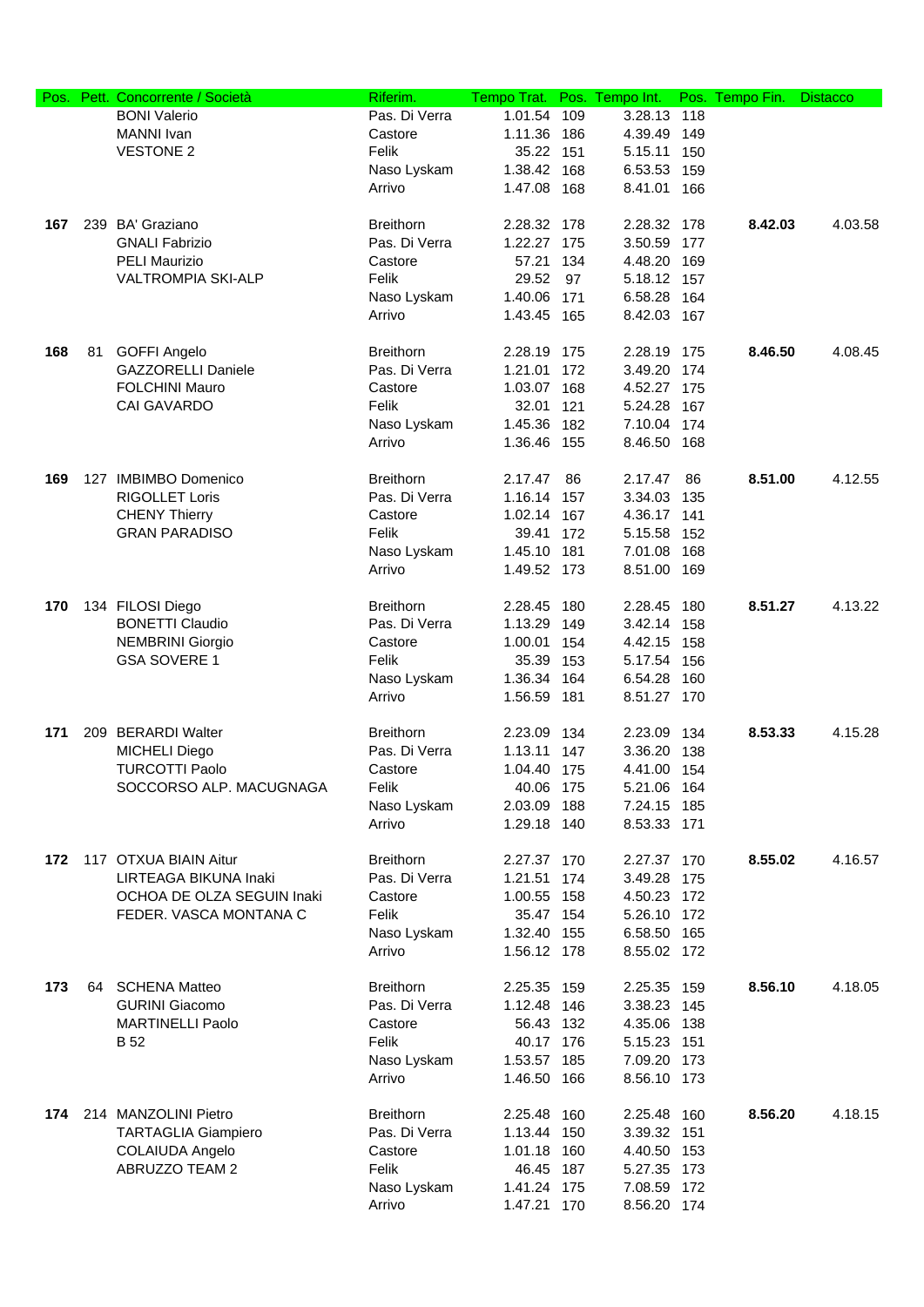| Pos. |    | Pett. Concorrente / Società      | Riferim.         | Tempo Trat. |     | Pos. Tempo Int. |       | Pos. Tempo Fin. | <b>Distacco</b> |
|------|----|----------------------------------|------------------|-------------|-----|-----------------|-------|-----------------|-----------------|
|      |    |                                  |                  |             |     |                 |       |                 |                 |
| 175  | 86 | <b>MINELLI Walter</b>            | <b>Breithorn</b> | 2.30.44 196 |     | 2.30.44         | 196   | 8.59.43         | 4.21.38         |
|      |    | <b>PELLEGRINI Roberto</b>        | Pas. Di Verra    | 1.12.48     | 154 | 3.45.59         | 165   |                 |                 |
|      |    | PIETROPOLI Ernesto               | Castore          | 56.43 185   |     | 4.55.59         | 180   |                 |                 |
|      |    | CARISOLO 3                       | Felik            | 40.17 174   |     | 5.35.57         | 179   |                 |                 |
|      |    |                                  | Naso Lyskam      | 1.53.57 179 |     | 7.18.39         | 179   |                 |                 |
|      |    |                                  | Arrivo           | 1.46.50 159 |     | 8.59.43 175     |       |                 |                 |
| 176  |    | 183 GABRIELI Mario               | <b>Breithorn</b> | 2.28.55     | 184 | 2.28.55         | 184   | 9.03.39         | 4.25.34         |
|      |    | <b>BUELLI Giacomo</b>            | Pas. Di Verra    | 1.17.12 163 |     | 3.46.07         | 166   |                 |                 |
|      |    | SAVOLDELLI Fabio                 | Castore          | 1.03.23     | 169 | 4.49.30         | 170   |                 |                 |
|      |    | SC CLUSONE 13-I                  | Felik            | 36.22 157   |     | 5.25.52 170     |       |                 |                 |
|      |    |                                  | Naso Lyskam      | 1.41.33 176 |     | 7.07.25         | - 171 |                 |                 |
|      |    |                                  | Arrivo           | 1.56.14 179 |     | 9.03.39 176     |       |                 |                 |
|      |    |                                  |                  |             |     |                 |       |                 |                 |
| 177  | 73 | <b>BORTOLUZZI Alessandro</b>     | <b>Breithorn</b> | 2.29.00     | 186 | 2.29.00         | 186   | 9.07.58         | 4.29.53         |
|      |    | <b>MISTRON Enrico</b>            | Pas. Di Verra    | 1.28.30     | 183 | 3.57.30         | 184   |                 |                 |
|      |    | <b>MISTRON Matteo</b>            | Castore          | 58.14 139   |     | 4.55.44         | 179   |                 |                 |
|      |    | <b>BORTA RACING TEAM</b>         | Felik            | 45.50       | 186 | 5.41.34         | 184   |                 |                 |
|      |    |                                  | Naso Lyskam      | 1.34.03     | 161 | 7.15.37         | 177   |                 |                 |
|      |    |                                  | Arrivo           | 1.52.21     | 174 | 9.07.58         | 177   |                 |                 |
|      |    |                                  |                  |             |     |                 |       |                 |                 |
| 178  | 80 | <b>LUSSIANA Mauro</b>            | <b>Breithorn</b> | 2.30.38     | 195 | 2.30.38         | 195   | 9.08.28         | 4.30.23         |
|      |    | <b>VERONESE Luciano</b>          | Pas. Di Verra    | 1.16.18     | 159 | 3.46.56         | 168   |                 |                 |
|      |    | <b>PUGNO Francesco</b>           | Castore          | 1.07.39     | 181 | 4.54.35         | 178   |                 |                 |
|      |    | CAI COAZZE SC VALSANGONE         | Felik            | 38.57 167   |     | 5.33.32 175     |       |                 |                 |
|      |    |                                  | Naso Lyskam      | 1.42.34 178 |     | 7.16.06         | 178   |                 |                 |
|      |    |                                  | Arrivo           | 1.52.22 175 |     | 9.08.28         | 178   |                 |                 |
| 179  |    | 241 LANA Maasimiliano            | <b>Breithorn</b> | 2.28.48     | 181 | 2.28.48         | 181   | 9.13.39         | 4.35.34         |
|      |    | <b>MOROTTI Giulio</b>            | Pas. Di Verra    | 1.20.10     | 169 | 3.48.58         | 173   |                 |                 |
|      |    | <b>ZANGHIRATI Davide</b>         | Castore          | 1.08.40 182 |     | 4.57.38         | 182   |                 |                 |
|      |    | VARALLO-VALSESIA                 | Felik            | 39.20 169   |     | 5.36.58         | 180   |                 |                 |
|      |    |                                  | Naso Lyskam      | 1.44.07 180 |     | 7.21.05         | 182   |                 |                 |
|      |    |                                  | Arrivo           | 1.52.34 176 |     | 9.13.39 179     |       |                 |                 |
|      |    |                                  |                  |             |     |                 |       |                 |                 |
| 180  |    | 203 CARBONE Luca                 | <b>Breithorn</b> | 2.25.30 158 |     | 2.25.30 158     |       | 9.16.34         | 4.38.29         |
|      |    | DANTONE Ennio                    | Pas. Di Verra    | 1.28.18 182 |     | 3-53.48 181     |       |                 |                 |
|      |    | <b>LORENZ Valerio</b>            | Castore          | 1.05.17 177 |     | 4.49.05         | 183   |                 |                 |
|      |    | <b>SKI TEAM FASSA</b>            | Felik            | 44.32 184   |     | 5.43.37 185     |       |                 |                 |
|      |    |                                  | Naso Lyskam      | 1.39.38 170 |     | 7.23.15 184     |       |                 |                 |
|      |    |                                  | Arrivo           | 1.53.19 177 |     | 9.16.34 180     |       |                 |                 |
| 181  |    | 54 BATTAGLIA Gianluigi           | <b>Breithorn</b> | 2.28.16 174 |     | 2.28.16 174     |       | 9.16.59         | 4.38.54         |
|      |    | <b>PEDRINI Federico</b>          | Pas. Di Verra    | 1.26.56 181 |     | 3.55.12 183     |       |                 |                 |
|      |    | <b>CALCINATTI Andrea</b>         | Castore          | 1.01.25 162 |     | 4.56.37 181     |       |                 |                 |
|      |    | ALPINISMO GIOVANE                | Felik            | 37.56 165   |     | 5.34.33 178     |       |                 |                 |
|      |    |                                  | Naso Lyskam      | 1.46.00 183 |     | 7.20.33 181     |       |                 |                 |
|      |    |                                  | Arrivo           | 1.56.26 180 |     | 9.16.59 181     |       |                 |                 |
| 182  |    | 129 FEDEL Silvano                | <b>Breithorn</b> | 2.28.30 177 |     | 2.28.30 177     |       | 9.23.54         | 4.45.49         |
|      |    | <b>PIASENTE Mario</b>            | Pas. Di Verra    | 1.20.10 169 |     | 3.48.40 172     |       |                 |                 |
|      |    | <b>DALSANT Andrea</b>            | Castore          | 53.23       | 99  | 4.42.03 157     |       |                 |                 |
|      |    | <b>GRAUND RAISERS</b>            | Felik            | 42.44 181   |     | 5.24.47 168     |       |                 |                 |
|      |    |                                  | Naso Lyskam      | 1.41.13 174 |     | 7.06.00 170     |       |                 |                 |
|      |    |                                  | Arrivo           | 2.17.54 186 |     | 9.23.54 182     |       |                 |                 |
|      |    |                                  |                  |             |     |                 |       |                 |                 |
| 183  |    | 116 ORMAZABAL AZPIROZ Joseba     | <b>Breithorn</b> | 2.24.33 151 |     | 2.24.33 151     |       | 9.34.16         | 4.56.11         |
|      |    | <b>IRAZUSTA ETXEBERRIA Lizar</b> | Pas. Di Verra    | 1.26.17 180 |     | 3.50.50         | 176   |                 |                 |
|      |    | <b>TOBAR GOENAGA Joseba</b>      | Castore          | 1.01.53 164 |     | 4.52.43 176     |       |                 |                 |
|      |    | FEDER. VASCA MONTANA B           | Felik            | 41.49 178   |     | 5.34.32 177     |       |                 |                 |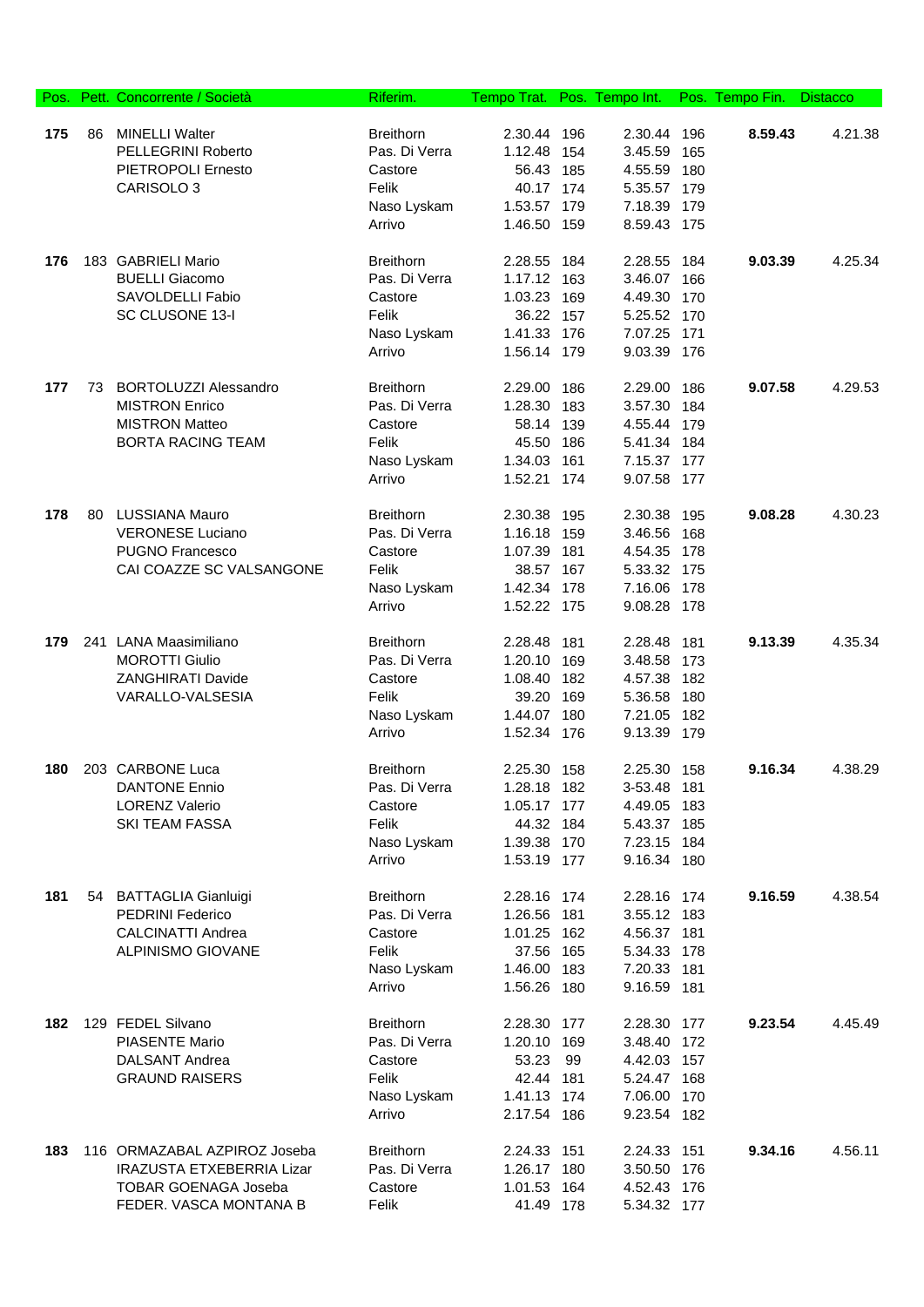| Pos. |    | Pett. Concorrente / Società                        | Riferim.         | Tempo Trat. Pos. Tempo Int. |     |             |     | Pos. Tempo Fin. | <b>Distacco</b> |
|------|----|----------------------------------------------------|------------------|-----------------------------|-----|-------------|-----|-----------------|-----------------|
|      |    |                                                    | Naso Lyskam      | 1.37.20                     | 165 | 7.11.52 176 |     |                 |                 |
|      |    |                                                    | Arrivo           | 2.22.24 187                 |     | 9.34.16 183 |     |                 |                 |
|      |    |                                                    |                  |                             |     |             |     |                 |                 |
| 184  | 55 | <b>TOSOLINI Ermanno</b>                            | <b>Breithorn</b> | 2.23.12 135                 |     | 2.23.12 135 |     | 9.35.39         | 4.57.34         |
|      |    | <b>CALLIARI Roberto</b>                            | Pas. Di Verra    | 1.23.42 176                 |     | 3.46.54 167 |     |                 |                 |
|      |    | PILATI David                                       | Castore          | 1.04.13 173                 |     | 4.51.07 173 |     |                 |                 |
|      |    | ALTA ANUANIA SKI 1                                 | Felik            | 42.42 180                   |     | 5.33.49     | 176 |                 |                 |
|      |    |                                                    | Naso Lyskam      | 1.46.04 184                 |     | 7.19.53     | 180 |                 |                 |
|      |    |                                                    | Arrivo           | 2.15.46 184                 |     | 9.35.39 184 |     |                 |                 |
|      |    |                                                    |                  |                             |     |             |     |                 |                 |
| 185  |    | 110 DA RE Marzio                                   | <b>Breithorn</b> | 2.29.13 189                 |     | 2.29.13     | 189 | 9.35.56         | 4.57.51         |
|      |    | <b>ZANOVELLO Emanuele</b>                          | Pas. Di Verra    | 1.29.37 186                 |     | 3.58.50     | 185 |                 |                 |
|      |    | <b>TOFFOLI Alan</b>                                | Castore          | 1.00.49 157                 |     | 4.59.39 184 |     |                 |                 |
|      |    | DOLOMITI SKI-ALP 72                                | Felik            | 41.22 177                   |     | 5.41.01 183 |     |                 |                 |
|      |    |                                                    | Naso Lyskam      | 1.41.07 173                 |     | 7.22.08 183 |     |                 |                 |
|      |    |                                                    | Arrivo           | 2.13.48 183                 |     | 9.35.56 185 |     |                 |                 |
|      |    |                                                    |                  |                             |     |             |     |                 |                 |
| 186  |    | 160 FERRERO Davide                                 | <b>Breithorn</b> | 2.31.10 197                 |     | 2.31.10     | 197 | 9.56.27         | 5.18.22         |
|      |    | ORLANDO Luca                                       | Pas. Di Verra    | 1.29.35                     | 185 | 4.00.45     | 186 |                 |                 |
|      |    | <b>VESCO Umberto</b>                               | Castore          | 1.14.58                     | 188 | 5.15.43 188 |     |                 |                 |
|      |    | LU DAHU'                                           | Felik            | 35.23 152                   |     | 5.51.06 188 |     |                 |                 |
|      |    |                                                    | Naso Lyskam      | 2.03.07 187                 |     | 7.54.13 188 |     |                 |                 |
|      |    |                                                    | Arrivo           | 2.02.14 182                 |     | 9.56.27 186 |     |                 |                 |
| 186  |    | 170 SORMANI Mauro                                  | <b>Breithorn</b> | 2.16.46                     | 79  | 2.16.46     | 79  | 9.56.27         | 5.18.22         |
|      |    | <b>SIRONI Matteo</b>                               | Pas. Di Verra    | 1.37.48                     | 188 | 3.54.34     | 182 |                 |                 |
|      |    | <b>MAURI Diego</b>                                 | Castore          | 1.05.31                     | 178 | 5.00.05     | 185 |                 |                 |
|      |    | PELL E OSS-ADIQ                                    | Felik            | 44.13 183                   |     | 5.44.05     | 186 |                 |                 |
|      |    |                                                    | Naso Lyskam      | 1.54.42 186                 |     | 7.39.00     | 187 |                 |                 |
|      |    |                                                    | Arrivo           | 2.17.27 185                 |     | 9.56.27 186 |     |                 |                 |
|      |    |                                                    |                  |                             |     |             |     |                 |                 |
| 188  |    | 10 DEALBERTO Clara                                 | <b>Breithorn</b> | 2.42.42 201                 |     | 2.42.42 201 |     | 9.59.44         | 5.21.39         |
|      |    | <b>BERTONE Catherine</b>                           | Pas. Di Verra    | 1.19.18 167                 |     | 4.02.00 187 |     |                 |                 |
|      |    | <b>TALLIA Chiara</b>                               | Castore          | 1.01.22 161                 |     | 5.03.22 187 |     |                 |                 |
|      |    | BIBO SPORT-LA BUFAROLA                             | Felik            | 43.10 182                   |     | 5.46.32 187 |     |                 |                 |
|      |    |                                                    | Naso Lyskam      | 1.42.26                     | 177 | 7.28.58     | 186 |                 |                 |
|      |    |                                                    | Arrivo           | 2.30.46 188                 |     | 9.59.44 188 |     |                 |                 |
|      |    |                                                    |                  |                             |     |             |     |                 |                 |
|      |    |                                                    |                  |                             |     |             |     |                 |                 |
|      |    | <b>ISCRITTI</b> 244                                |                  |                             |     |             |     |                 |                 |
|      |    | <b>NON ARRIVATI</b> 14                             |                  |                             |     |             |     |                 |                 |
|      |    |                                                    |                  |                             |     |             |     |                 |                 |
|      |    |                                                    | <b>Breithorn</b> |                             |     |             |     |                 |                 |
|      | 4  | <b>MABILLARD Catherine</b><br><b>BOCHATAY Anne</b> |                  | 2.21.14 114                 |     | 2.21.14 114 |     |                 |                 |
|      |    |                                                    |                  |                             |     |             |     |                 |                 |
|      |    | <b>ANCAY Veronique</b>                             |                  |                             |     |             |     |                 |                 |
|      |    | <b>SWISS TEAM SKI-ALPIN.3</b>                      |                  |                             |     |             |     |                 |                 |
|      |    | 22 FONTANA Luciano                                 | <b>Breithorn</b> | 2.05.30                     | -38 | 2.05.30     | 38  |                 |                 |
|      |    | <b>INNERKOFER Eugenio</b>                          |                  |                             |     |             |     |                 |                 |
|      |    | <b>MOLIN</b> Ivano                                 |                  |                             |     |             |     |                 |                 |
|      |    | <b>CS FORESTALE 1</b>                              |                  |                             |     |             |     |                 |                 |
|      |    |                                                    |                  |                             |     |             |     |                 |                 |
|      |    | 28 MARTIN DE VILLA Javier                          | <b>Breithorn</b> | 2.06.18 40                  |     | 2.06.18 40  |     |                 |                 |
|      |    | PALACIO SANZ Jorge                                 |                  |                             |     |             |     |                 |                 |
|      |    | <b>GALERA DIEZ Federico</b>                        |                  |                             |     |             |     |                 |                 |
|      |    | <b>FEDME II</b>                                    |                  |                             |     |             |     |                 |                 |
|      |    |                                                    |                  |                             |     |             |     |                 |                 |
|      |    | 43 TARAMARCAZ Pierre-Marie                         | <b>Breithorn</b> | 1.47.56                     | 6   | 1.47.56     | -6  |                 |                 |
|      |    | REY Jean-Yves                                      |                  |                             |     |             |     |                 |                 |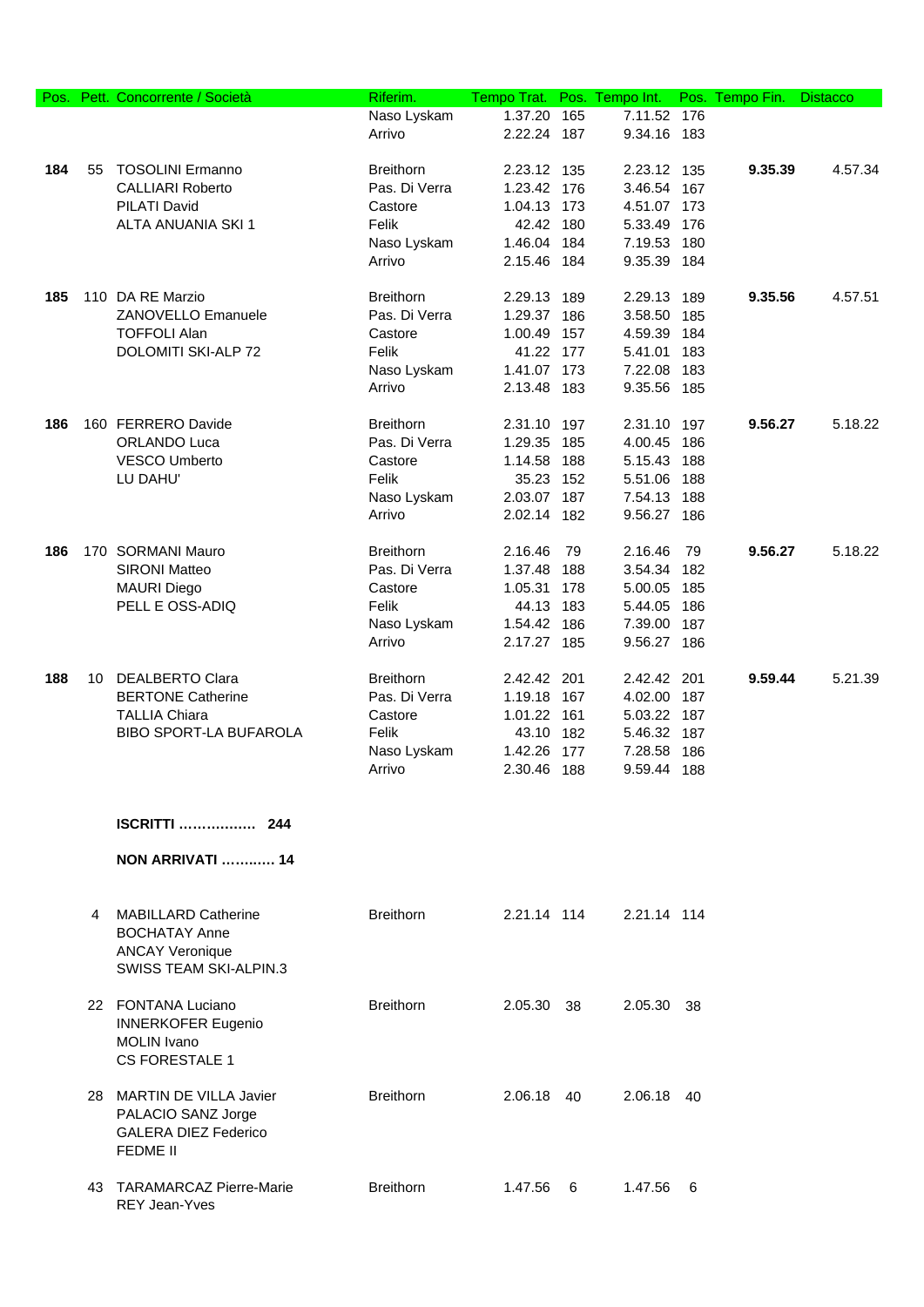|  | Pos. Pett. Concorrente / Società                                                                      | Riferim.         | Tempo Trat. Pos. Tempo Int. |             | Pos. Tempo Fin. | <b>Distacco</b> |
|--|-------------------------------------------------------------------------------------------------------|------------------|-----------------------------|-------------|-----------------|-----------------|
|  | MASSEREY Jean-Daniel<br>SWISS TEAM SKI-ALPIN. 1                                                       |                  |                             |             |                 |                 |
|  | 66 GAMBARINI Manuel<br><b>GOBBI Christian</b><br><b>PAGANI Francesco</b><br>BALMABAND ALAGNA VALSESIA | <b>Breithorn</b> | 2.20.52 112                 | 2.20.52 112 |                 |                 |
|  | 69 MARTINI Massimo<br><b>DENCHASAZ Fabrizio</b><br><b>MOTTINI Stefano</b><br><b>BIONAZ WLF 1</b>      | <b>Breithorn</b> | 2.16.56 82                  | 2.16.56 82  |                 |                 |
|  | 89 VENDRELL Joan Maria<br><b>COSTA Didc</b><br><b>FREIXANET Xavier</b><br>CEC <sub>1</sub>            | <b>Breithorn</b> | 2.20.32 107                 | 2.20.32 107 |                 |                 |
|  | 93 TORELLI Gianfranco<br><b>MUS Danilo</b><br><b>CHATRIAN Luca</b><br>CHALET ETOILE BREUIL C.         | <b>Breithorn</b> | 2.18.47 91                  | 2.18.47 91  |                 |                 |
|  | 121 NOVARIA Alessandro<br>SACCHETTO Paolo<br><b>COCITO Luigi</b><br><b>FRUSTAGARET</b>                | <b>Breithorn</b> | 2.23.47 140                 | 2.23.47 140 |                 |                 |
|  | 140 PERRON Andrea<br><b>SCALIA Fabio</b><br><b>GRANGE Sergio</b><br>HOTEL PUNTA MAQUIGNAZ             | <b>Breithorn</b> | 2.25.08 154                 | 2.25.08 154 |                 |                 |
|  | 194 GIUDES Federico<br><b>COMETTI Fabio</b><br><b>CAPITANI Dario</b><br><b>SC SONDALO</b>             | <b>Breithorn</b> | 2.08.35 50                  | 2.08.35 50  |                 |                 |
|  | 199 CORSINI Giangiuseppe<br>RAMBALDINI Donald<br><b>SARTORA Riccardo</b><br>SKI ALP VALTROMPIA        | <b>Breithorn</b> | 2.29.46 193                 | 2.29.46 193 |                 |                 |
|  | 215 CITTADINI Agostino<br>PERINI Luigi<br><b>BROMO Enrico</b><br>ABRUZZO TEAM 3                       | <b>Breithorn</b> | 2.29.02 187                 | 2.29.02 187 |                 |                 |
|  | 236 PEROTTI Paolo<br>PEROTTI Paolo<br><b>BARRAL Tiziano</b><br>VALLI DEL MONVISO                      | <b>Breithorn</b> | 2.19.31 98                  | 2.19.31 98  |                 |                 |

## **NON PARTITI / F.T.M …. . 42**

58 BERTAGNOLLI Giorgio GENETTI Silvano SPRINGHETTI Juri ANAUNIA SELVAGGIA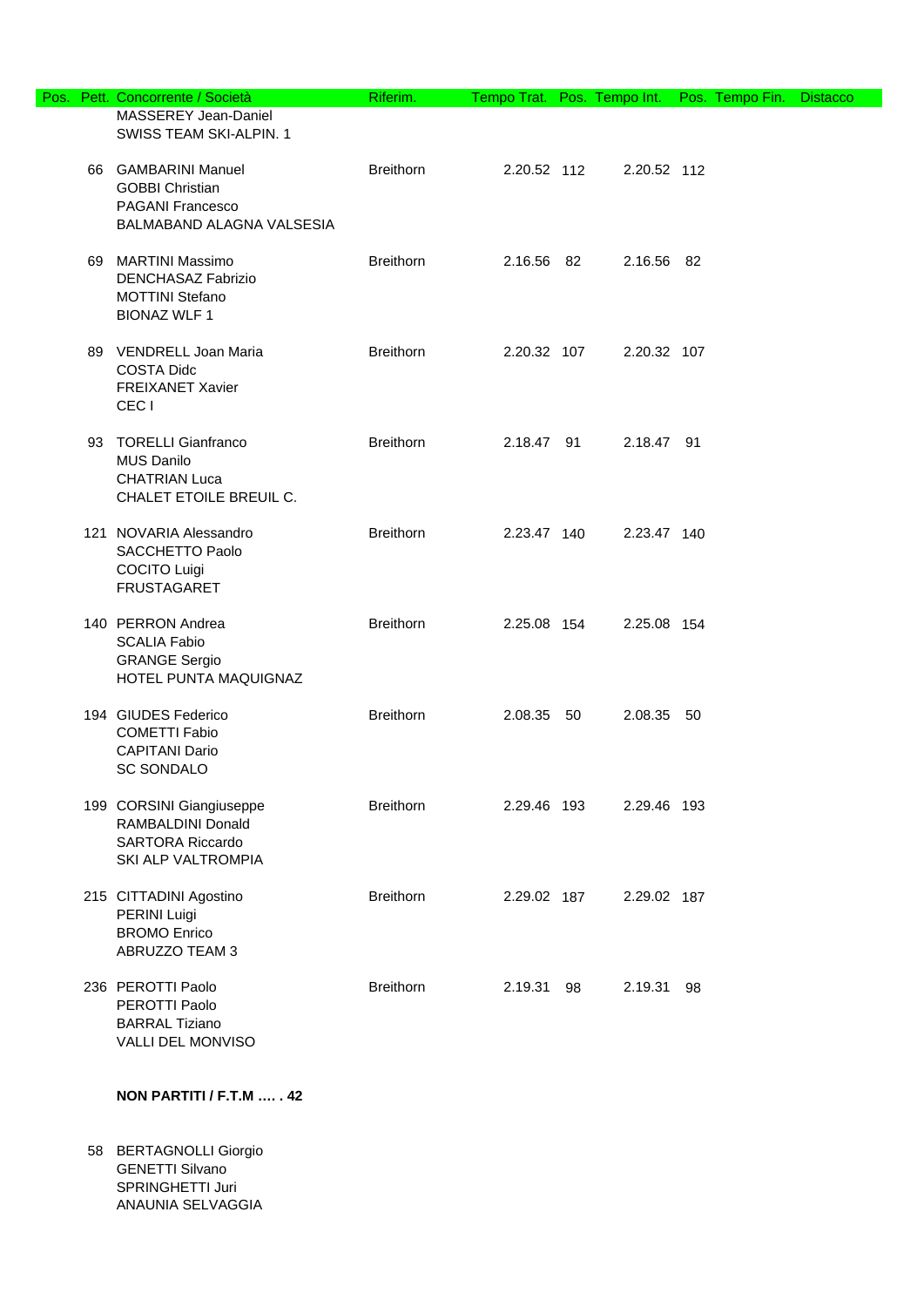| Pos. Pett. Concorrente / Società                                                                            | Riferim. |                               | Tempo Trat. Pos. Tempo Int. Pos. Tempo Fin. Distacco |  |
|-------------------------------------------------------------------------------------------------------------|----------|-------------------------------|------------------------------------------------------|--|
| 62 OTTAVINI Silvio<br>MOGGIO Filippo<br>MASSERANO Stefano<br><b>ASTERIX</b>                                 |          | Tempo finale fuori classifica | 9.59.59                                              |  |
| 63 SAVARDI Federico<br>MASTAGLIA Giandario<br><b>CALDINELLI Gabriele</b><br><b>AVIOLO TEAM</b>              |          |                               |                                                      |  |
| 72 PERAGLIE Gian Mario<br><b>MARTENSINI Maurizio</b><br><b>CALCAMUGGI Matteo</b><br><b>BLU</b>              |          |                               |                                                      |  |
| 77 PIGEONNAT Yvan<br>DE L'HERMUZIERE Aymeric<br>PIGEONNAT Nathaly<br>CAF GRENOBLE-OISANS                    |          |                               |                                                      |  |
| 84 FINCO Naldo<br><b>GAVIGLIO Roberto</b><br><b>MASIERO Loris</b><br><b>CAI VERRES</b>                      |          | Tempo finale fuori classifica | 9.07.04                                              |  |
| 85 CARRARA Ferruccio<br><b>RIPAMONTI Renato</b><br>CARRARA Ugo<br><b>CARICA</b>                             |          | Tempo finale fuori classifica | 9.09.55                                              |  |
| 90 LATRE Davide<br>NINOT Joan<br><b>BORONAT RIGOL Arnau</b><br>CEC II                                       |          | Tempo finale fuori classifica | 9.02.53                                              |  |
| 94 NADAL ASENSIO Enrico<br>PUIG DE MASA SOTO Joaquin<br><b>AVEMANY CASSANI Xavier</b><br><b>CHARLY TEAM</b> |          | Tempo finale fuori classifica | 9.36.03                                              |  |
| 97 COUDRAY Christian<br><b>CINA Antoine</b><br>REY Hervé<br>C.A.S. MONTANA-VERMALA                          |          | Tempo finale fuori classifica | 8.24.21                                              |  |
| 103 ORSIERES Claudio<br><b>BORTOLOTTI Marco</b><br>PERRON Roby<br>COMP. VALDOT. DES EAUX                    |          |                               |                                                      |  |
| 111 ZANON Andrea<br>DE MIN Nello<br><b>ZANON Franco</b><br><b>DOLOMITI SKI-ALP 5</b>                        |          | Tempo finale fuori classifica | 9.17.22                                              |  |
| 114 MC NEILL Angus<br><b>BARREL Massimiliano</b><br><b>HEATON Christopher</b><br><b>ELVIS TEAM</b>          |          |                               |                                                      |  |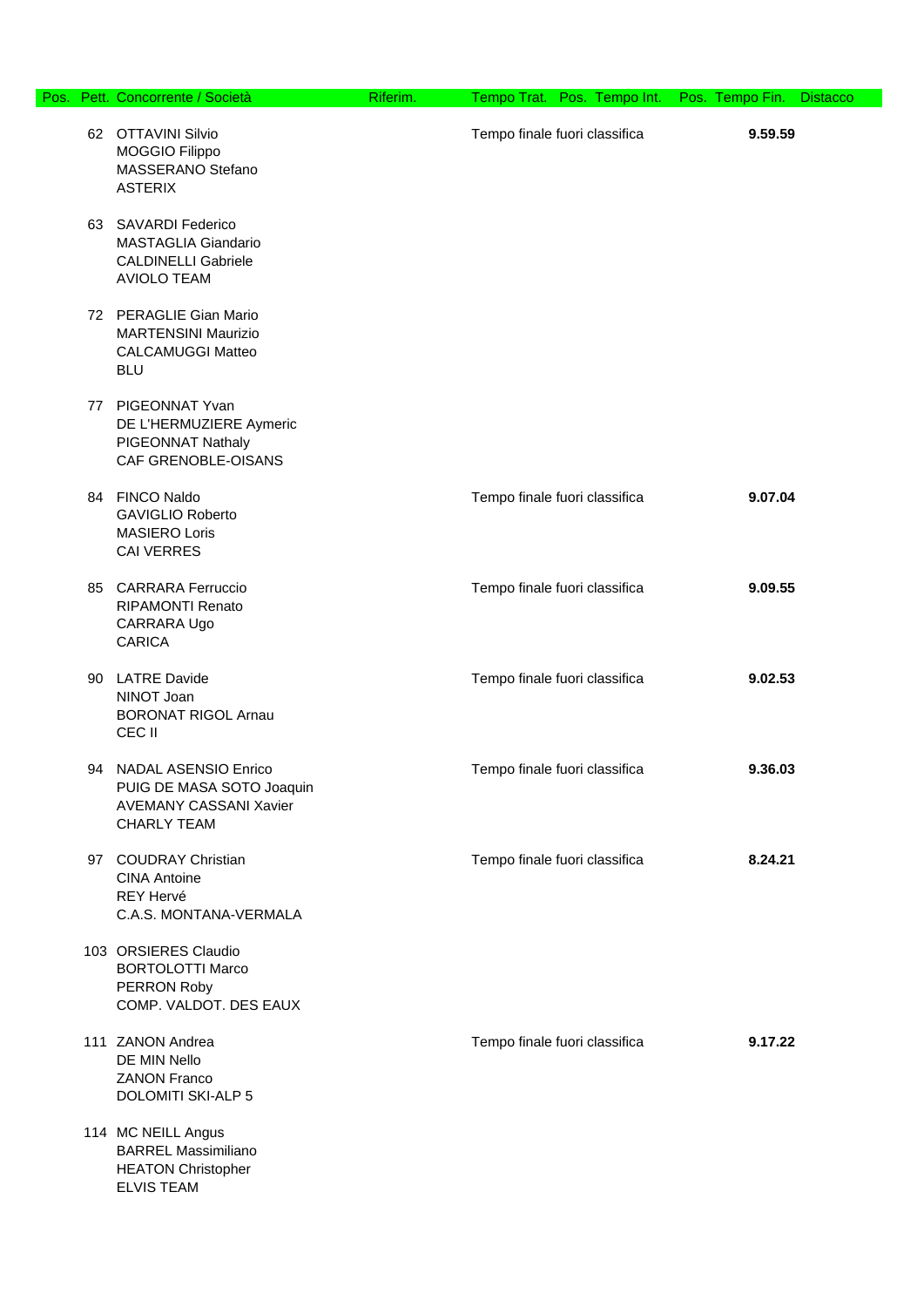|  | Pos. Pett. Concorrente / Società                    | Riferim. |                               | Tempo Trat. Pos. Tempo Int. Pos. Tempo Fin. | <b>Distacco</b> |
|--|-----------------------------------------------------|----------|-------------------------------|---------------------------------------------|-----------------|
|  | 119 CUGNOLIO Carlo<br><b>BOGGIO Paolo</b>           |          |                               |                                             |                 |
|  | PANZA Emanuele<br>FORNO SKI-ALP                     |          |                               |                                             |                 |
|  | 128 MARION Frédéric<br><b>ROLAND Didier</b>         |          |                               |                                             |                 |
|  | <b>FOSSATI Jean Francois</b><br><b>GRAND MASSIF</b> |          |                               |                                             |                 |
|  | 131 LUTZU Giovanni<br><b>LUTZU Piero</b>            |          |                               |                                             |                 |
|  | <b>CERISE Fabrizio</b><br><b>GS BERNARDO</b>        |          |                               |                                             |                 |
|  | 136 SELVETTI Camillo<br>NESA Massimo                |          | Tempo finale fuori classifica | 8.31.56                                     |                 |
|  | <b>CARIBONI Camillo</b><br><b>HALFBLADE</b>         |          |                               |                                             |                 |
|  | 139 PLESZAC Stepan<br>PLESZAC Jiri                  |          |                               |                                             |                 |
|  | <b>DUCH Miroslav</b><br>HOC PEC POD SNEZKOU         |          |                               |                                             |                 |
|  | 144 MERLET Denis<br><b>TORRETTA Franco</b>          |          | Tempo finale fuori classifica | 8.38.56                                     |                 |
|  | <b>COMMOD Alberto</b><br>AYAS                       |          |                               |                                             |                 |
|  | 148 RUARO Giovanni<br><b>RUARO Marco</b>            |          |                               |                                             |                 |
|  | <b>ZULIAN Umberto</b><br><b>ISLAND PEAK</b>         |          |                               |                                             |                 |
|  | 150 AMSTUTZ Jean-Luc<br><b>BLOESCH Daniel</b>       |          |                               |                                             |                 |
|  | <b>KAMBER Niklaus</b><br>LA MOTHE                   |          |                               |                                             |                 |
|  | 161 ZANE Marco<br><b>TORRI Marco</b>                |          |                               |                                             |                 |
|  | MARTINAZZOLI Andrea<br>LUPI SI SAN GLISENTE         |          |                               |                                             |                 |
|  | 163 MARTINELLI Francesco<br>LIBERATOSCIOLI Giuseppe |          |                               |                                             |                 |
|  | MASCIOLI Angelo<br><b>MAJELLA</b>                   |          |                               |                                             |                 |
|  | 164 BENSO Alessandro<br><b>BORSARELLI Paolo</b>     |          |                               |                                             |                 |
|  | <b>MOSCARINI Fabrizio</b><br>MONDOLE'               |          |                               |                                             |                 |
|  | 165 CANTALONI Marco<br>PAOLI Marco                  |          |                               |                                             |                 |
|  | CIOFFI Stefano<br><b>SC MARZOLA</b>                 |          |                               |                                             |                 |
|  | 166 MELACARNE Michele                               |          |                               |                                             |                 |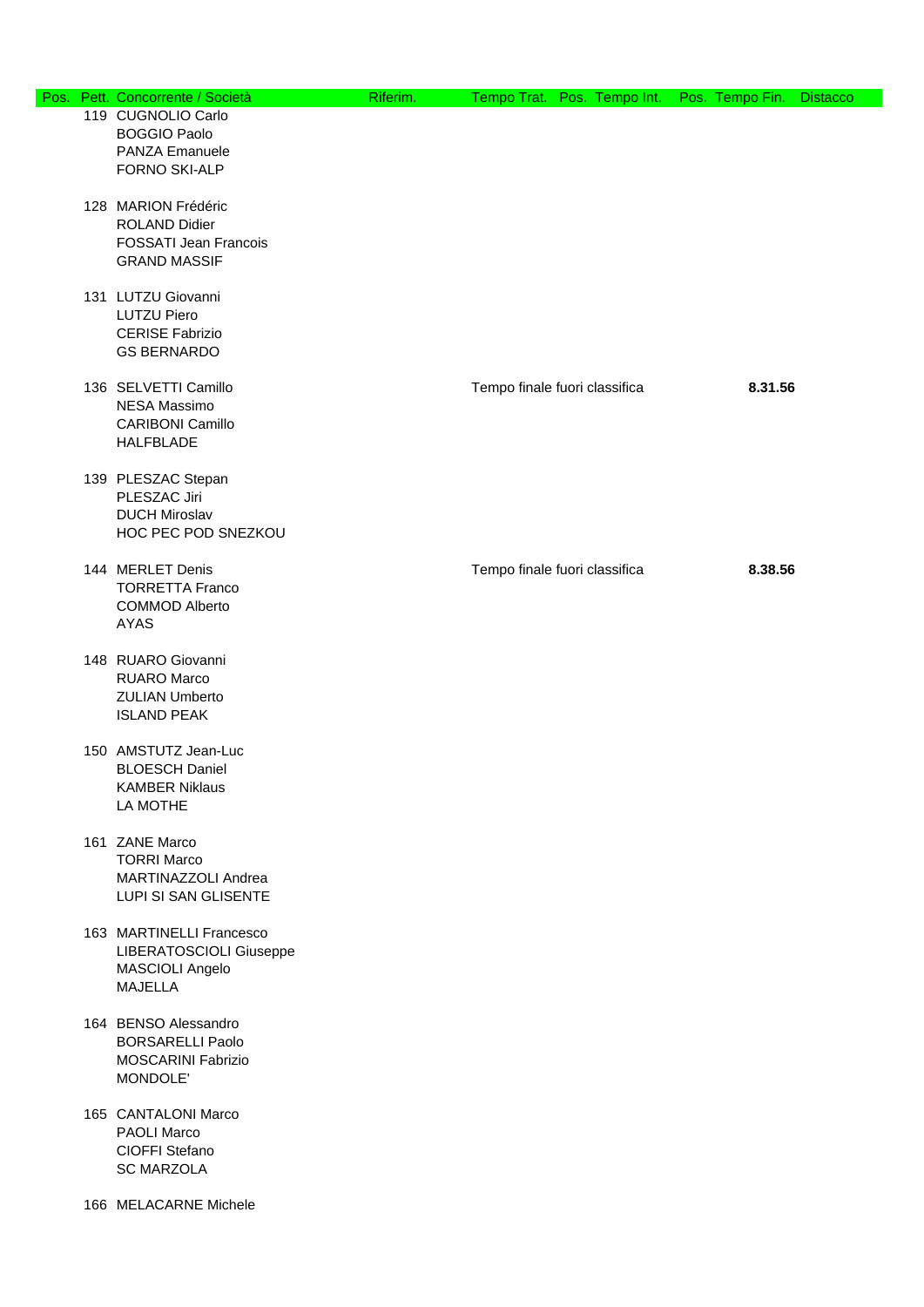|  | Pos. Pett. Concorrente / Società                                                                    | Riferim. |                               | Tempo Trat. Pos. Tempo Int. Pos. Tempo Fin. | <b>Distacco</b> |
|--|-----------------------------------------------------------------------------------------------------|----------|-------------------------------|---------------------------------------------|-----------------|
|  | <b>MANZONI Giancarlo</b><br><b>BOLIS Matteo</b><br>MONTAGNETTA'S SKYRUNNER                          |          |                               |                                             |                 |
|  | 181 MUNARIN Gabriele<br><b>DALLERA Simone</b><br>DEL SIGNORE Maurizio<br><b>SC CHAMOLE'</b>         |          |                               |                                             |                 |
|  | 187 FERRARI Piergiorgio<br><b>MARINONI Adriano</b><br><b>MARINONI Emilio</b><br>SC CLUSONE 13-V     |          |                               |                                             |                 |
|  | 191 PAGLIERO Antonio<br><b>BOTASSO Paolo</b><br>DE CHIESA Alberto<br><b>SC MONVISO</b>              |          | Tempo finale fuori classifica | 9.09.55                                     |                 |
|  | 193 MABELLINI Mauro<br><b>GITTI Alessandro</b><br>SILVESTRI Fabrizio<br><b>SC PEZZORO</b>           |          | Tempo finale fuori classifica | 10.00.51                                    |                 |
|  | 197 ZANALDA Thierry<br><b>THISSEN Bernard</b><br><b>BARATEAU Laurent</b><br><b>SCUDERIA DATHIZA</b> |          | Tempo finale fuori classifica | 7.57.21                                     |                 |
|  | 207 ROSSIER Marcel<br><b>CURRAT Philippe</b><br><b>HAGER Didier</b><br>SKI-CLUB-ST-MARTIN           |          | Tempo finale fuori classifica | 8.13.19                                     |                 |
|  | 210 CARRARA Elia<br><b>FORCHINI Jlenio</b><br>PEZZOTTO Antonio<br>SOVERE SKI TEAM                   |          |                               |                                             |                 |
|  | 223 PREVENT Gilberto<br><b>RENOTON Gerard</b><br>DEYMANNAZ Hervé<br><b>TECHINI SEP</b>              |          | Tempo finale fuori classifica | 9.13.54                                     |                 |
|  | 225 CECCATO Dino<br><b>MENGARDA Danilo</b><br><b>CECCATO Emilio</b><br><b>TESINO</b>                |          | Tempo finale fuori classifica | 8.55.26                                     |                 |
|  | 226 MOIA Fausto<br><b>BALZARINI Lino</b><br><b>ARMANNI Davide</b><br>TOM SKY-ALP                    |          |                               |                                             |                 |
|  | 227 PEREGO Marco<br>NUSDEO Bruno<br><b>CASATI Fabrizio</b><br>U.O.I.E. PELL E OSS MONZ              |          | Tempo finale fuori classifica | 9.45.37                                     |                 |
|  | 229 IELLICI Claudio<br>DEFLORIAN Giorgio                                                            |          | Tempo finale fuori classifica | 9.55.36                                     |                 |